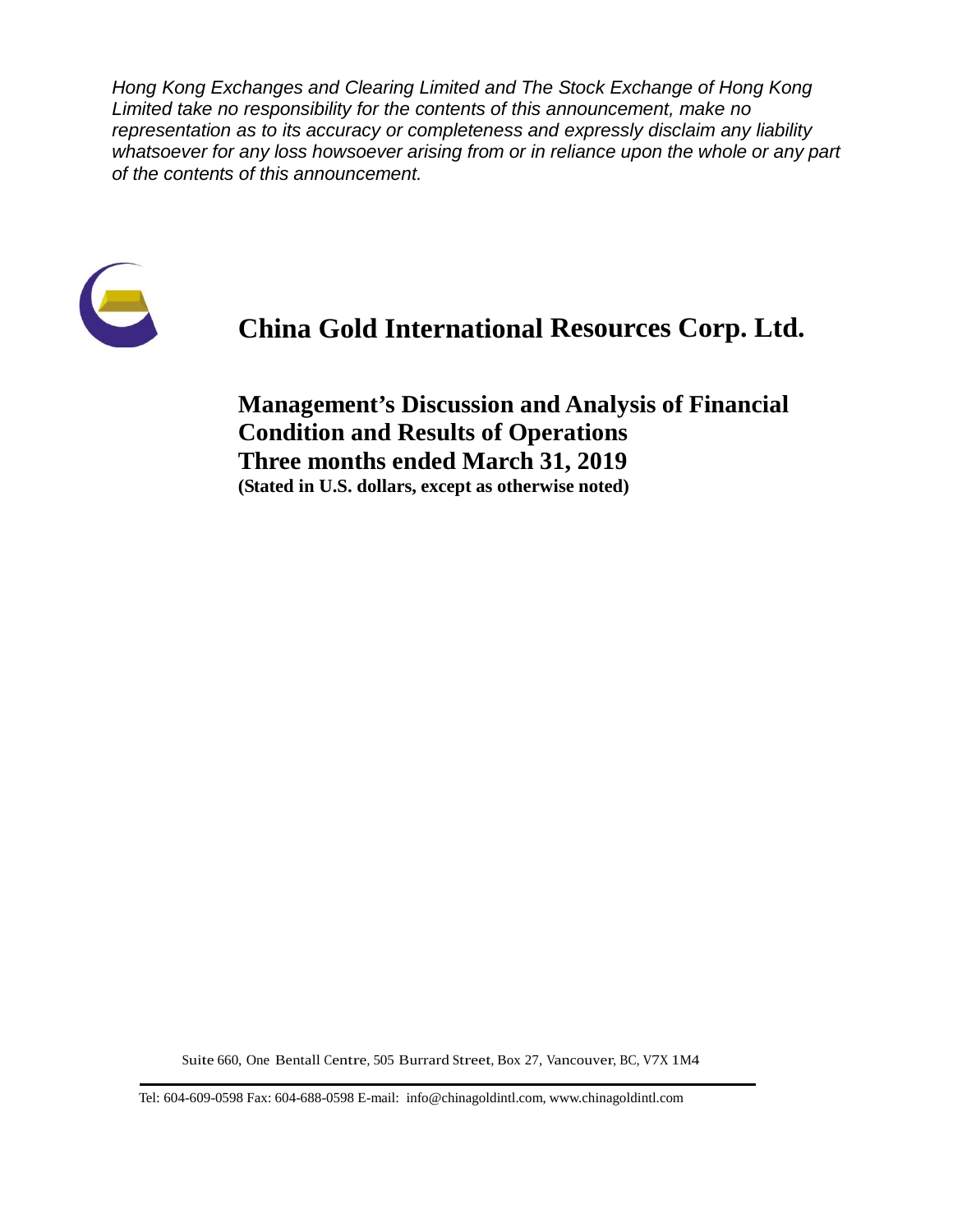# MANAGEMENT'S DISCUSSION AND ANALYSIS

*Management's Discussion and Analysis of Financial Condition and Results of Operations for the three months ended March 31, 2019. (Stated in U.S. dollars, except as otherwise noted)*

| <b>FORWARD-LOOKING STATEMENTS</b>                                                                                                                                | $\overline{2}$ |
|------------------------------------------------------------------------------------------------------------------------------------------------------------------|----------------|
| <b>THE COMPANY</b>                                                                                                                                               | 3              |
| <b>OVERVIEW</b><br>PERFORMANCE HIGHLIGHTS<br><b>OUTLOOK</b>                                                                                                      | 3<br>3<br>3    |
| <b>RESULTS OF OPERATIONS</b>                                                                                                                                     | 4              |
| SELECTED QUARTERLY FINANCIAL DATA<br>SELECTED QUARTERLY AND ANNUAL PRODUCTION DATA AND ANALYSIS<br><b>REVIEW OF QUARTERLY DATA</b>                               | 4<br>4<br>5    |
| <b>NON-IFRS MEASURES</b>                                                                                                                                         | 6              |
| <b>MINERAL PROPERTIES</b>                                                                                                                                        | 7              |
| THE CSH MINE<br>THE JIAMA MINE                                                                                                                                   | 7<br>8         |
| <b>LIQUIDITY AND CAPITAL RESOURCES</b>                                                                                                                           | 10             |
| <b>CASH FLOWS</b>                                                                                                                                                | 11             |
| <b>OPERATING CASH FLOW</b><br><b>INVESTING CASH FLOW</b><br><b>FINANCING CASH FLOW</b>                                                                           | 11<br>11<br>11 |
| SIGNIFICANT INVESTMENTS, ACQUISITIONS AND DISPOSAL OF SUBSIDIARIES. ASSOCIATES AND<br>JOINT VENTURES, AND FUTURE PLAN FOR MATERIAL INVESTMENTS OF CAPITAL ASSETS | 12             |
| <b>CHARGE ON ASSETS</b>                                                                                                                                          | 12             |
| <b>EXPOSURE TO FLUCTUATIONS IN EXCHANGE RATES AND RELATED HEDGES</b>                                                                                             | 12             |
| <b>COMMITMENTS AND CONTINGENCIES</b>                                                                                                                             | 12             |
| <b>RELATED PARTY TRANSACTIONS</b>                                                                                                                                | 12             |
| <b>PROPOSED TRANSACTIONS</b>                                                                                                                                     | 13             |
| <b>CRITICALACCOUNTING ESTIMATES</b>                                                                                                                              | 13             |
| <b>CHANGE IN ACCOUNTING POLICIES</b>                                                                                                                             | 13             |
| FINANCIAL INSTRUMENTS AND OTHER INSTRUMENTS                                                                                                                      | 13             |
| <b>OFF-BALANCE SHEET ARRANGEMENTS</b>                                                                                                                            | 13             |
| DIVIDEND AND DIVIDEND POLICY                                                                                                                                     | 14             |
| <b>OUTSTANDING SHARES</b>                                                                                                                                        | 14             |
| DISCLOSURE CONTROLS AND PROCEDURES AND INTERNAL CONTROL OVER FINANCIAL<br><b>REPORTING</b>                                                                       | 14             |
| <b>RISK FACTORS</b>                                                                                                                                              | 14             |
| <b>QUALIFIED PERSON</b>                                                                                                                                          | 14             |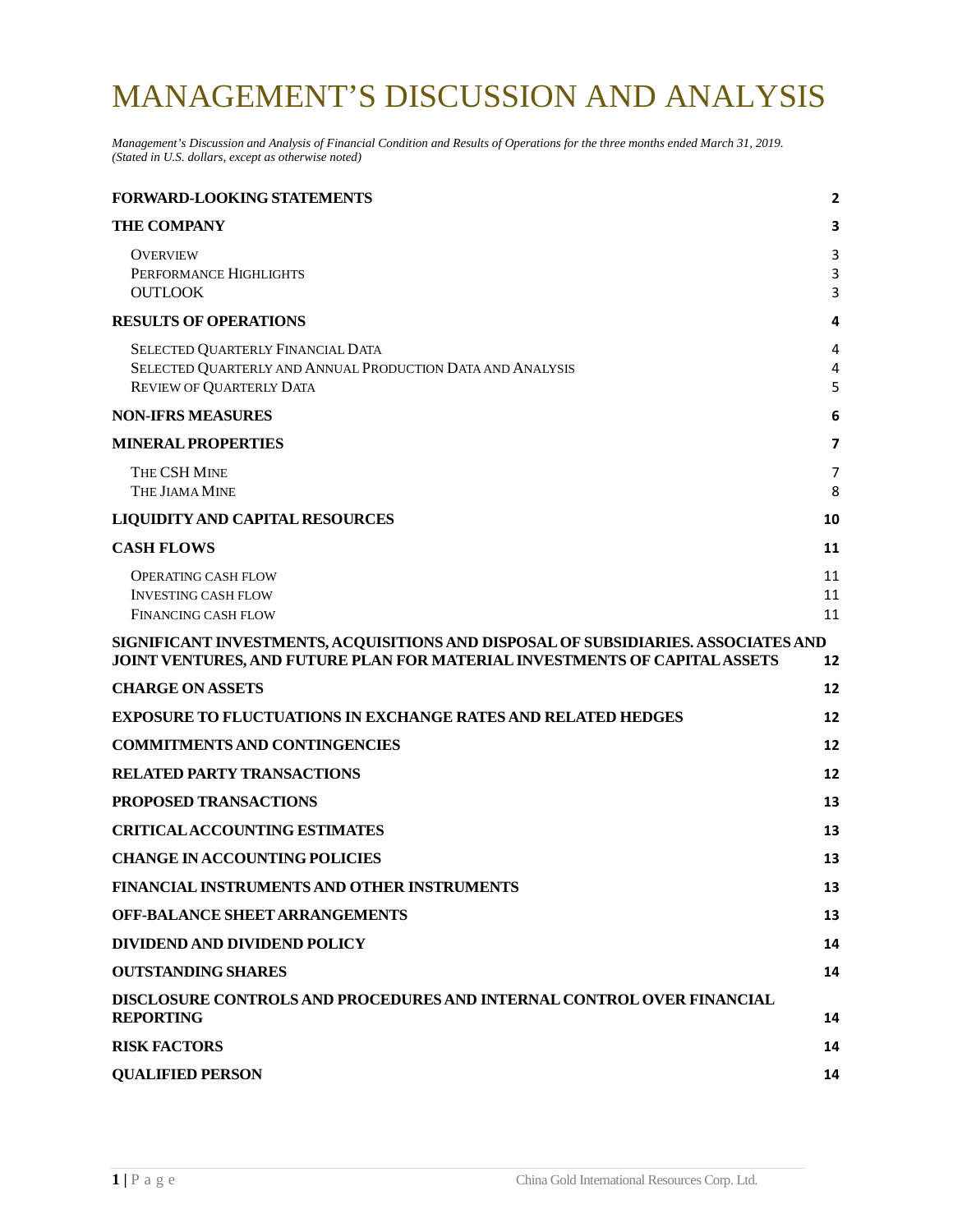The following Management Discussion and Analysis of financial condition and results of operations ("MD&A") is prepared as of May 15, 2019. It should be read in conjunction with the consolidated financial statements and notes thereto of China Gold International Resources Corp. Ltd. (referred to herein as "China Gold International", the "Company", "we" or "our" as the context may require) for the three months ended March 31, 2019 and the three months ended March 31, 2018, respectively. Unless the context otherwise provides, references in this MD&A to China Gold International or the Company refer to China Gold International and each of its subsidiaries collectively on a consolidated basis.

The following discussion contains certain forward-looking statements relating to the Company's plans, objectives, expectations and intentions, which are based on the Company's current expectations and are subject to risks, uncertainties and changes in circumstances. Readers should carefully consider all of the information set out in this MD&A, including the risks and uncertainties outlined further in the Company's Annual Information Form ("Annual Information Form" or "AIF") dated March 26, 2019 on SEDAR at www.sedar.com. For further information on risks and other factors that could affect the accuracy of forward-looking statements and the result of operations of the Company, please refer to the sections titled "Forward-Looking Statements" and "Risk Factors" and to discussions elsewhere within this MD&A. China Gold International's business, financial condition or results of operations could be materially and adversely affected by any of these risks.

### <span id="page-2-0"></span>**FORWARD-LOOKING STATEMENTS**

Certain statements made herein, other than statements of historical fact relating to the Company, represent forward-looking information. In some cases, this forward-looking information can be identified by words or phrases such as "may", "will", "expect", "anticipate", "contemplates", "aim", "estimate", "intend", "plan", "believe", "potential", "continue", "is/are likely to", "should" or the negative of these terms, or other similar expressions intended to identify forward-looking information. This forward-looking information includes, among other things; China Gold International's production estimates, business strategies and capital expenditure plans; the development and expansion plans and schedules for the CSH Mine and the Jiama Mine; China Gold International's financial condition; the regulatory environment as well as the general industry outlook; general economic trends in China; and statements respecting anticipated business activities, planned expenditures, corporate strategies, participation in projects and financing, and other statements that are not historical facts.

By their nature, forward-looking information involves numerous assumptions, both general and specific, which may cause the actual results, performance or achievements of China Gold International and/or its subsidiaries to be materially different from any future results, performance or achievements expressed or implied by the forward–looking information. Some of the key assumptions include, among others, the absence of any material change in China Gold International's operations or in foreign exchange rates, the prevailing price of gold, copper and other non-ferrous metal products; the absence of lower-than-anticipated mineral recovery or other production problems; effective income and other tax rates and other assumptions underlying China Gold International's financial performance as stated in the Company's technical reports for its CSH Mine and Jiama Mine; China Gold International's ability to obtain regulatory confirmations and approvals on a timely basis; continuing positive labor relations; the absence of any material adverse effects as a result of political instability, terrorism, natural disasters, litigation or arbitration and adverse changes in government regulation; the availability and accessibility of financing to China Gold International; and the performance by counterparties of the terms and conditions of all contracts to which China Gold International and its subsidiaries are a party. The forward-looking information is also based on the assumption that none of the risk factors identified in this MD&A or in the AIF that could cause actual results to differ materially from the forward-looking information actually occurs.

Forward-looking information contained herein as of the date of this MD&A is based on the opinions, estimates and assumptions of management. There are a number of important risks, uncertainties and other factors that could cause actual actions, events or results to differ materially from those described as forward-looking information. China Gold International disclaims any obligation to update any forward-looking information, whether as a result of new information, estimates, opinions or assumptions, future events or results, or otherwise except to the extent required by law. There can be no assurance that forward-looking information will prove to be accurate, as actual results and future events could differ materially from those anticipated in such statements. The forward-looking information in this MD&A is expressly qualified by this cautionary statement. The reader is cautioned not to place undue reliance on forward-looking information.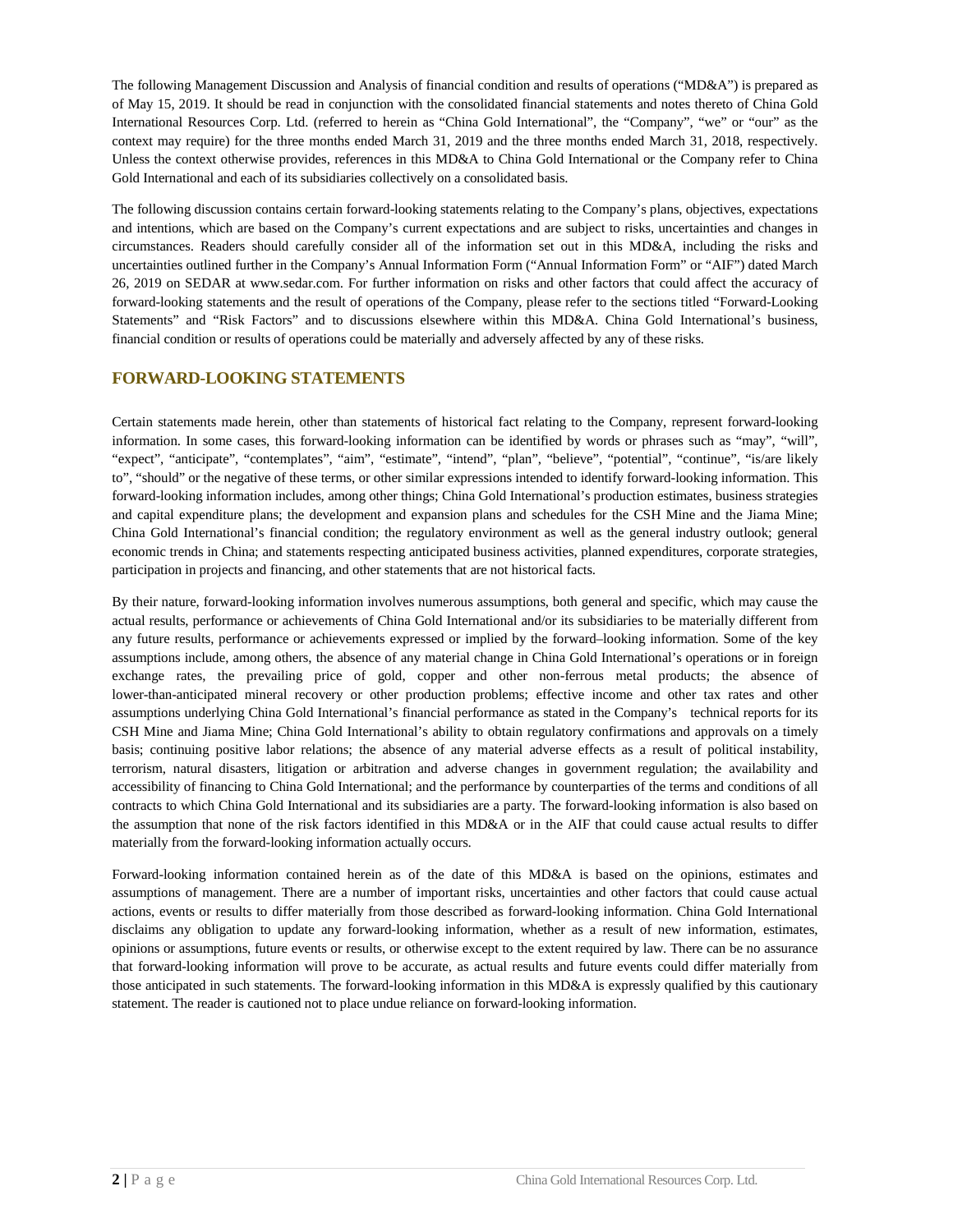### <span id="page-3-0"></span>**THE COMPANY**

### <span id="page-3-1"></span>*Overview*

China Gold International is a gold and base metal mining company based in Vancouver, Canada. The Company's main business involves the operation, acquisition, development and exploration of gold and base metal properties.

The Company's principal mining operations are the Chang Shan Hao Gold Mine ("CSH Mine" or "CSH"), located in Inner Mongolia, China and the Jiama Copper-Gold Polymetallic Mine ("Jiama Mine" or "Jiama"), located in Tibet, China. China Gold International holds a 96.5% interest in the CSH Mine, while its Chinese joint venture ("CJV") partner holds the remaining 3.5% interest. The Company owns a 100% interest in the Jiama Mine, which hosts a large scale copper-gold polymetallic deposit containing copper, gold, molybdenum, silver, lead and zinc metals.

China Gold International's common shares are listed on the Toronto Stock Exchange ("TSX") and The Stock Exchange of Hong Kong Limited ("HKSE") under the symbol CGG and the stock code 2099, respectively. Additional information about the Company, including the Company's Annual Information Form, is available on SEDAR at sedar.com as well as Hong Kong Exchange News at hkexnews.hk.

### <span id="page-3-2"></span>*Performance Highlights*

### *Three months ended March 31, 2019*

- Revenue increased by 36% to US\$145.6 million from US\$106.7 million for the same period in 2018.
- Mine operating earnings increased by 132% to US\$15.3 million from US\$6.6 million for the same period in 2018.
- Net profit after tax of US\$2.0 million for the 2018 period decreased to net loss after income taxes of US\$4.6 million for the same period in 2019.
- Total gold production decreased by 5% to 44,023 ounces from 46,264 ounces for the same period in 2018.
- Total copper production increased by 110% to 14,833 tonnes (approximately 32.7 million pounds) from 7,061 tonnes (approximately 15.6 million pounds) for the same period in 2018. The increase in production was primarily due to the output from the commercial production of the Phase II expansion.

### <span id="page-3-3"></span>*OUTLOOK*

- Projected gold production of 210,000 ounces in 2019.
- Projected copper production of approximately 132 million pounds in 2019.
- The Company will continue to leverage the technical and operating experience of the Company's substantial shareholder, China National Gold Group Corporation ("CNG"), to improve operations at its mines. In addition, the Company continues to focus its efforts on increasing production while minimizing costs at both mines.
- To fulfill its growth strategy, the Company is continually working with CNG and other interested parties to identify potential international mining acquisition opportunities, namely projects outside of China.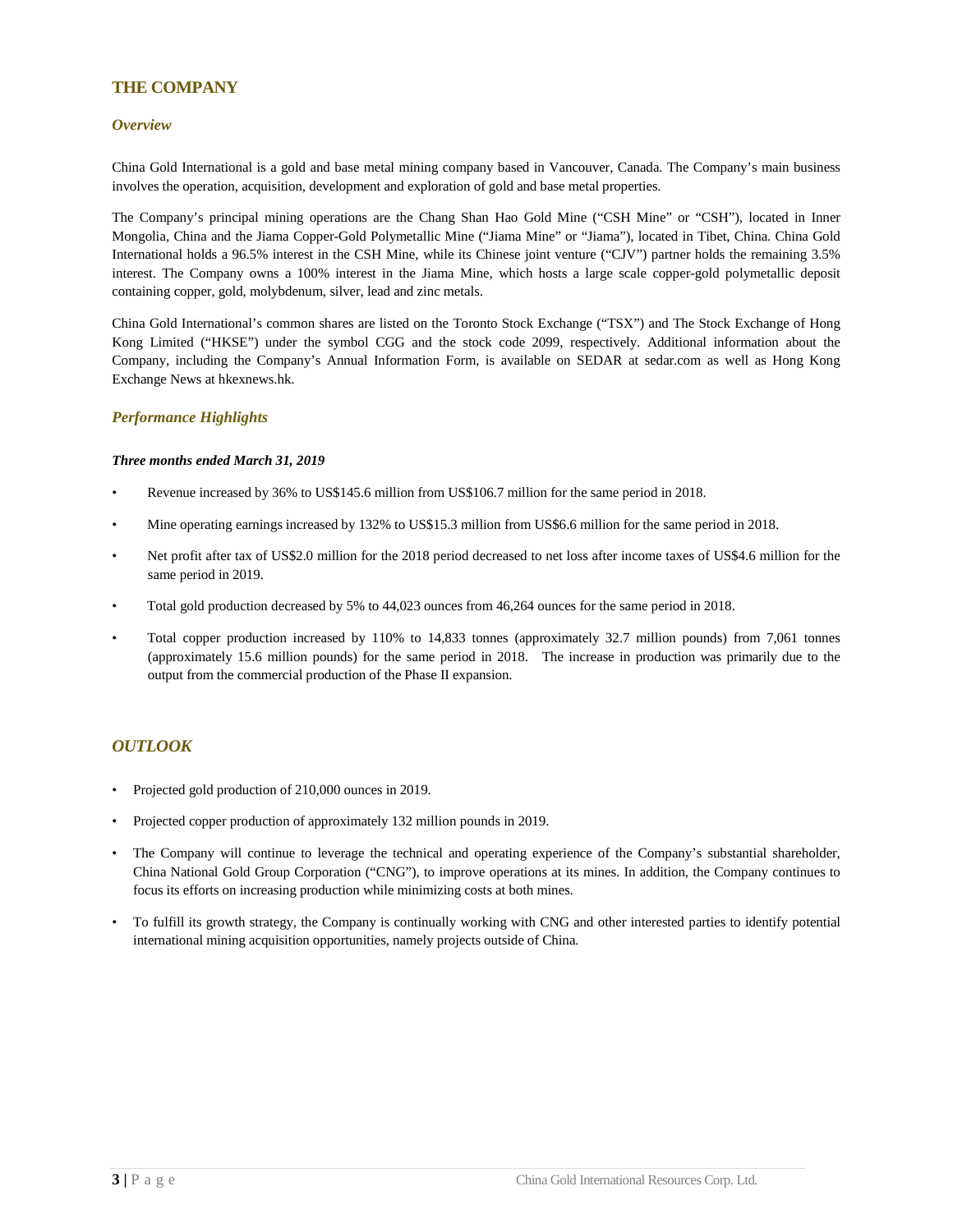### <span id="page-4-0"></span>**RESULTS OF OPERATIONS**

### <span id="page-4-1"></span>*Selected Quarterly Financial Data*

|                                           | <b>Ouarter ended</b> |            |          |            |          |            |          |            |  |
|-------------------------------------------|----------------------|------------|----------|------------|----------|------------|----------|------------|--|
|                                           | 2019                 |            | 2018     |            |          |            | 2017     |            |  |
| (US\$ in thousands except per share)      | $31-Mar$             | $31 - Dec$ | $30-Sep$ | $30 - Jun$ | $31-Mar$ | $31 - Dec$ | $30-Sep$ | $30 - Jun$ |  |
| Revenue                                   | 145,592              | 162,957    | 158,841  | 142,087    | 106,685  | 133,312    | 98,543   | 97,916     |  |
| Cost of sales                             | 130,324              | 129,693    | 123,743  | 106,294    | 100,131  | 87,621     | 71,565   | 72,923     |  |
| Mine operating earnings                   | 15,268               | 33,264     | 35,098   | 35,793     | 6,554    | 45,691     | 26,978   | 24,993     |  |
| General and administrative expenses       | 13,495               | 16,701     | 12,666   | 12,674     | 9,383    | 15,116     | 5,554    | 4,155      |  |
| Exploration and evaluation expenses       | 115                  | (4)        | 134      | 251        | 78       | 176        | 40       | 53         |  |
| Research and development expenses         | 4,856                | 7,374      | 3,068    | 2,800      | 2,553    | 4,193      | 1,549    | 1,505      |  |
| Income from operations                    | (3,198)              | 9,193      | 19,230   | 20,068     | (5,460)  | 26,206     | 19,835   | 19,280     |  |
| Foreign exchange (loss) gain              | 5,288                | (1,677)    | (11,024) | (7,580)    | 4,463    | (492)      | 1,838    | 4,001      |  |
| Finance costs                             | 10,088               | 11,224     | 10,909   | 11,214     | 11,128   | 5,748      | 5,800    | 5,264      |  |
| (Loss) profit before income tax           | (7,137)              | (3,346)    | (998)    | 3,839      | (465)    | 22,350     | 17,616   | 21,936     |  |
| Income tax (credit) expense               | 2,563                | (1,351)    | 3,591    | 3,449      | (2, 469) | 2,394      | 208      | 1,332      |  |
| Net loss (profit)                         | (4,574)              | (1,995)    | (4,589)  | 390        | 2,004    | 19,956     | 17,408   | 20,604     |  |
| Basic (loss) earnings per share (cents)   | (1.13)               | (0.49)     | (1.23)   | 0.05       | 0.45     | 4.91       | 4.33     | 5.09       |  |
| Diluted earnings (loss) per share (cents) | N/A                  | N/A        | N/A      | N/A        | N/A      | N/A        | N/A      | N/A        |  |

### <span id="page-4-2"></span>*Selected Quarterly and Annual Production Data and Analysis*

| <b>CSH Mine</b><br>Three months ended March 31, |        |        |  |  |  |
|-------------------------------------------------|--------|--------|--|--|--|
|                                                 | 2019   | 2018   |  |  |  |
| Gold sales (US\$ million)                       | 37.68  | 49.66  |  |  |  |
| Realized average price (US\$) of gold per ounce | 1,307  | 1,313  |  |  |  |
| Gold produced (ounces)                          | 28,626 | 36,042 |  |  |  |
| Gold sold (ounces)                              | 28,831 | 37,832 |  |  |  |
| Total production cost (US\$ per ounce)          | 1,373  | 1,028  |  |  |  |
| Cash production $cost^{(1)}$ (US\$ per ounce)   | 909    | 578    |  |  |  |

*(1)* Non-IFRS measure. See 'Non-IFRS measures' section of this MD&A

Gold production at the CSH Mine decreased by 21% to 28,626 ounces for the three months ended March 31, 2019 compared to 36,042 ounces for the three months ended March 31, 2018. The decrease in gold production is attributed to lower volumes of ore mined during the 2019 period, which is in line with the revised mining plan.

The total production cost of gold for the three months ended March 31, 2019 increased to US\$1,373 per ounce compared to US\$1,028 for the three month 2018 period. The cash production cost of gold for the three months ended March 31, 2019 increased by approximately 57% to US\$909, from US\$578 per ounce for the same period in 2018, mainly due to an approximately 27% lower grade of gold.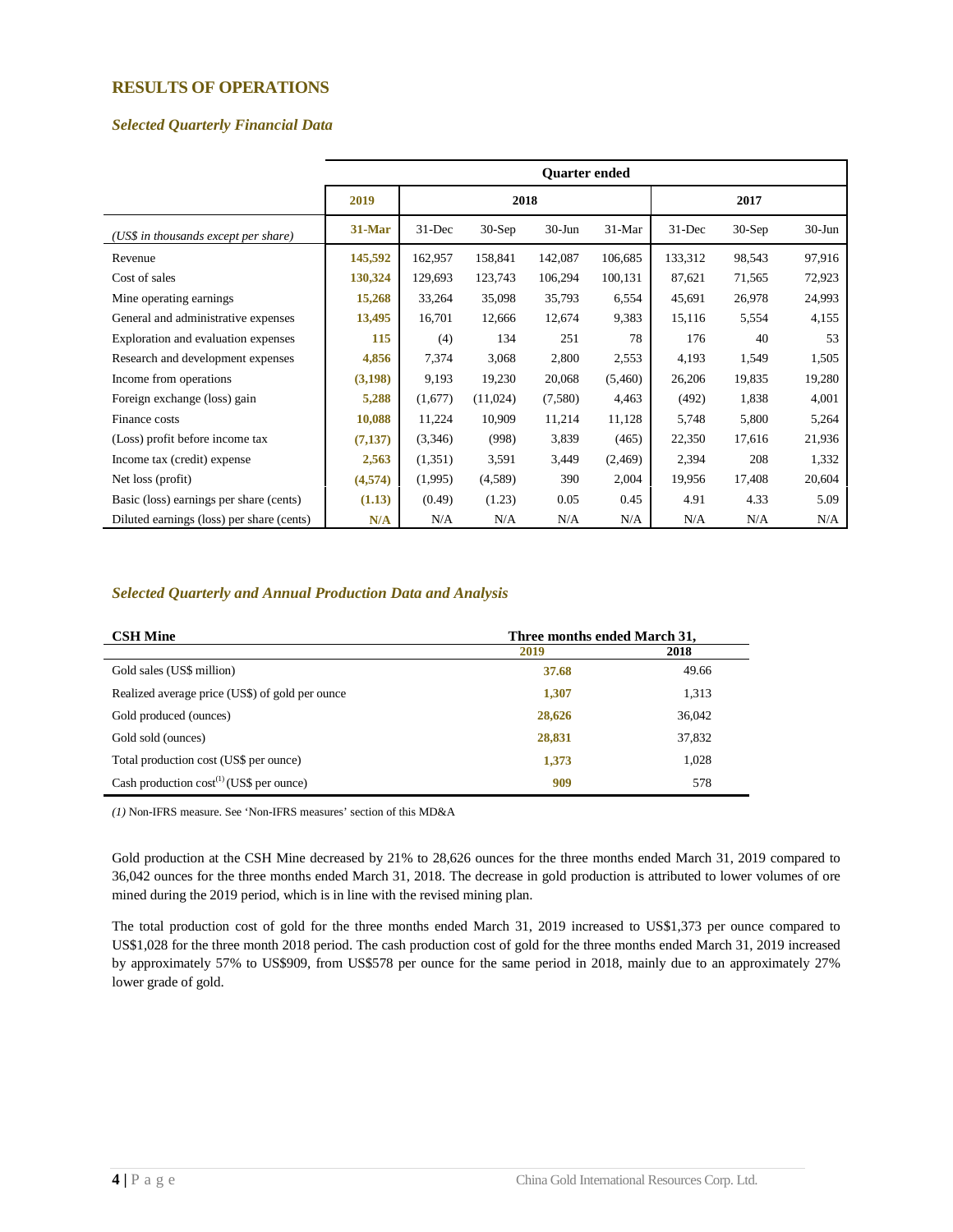| <b>Jiama Mine</b>                                                                                    | Three months ended March 31, |            |  |  |
|------------------------------------------------------------------------------------------------------|------------------------------|------------|--|--|
|                                                                                                      | 2019                         | 2018       |  |  |
| Copper sales (US\$ in millions)                                                                      | 69.35                        | 38.21      |  |  |
| Realized average price $\frac{1}{1}$ (US\$) of copper per pound after smelling fee discount          | 1.90                         | 2.44       |  |  |
| Copper produced (tonnes)                                                                             | 14,833                       | 7,061      |  |  |
| Copper produced (pounds)                                                                             | 32,701,360                   | 15,566,476 |  |  |
| Copper sold (tonnes)                                                                                 | 15,125                       | 6,620      |  |  |
| Copper sold (pounds)                                                                                 | 33, 345, 169                 | 14,593,819 |  |  |
| Gold produced (ounces)                                                                               | 15,397                       | 10,222     |  |  |
| Gold sold (ounces)                                                                                   | 15,581                       | 9,700      |  |  |
| Silver produced (ounces)                                                                             | 976,003                      | 463,206    |  |  |
| Silver sold (ounces)                                                                                 | 995,779                      | 432,024    |  |  |
| Total production cost <sup>2</sup> (US\$) of copper per pound                                        | 3.08                         | 4.85       |  |  |
| Total production cost <sup>2</sup> (US\$) of copper per pound after by-products credits <sup>4</sup> | 2.28                         | 3.78       |  |  |
| Cash production cost <sup>4</sup> (US\$) per pound of copper                                         | 2.37                         | 3.53       |  |  |
| Cash production cost <sup>3</sup> (US\$) of copper per pound after by-products credits <sup>4</sup>  | 1.56                         | 2.46       |  |  |

*1* A discount factor of 18.8% to 22.4% is applied to the copper bench mark price to compensate the refinery costs incurred by the buyers

*2* Production costs include expenditures incurred at the mine sites for the activities related to production including mining, processing, mine site G&A and royalties etc.

*3* Non-IFRS measure. See 'Non-IFRS measures' section of this MD&A

*4* By-products credit refers to the sales of gold and silver during the corresponding period.

During the three months ended March 31, 2019, the Jiama Mine produced 14,833 tonnes (approximately 32.7 million pounds) of copper, an increase of 110% compared with the three months ended March 31, 2018 (7,061 tonnes, or 15.6 million pounds). The increase in production is due to the commercial production of Phase II.

During the three months ended March 31, 2019, both total production cost of copper per pound after by-products and cash production cost of copper per pound after by-product decreased as compared to the same period in 2018 due to improved equipment utilization rates.

### <span id="page-5-0"></span>*Review of Quarterly Data*

*Three months ended March 31, 2019 compared to three months ended March 31, 2018*

**Revenue** of US\$145.6 million for the first quarter of 2019 increased by US\$38.9 million or 36%, from US\$106.7 million for the same period in 2018.

Revenue from the CSH Mine was US\$37.7 million, a decrease of US\$12.0 million, compared to US\$49.7 million for the same period in 2018. Gold sold by the CSH Mine was 28,831 ounces (gold produced: 28,626 ounces), compared to 37,832 ounces (gold produced: 36,042 ounces) for the same period in 2018.

Revenue from the Jiama Mine was US\$107.9 million, an increase of US\$50.9 million, compared to US\$57.0 million for the same period in 2018. Total copper sold was 15,125 tonnes (33.3 million pounds) for the three months ended March 31, 2019, an increase of 128% from 6,620 tonnes (14.6 million pounds) for the same period in 2018.

**Cost of sales** of US\$130.3 million for the quarter ended March 31, 2019, an increase of US\$30.2 million or 30% from US\$100.1 million for the same period in 2018. The overall increase is primarily attributed to a 41% increase in cost of sales for the Jiama Mine. Cost of sales as a percentage of revenue for the Company decreased from 94% to 89% for the three months ended March 31, 2018 and 2019, respectively.

**Mine operating earnings** of US\$15.3 million for the three months ended March 31, 2019, an increase of 132%, or US\$8.7 million, from US\$6.6 million for the same period in 2018. Mine operating earnings as a percentage of revenue increased from 6% to 11% for the three months ended March 31, 2018 and 2019, respectively.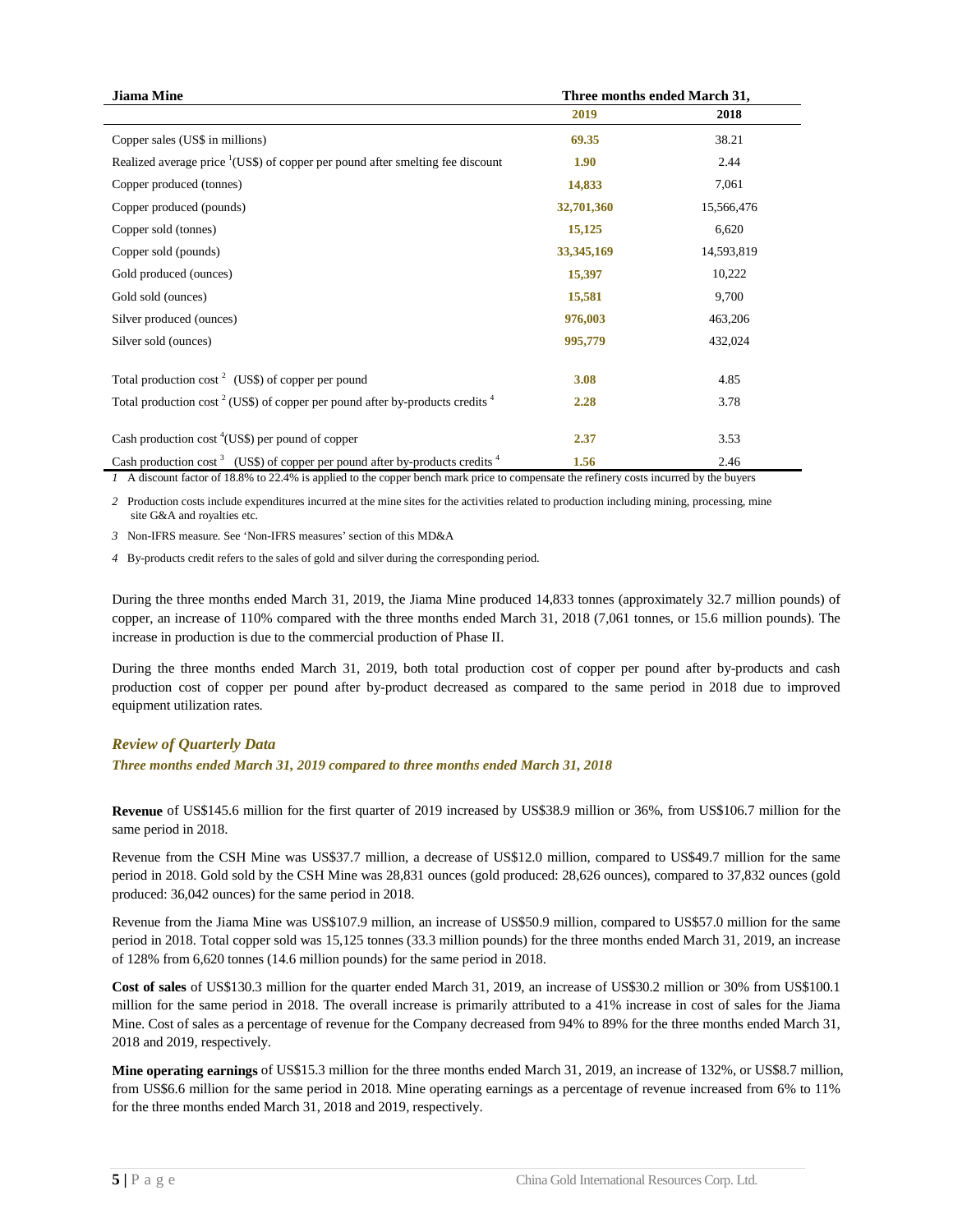**General and administrative expenses** increased by US\$4.1 million, from US\$9.4 million for the quarter ended March 31, 2018 to US\$13.5 million for the quarter ended March 31, 2019. The increase is mainly due to management and administration expenses at the Jiama Mine.

**Research and development expenses** of US\$4.9 million for the three months ended March 31, 2019, increased from US\$2.6 million for the comparative 2018 period.

**Loss from operations** of US\$3.2 million for the first quarter of 2019, decreased by US\$2.3 million, compared to a loss of US\$5.5 million for the same period in 2018.

**Finance costs** of US\$10.1 million for the three months ended March 31, 2019, decreased by US\$1.0 million compared to US\$11.1 million to the same period in 2018, primarily due to an overall decrease in borrowings. During the three months ended March 31, 2019, interest payments of US\$0.4 million (2018: nil) were capitalized for borrowing costs related to the Jiama Mine expansion.

**Foreign exchange gain** of US\$5.3 million for the three months ended in March 31, 2019, increased from US\$4.5 million for the same period in 2018. The increase is related to the revaluation of monetary items held in Chinese RMB, which is based on the appreciation of the RMB to USD exchange rates.

**Interest and other income** of US\$0.9 million for the three months ended March 31, 2019 decreased from US\$11.7 million for the same period in 2018. The 2018 amount was primarily attributed to the sales of low grade product from the Jiama Mine.

**Income tax credit** of US\$2.6 million for the quarter ended March 31, 2019 increased by US\$0.1 million from US\$2.5 million for the comparative period in 2018. During the current quarter, the Company had US\$3.2 million of deferred tax credit compared to US\$4.4 million for the same period in 2018.

**Net income o**f US\$2.0 million for the first quarter of 2018, decreased by US\$6.6 million, to net loss of US\$4.6 million for the first quarter of 2019.

### <span id="page-6-0"></span>**NON-IFRS MEASURES**

The following table provides certain unit cost information on a cost of production per tonne of ore processed (non-IFRS) basis for the CSH Mine for the three months ended March 31, 2019 and 2018:

| <b>CSH Mine</b>                         |                              |      |
|-----------------------------------------|------------------------------|------|
|                                         | Three months ended March 31, |      |
|                                         | 2019                         | 2018 |
|                                         | US\$                         | US\$ |
| Cost of mining per tonne of ore         | 1.62                         | 1.34 |
| Cost of mining waste per tonne of ore   | 3.84                         | 2.26 |
| Other mining costs per tonne of ore     | 0.05                         | 0.29 |
| Total mining costs per tonne of ore.    | 5.51                         | 3.89 |
|                                         |                              |      |
| Cost of reagents per tonne of ore       | 1.56                         | 1.77 |
| Other processing costs per tonne of ore | 1.20                         | 1.32 |
| Total processing cost per tonne of ore  | 2.76                         | 3.09 |

The cash cost of production is a measure that is not in accordance with IFRS.

The Company has included cash production cost per ounce gold data to supplement its consolidated financial statements, which are presented in accordance with IFRS. Non-IFRS measures do not have any standardized meaning prescribed under IFRS, and therefore they may not be comparable to similar measures employed by other companies. The data is intended to provide additional information and should not be considered in isolation or as a substitute for measures of performance, operating results or financial condition prepared in accordance with IFRS. The Company has included cash production cost per ounce data because it understands that certain investors use this information to determine the Company's ability to generate earnings and cash flow. The measure is not necessarily indicative of operating results, cash flow from operations, or financial condition as determined under IFRS. Cash production costs are determined in accordance with the Gold Institute's Production Cost Standard.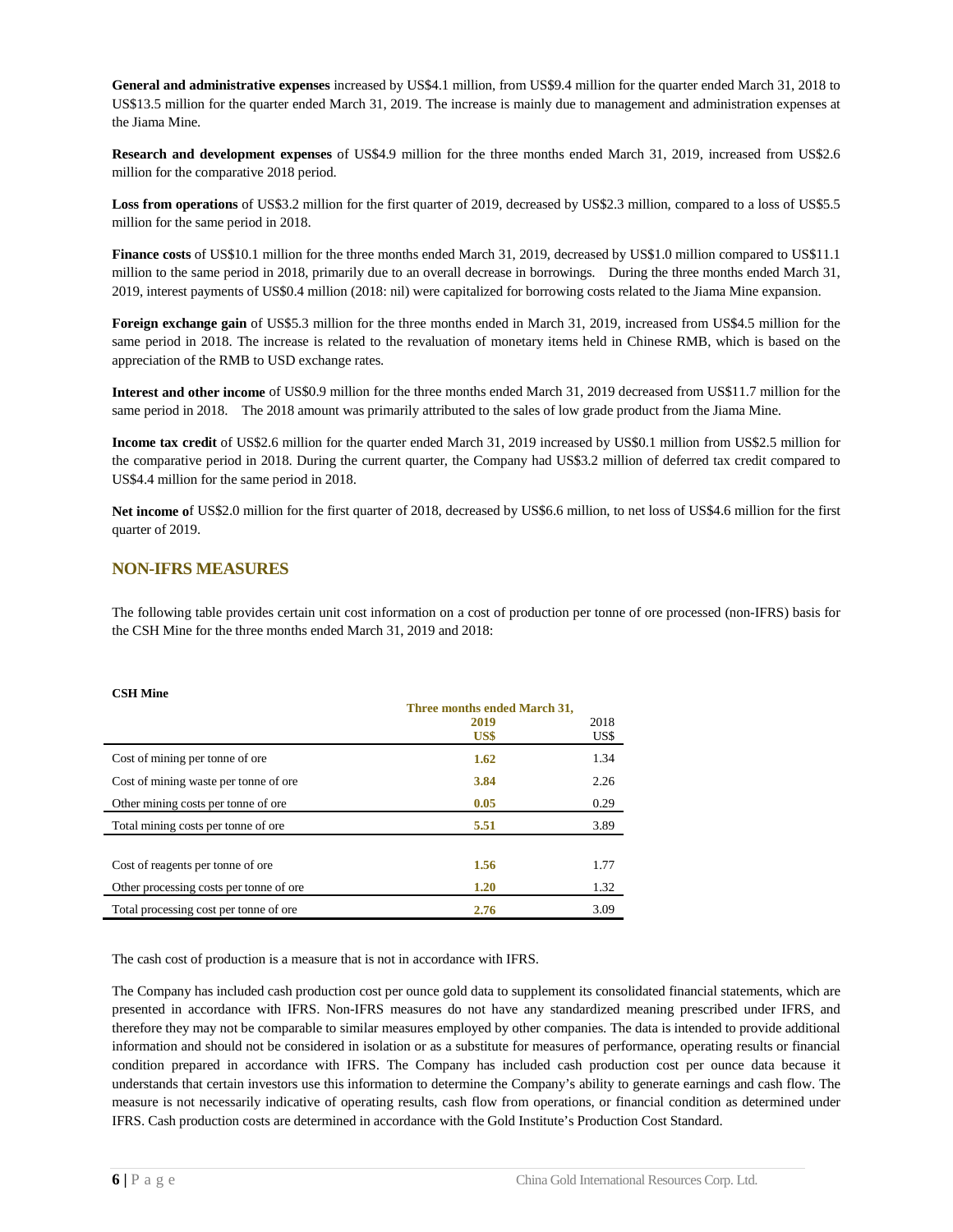The following tables provide a reconciliation of cost of sales to the cash costs of production in total dollars and in dollars per gold ounce for the CSH Mine or per copper pound for the Jiama Mine:

### **CSH Mine (Gold)**

|                             | Three months ended March 31, |                   |              |                   |  |  |  |
|-----------------------------|------------------------------|-------------------|--------------|-------------------|--|--|--|
|                             | 2019                         | 2018              |              |                   |  |  |  |
|                             | US\$                         | US\$<br>Per ounce | US\$         | US\$<br>Per ounce |  |  |  |
| Total production costs $1$  | 39,581,651                   | 1,373             | 38,892,425   | 1,028             |  |  |  |
| Adjustments                 | (13,371,213)                 | (464)             | (17,034,015) | (450)             |  |  |  |
| Total cash production costs | 26,210,438                   | 909               | 21,858,410   | 578               |  |  |  |

1 Inventory write down of US\$4.3 million was provided in total cost of sales for the three months ended 2019, of which been excluded from this figure.

#### **Jiama Mine (Copper with by-products credits)**

|                                                       | Three months ended March 31, |                          |              |                   |  |  |  |
|-------------------------------------------------------|------------------------------|--------------------------|--------------|-------------------|--|--|--|
|                                                       | 2019                         |                          | 2018         |                   |  |  |  |
|                                                       | US\$                         | US\$<br><b>Per Pound</b> | US\$         | US\$<br>Per Pound |  |  |  |
| Total production costs                                | 102,702,218                  | 3.08                     | 70,754,480   | 4.85              |  |  |  |
| Adjustments                                           | (23,838,975)                 | (0.71)                   | (19,273,004) | (1.32)            |  |  |  |
| Total cash production costs                           | 78,863,243                   | 2.37                     | 51,481,476   | 3.53              |  |  |  |
| By-products credits                                   | (26,690,630)                 | (0.81)                   | (15,632,471) | (1.07)            |  |  |  |
| Total cash production costs after by-products credits | 52,172,613                   | 1.56                     | 35,489,005   | 2.46              |  |  |  |

The adjustments above include depreciation and depletion, amortization of intangible assets, and selling expenses included in total production costs.

### <span id="page-7-0"></span>**MINERAL PROPERTIES**

#### <span id="page-7-1"></span>*The CSH Mine*

The CSH Mine is located in Inner Mongolia Autonomous Region of China (Inner Mongolia). The property hosts two low-grade, near surface gold deposits, along with other mineralized prospects. The main deposit is called the Northeast Zone (the "Northeast Zone"), while the second, smaller deposit is called the Southwest Zone (the "Southwest Zone").

The CSH Mine is owned and operated by Inner Mongolia Pacific Mining Co. Limited, a Chinese Joint Venture in which the Company holds a 96.5% interest and Ningxia Nuclear Industry Geological Exploration Institution (formerly known as Brigade 217) holds the remaining 3.5%.

The CSH Mine has two open-pit mining operations and has a mining and processing capacity of 60,000 tpd.

### **Production Update**

| <b>CSH Mine</b>                      | Three months ended March 31, |            |  |  |
|--------------------------------------|------------------------------|------------|--|--|
|                                      | 2019                         | 2018       |  |  |
| Ore mined and placed on pad (tonnes) | 2,877,842                    | 3,015,450  |  |  |
| Average ore grade $(g/t)$            | 0.45                         | 0.62       |  |  |
| Recoverable gold (ounces)            | 25,574                       | 36,630     |  |  |
| Ending ore inventory (ounces)        | 160,690                      | 208,194    |  |  |
| Waste rock mined (tonnes)            | 9,810,385                    | 12,990,300 |  |  |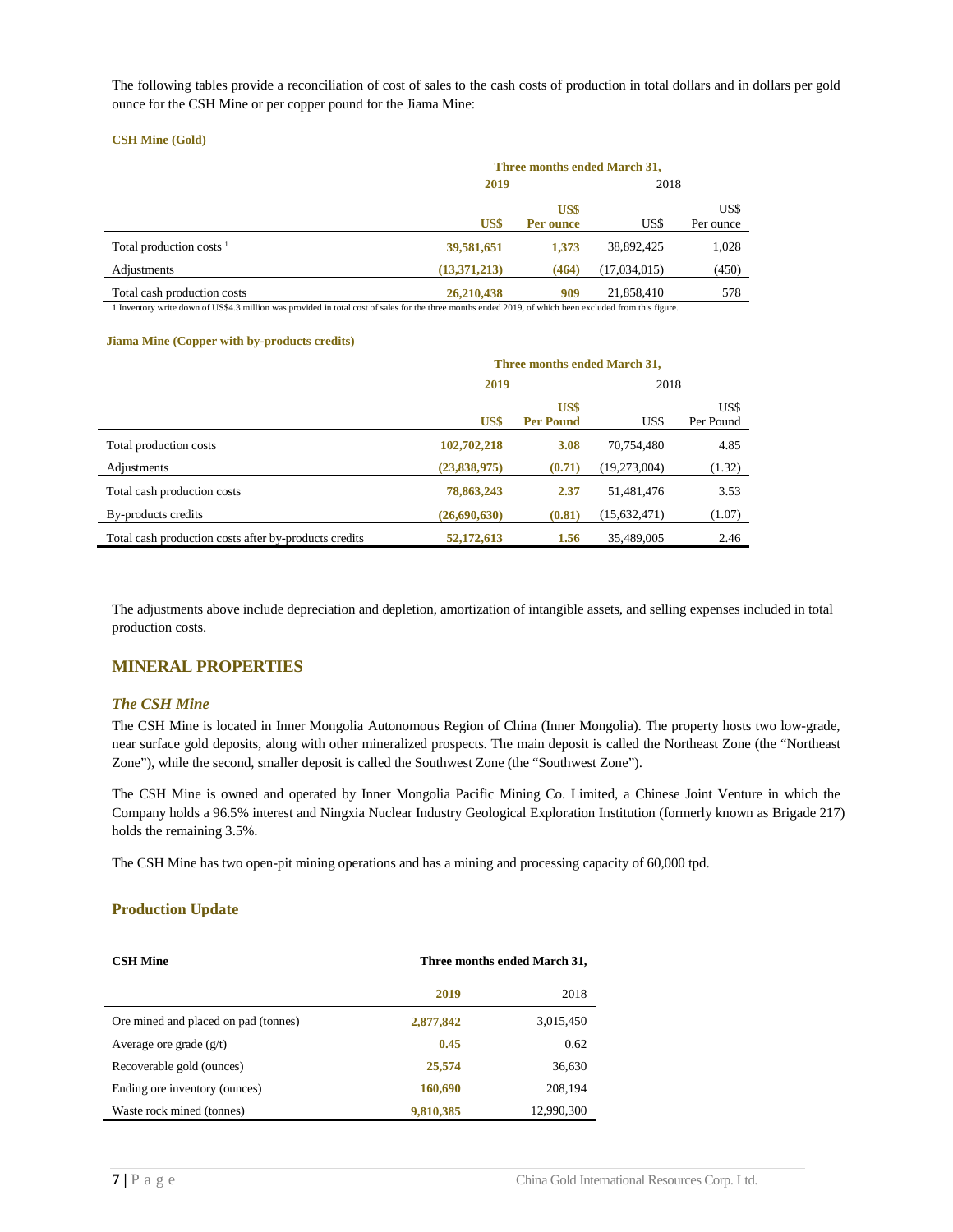For the three months ended March 31, 2019, the total amount of ore placed on the leach pad was 2.9 million tonnes, with total contained gold of 25,574 ounces (795 kilograms). The overall accumulative project-to-date gold recovery rate has slightly increased to approximately 54.27% at the end of March 2019 from 54.02% at the end of December 2018. Of which, gold recovery from the phase I heap is 59.13% and; gold recovery from the Phase II heap is 46.26% at March 31, 2019.

In the second half of 2017, there were a series of wall failures on one side of the pits at the CSH Mine leading to short term interruptions of mining activities. 2017 production was not significantly impacted. The Company is conducting studies to develop remediation plans to address the slope stability issues and to assess the impact on the long term mine plan. 2019 and onwards production estimates have been reduced accordingly.

### **Exploration**

The Company has no exploration plan for 2019.

### **Mineral Resource Update**

CSH Mine Resources by category, Northeast and Southwest pits combined at December 31, 2018 under NI 43-101:

|             |                    |          | <b>Metal</b> |        |  |
|-------------|--------------------|----------|--------------|--------|--|
| <b>Type</b> | <b>Quantity Mt</b> | Au $g/t$ | Au t         | Au Moz |  |
| Measured    | 12.34              | 0.62     | 7.60         | 0.24   |  |
| Indicated   | 124.12             | 0.62     | 76.63        | 2.46   |  |
| $M+I$       | 136.46             | 0.62     | 84.24        | 2.71   |  |
| Inferred    | 80.36              | 0.52     | 41.51        | 1.33   |  |

### **Mineral Reserves Update**

CSH Mine Reserves by category, Northeast and Southwest pits combined at December 31, 2018 under NI 43-101:

|              |                    |          | <b>Metal</b> |        |  |
|--------------|--------------------|----------|--------------|--------|--|
| <b>Type</b>  | <b>Quantity Mt</b> | Au $g/t$ | Au t         | Au Moz |  |
| Proven       | 10.59              | 0.63     | 6.72         | 0.22   |  |
| Probable     | 66.49              | 0.65     | 43.23        | 1.39   |  |
| <b>Total</b> | 77.08              | 0.65     | 49.96        | 1.61   |  |

### <span id="page-8-0"></span>*The Jiama Mine*

The Company acquired the Jiama Mine on December 1, 2010. Jiama is a large copper-gold polymetallic deposit containing copper, gold, silver, molybdenum, and other metals located in the Gandise metallogenic belt in Tibet Autonomous Region of China.

The Jiama Mine has both underground mining and open-pit mining operations. Phase I of the Jiama Mine commenced mining operations in the latter half of 2010 and reached its design capacity of 6,000 tpd in early 2011. Phase II of the Jiama Mine commenced mining operations in 2018 with 44,000 tpd design capacity.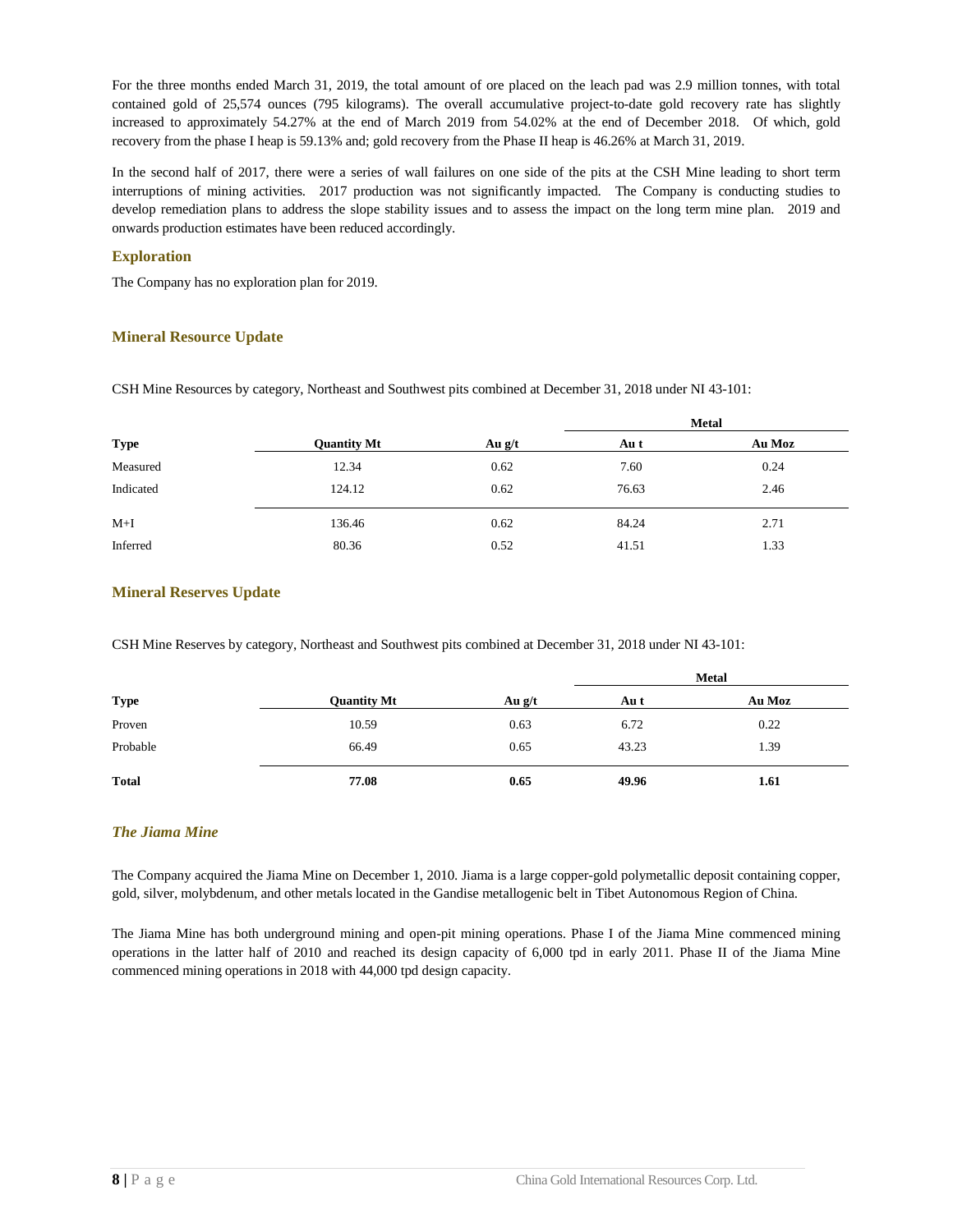### **Production Update**

| Jiama Mine                       | Three months ended March 31, |           |  |  |
|----------------------------------|------------------------------|-----------|--|--|
|                                  | 2019                         | 2018      |  |  |
| Ore processed (tonnes)           | 3,012,593                    | 1,268,021 |  |  |
| Average copper ore grade (%)     | 0.68                         | 0.73      |  |  |
| Copper recovery rate (%)         | 72                           | 76        |  |  |
| Average gold ore grade $(g/t)$   | 0.29                         | 0.42      |  |  |
| Gold recovery rate (%)           | 55                           | 58        |  |  |
| Average silver ore grade $(g/t)$ | 18.86                        | 19.52     |  |  |
| Silver recovery rate (%)         | 53                           | 57        |  |  |

According to the mining plan for the Phase II expansion, the Jiama Mine began to produce low grade ore from the open pit mine. As a result, the Company expected the average ore grade to be lower than previous years which used higher grade ore from underground mining only. Production cost was also expected to be higher since the commencement of commercial production of Phase II due to the lower grade of ore and lower recovery rates.

During 2019, average metal recovery rates have been lower as compared to 2018, due to higher volumes of lower grade ore mined from the open pit combined with lower volumes of higher grade ore from the underground mine.

### **Exploration**

In 2018, the company proposed a large-scale exploration project for targeted resources and serving to production. In 2019, the project includes surface drill of 34,690 +/-m, 28 drills (involving 25 surface drills, 1 hydrogeological drill and 2 engineering geological drills). The project design was completed in the first quarter and is in the stage of pre-drilling preparation.

### **Mineral Resources Estimate**

An NI 43-101 compliant mineral resource estimate was independently completed by Mining One Pty Ltd. in November 2013, based on information collected up to November 12, 2012. The drilling programs subsequent to November 2012, including an extensive drill program conducted in 2013, will be included in future updates of the Mineral Resources and Reserves.

Mining One Pty Ltd. noted that gold and silver mineralization within the ore body had a significantly higher spatial variability than the other elements. This classification takes into account the proposed large scale mining techniques where Au and Ag will only be credits to the overall products from the operations. Mining One Pty Ltd has assumed that Au and Ag will not be assigned a single cut-off grade for a selected mining block and will be mined in conjunction with the other elements.

|           | Ouantity |      |      |      |      |        |          | Cu Metal | Mo Metal | Pb Metal | Zn Metal |        |         |
|-----------|----------|------|------|------|------|--------|----------|----------|----------|----------|----------|--------|---------|
| Class     | Mt       | Cu % | Mo%  | Pb % | Zn % | Au g/t | Ag $g/t$ | (kt)     | (kt)     | (kt      | (kt)     | Au Moz | Ag Moz  |
|           |          |      |      |      |      |        |          |          |          |          |          |        |         |
| Measured  | 94.9     | 0.39 | 0.04 | 0.04 | 0.02 | 0.08   | 5.44     | 371      | 34.2     | 41.8     | 22.4     | 0.245  | 16.595  |
|           |          |      |      |      |      |        |          |          |          |          |          |        |         |
| Indicated | 1.369.1  | 0.41 | 0.03 | 0.05 | 0.03 | 0.11   | 5.93     | 5.590    | 463      | 732      | 460      | 4.762  | 261.145 |
|           |          |      |      |      |      |        |          |          |          |          |          |        |         |
| $M+I$     | .463.9   | 0.41 | 0.03 | 0.05 | 0.03 | 0.11   | 5.90     | 5,961    | 497.4    | 773.7    | 482.4    | 5.008  | 277.740 |
|           |          |      |      |      |      |        |          |          |          |          |          |        |         |
| Inferred  | 406.1    | 0.30 | 0.00 | 0.10 | 0.00 | 0.10   |          | .247     | 123      | 311      | 175      | 1.3    | 66.9    |

**Jiama Project - Cu, Mo, Pb, Zn ,Au, and Ag Mineral Resources under NI 43-101 Reported at a 0.3% Cu Equivalent Cut off grade\*, as of December 31, 2018**

Note: Figures reported are rounded which may result in small tabulation errors.

The Copper Equivalent basis for the reporting of resources has been compiled on the following basis:

CuEq Grade: = (Ag Grade \* Ag Price + Au Grade \* Au Price + Cu Grade \* Cu Price + Pb Grade \* Pb Price +

Zn Grade \* Zn Price + Mo Grade \* Mo Price) / Copper Price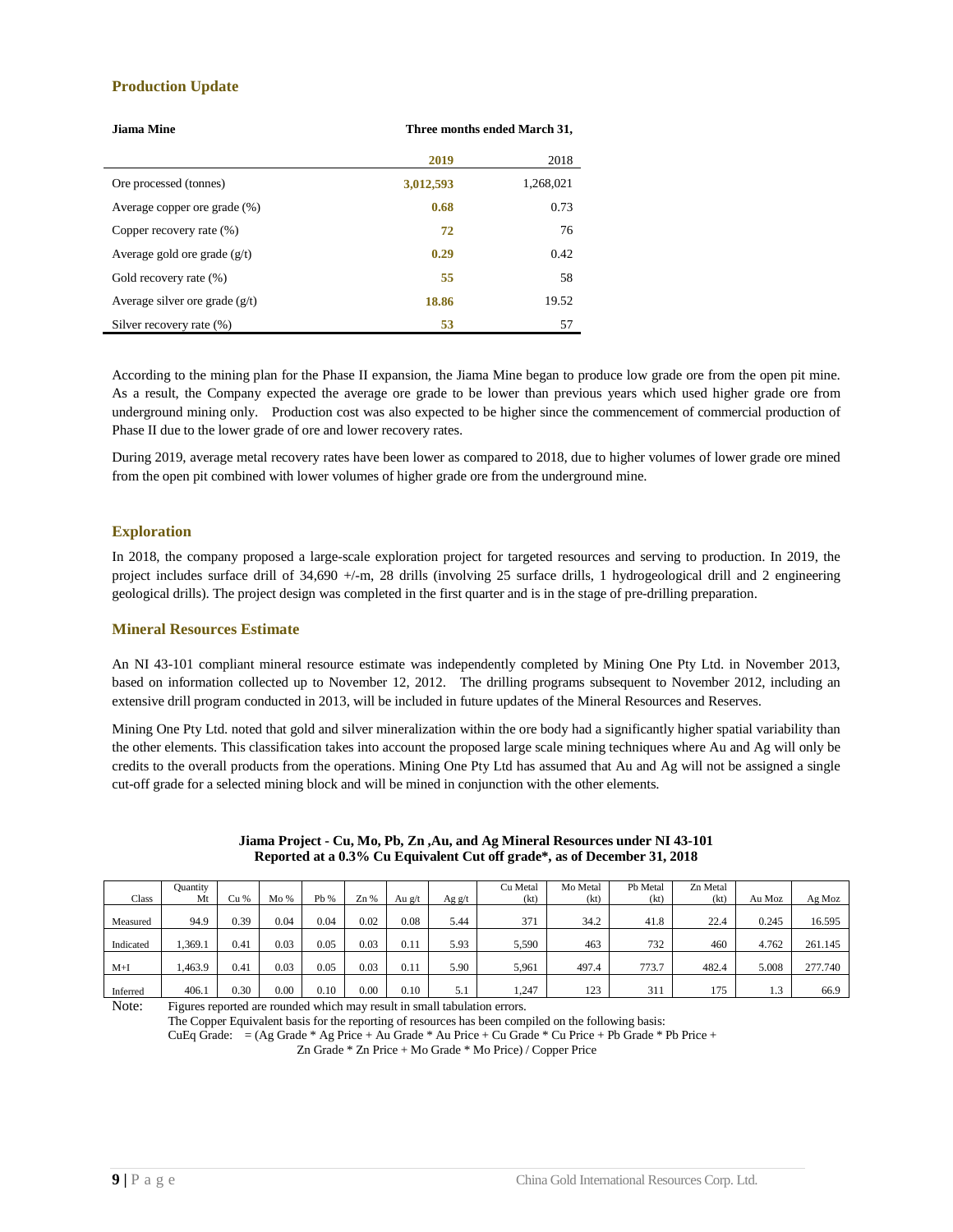### **Mineral Reserves Estimate**

A Mineral Reserve estimate, dated November 20, 2013, has been independently verified by Mining One Pty Ltd. in accordance with the CIM Definitions Standards under NI 43-101.

| Class    | Quantity<br>Mt | Cu % | Mo%  | Pb % | Zn%  | Au g/t | Ag g/t | Cu Metal<br>(kt) | Mo Metal<br>(kt) | Pb Metal<br>(kt) | Zn Metal<br>(kt) | Au Moz | Ag Moz  |
|----------|----------------|------|------|------|------|--------|--------|------------------|------------------|------------------|------------------|--------|---------|
| Proven   | 20.8           | 0.61 | 0.05 | 0.05 | 0.03 | 0.21   | 8.99   | 126.4            | 9.5              | 10.3             | 6.9              | 0.140  | 6.026   |
| Probable | 398.4          | 0.56 | 0.03 | 0.13 | 0.08 | 0.18   | 11.21  | 2.427.9          | 128.2            | 548.2            | 317.3            | 2.285  | 143.574 |
| $P + P$  | 419.2          | 0.61 | 0.03 | 0.13 | 0.08 | 0.18   | 1.10   | 2,554.3          | 137.8            | 558.5            | 324.2            | 2.425  | 149.600 |

#### **Jiama Project Statement of NI 43-101 Mineral Reserve Estimate as of December 31, 2018**

1. All Mineral Reserves have been estimated in accordance with the JORC code and have been reconciled to CIM standards as prescribed by the NI 43-101.

2. Mineral Reserves were estimated using the following mining and economic factors:

Open Pits:

Notes:

a) 5% dilution factor and 95% recovery were applied to the mining method;

- b) an overall slope angles of 43 degrees;
- c) a copper price of US\$ 2.9/lbs;
- d) an overall processing recovery of 88 90% for copper

Underground:

- a) 10% dilution added to all Sub-Level Open Stoping;
- b) Stope recovery is 87% for Sub-Level Open Stoping;
- c) An overall processing recovery of 88 90% for copper.

3. The cut-off grade for Mineral Reserves has been estimated at copper equivalent grades of 0.3% Cu (NSR) for the open pits and 0.45% Cu (NSR) for the underground mine.

### <span id="page-10-0"></span>**LIQUIDITY AND CAPITAL RESOURCES**

The Company operates in a capital intensive industry. The Company's liquidity requirements arise principally from the need for financing the expansion of its mining and mineral processing operations, exploration activities and acquisition of exploration and mining rights. The Company's principal sources of funds have been proceeds from borrowing from commercial banks in China, equity financings, and cash generated from operations. The Company's liquidity primarily depends on its ability to generate cash flow from its operations and to obtain external financing to meet its debt obligations as they become due, as well as the Company's future operating and capital expenditure requirements.

At March 31, 2019, the Company had an accumulated surplus of US\$224.4 million, working capital of US\$0.3 million and borrowings of US\$1,212.5 million. The Company's cash balance at March 31, 2019 was US\$101.6 million.

Management believes that its forecast operating cash flows are sufficient to cover the next twelve months of the Company's operations including its planned capital expenditures and current debt repayments. The Company's borrowings are comprised of US\$501.9 million of 3.25% unsecured bonds maturing on July 6, 2020, of which US\$16.0 million is included in the current portion of borrowings, and US\$102.4 million of short term debt facilities with interest rates ranging from 2.75% to 4.35% per annum arranged through various banks in China. In addition, on November 3, 2015, the Company entered into a Loan Facility agreement with a syndicate of banks, led by Bank of China. The lenders agreed to lend an aggregate principle amount of RMB 3.98 billion, approximately US\$613 million with the interest rate of 2.83% per annum currently. The People's Bank of China Lhasa Center Branch's interest rate serves as a benchmark for the interest on the drawdowns. The bank's interest rate is then discounted by 7 basis points (or 0.07%) to calculate the interest on the drawdowns. The proceeds from the Loan Facility are to be used for the development of the Jiama Mine. The loan is secured by the mining rights for the Jiama Mine. As of March 31, 2019 the Company has drawdown RMB3.495 billion, approximately US\$519.0 million under the Loan Facility. The Company believes that the availability of debt financing in China at favorable rates will continue for the foreseeable future. On July 6, 2017, the Company, through its wholly-owned subsidiary, Skyland Mining (BVI) Limited, completed the issuance of bonds in an aggregate principal amount of US\$500 million. The bonds were issued at a price of 99.663%, bearing coupon rate of 3.25% with a maturity date of July 6, 2020. The bonds are listed on the Stock Exchange of Hong Kong Limited as of July 7, 2017.

The Company continues to review and assess its assets for impairment as part of its financial reporting processes. To date, the assessment carried out by the Company support the carrying values of the Company's assets and no impairment has been required. However, the management of the Company continues to evaluate key assumptions on estimates and management judgements in order to determine the recoverable amount of the CSH Mine and the Jiama Mine**.**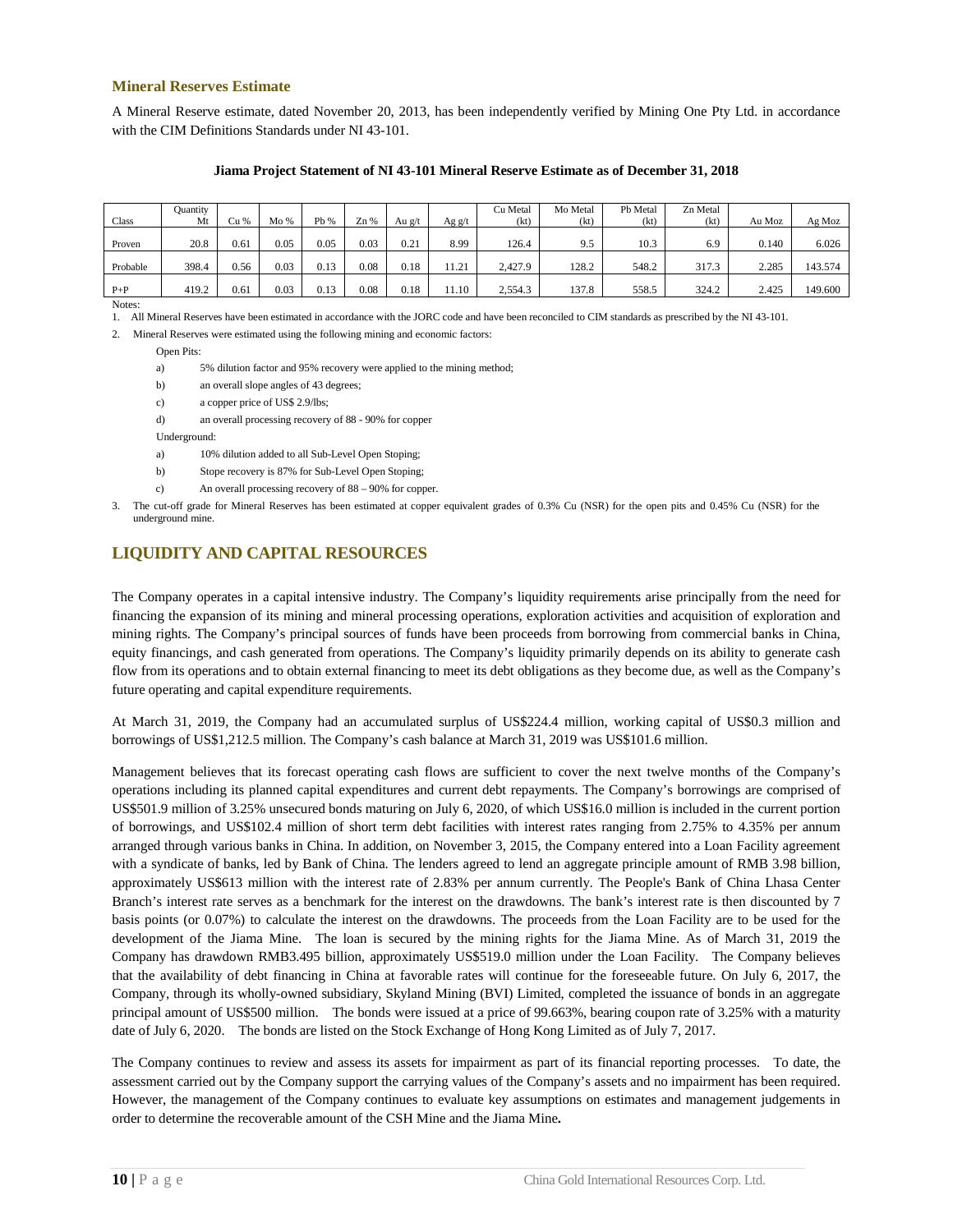### <span id="page-11-0"></span>**Cash flows**

The following table sets out selected cash flow data from the Company's consolidated cash flow statements for the three months ended March 31, 2019 and March 31, 2018.

|                                                                      | Three months ended March 31, |          |  |
|----------------------------------------------------------------------|------------------------------|----------|--|
|                                                                      | 2019                         | 2018     |  |
|                                                                      | <b>US\$'000</b>              | US\$'000 |  |
| Net cash from operating activities                                   | 6,984                        | 15,827   |  |
| Net cash (used in) investing activities                              | (37,689)                     | (8,243)  |  |
| Net cash (used in) financing activities                              | (7,597)                      | (31,753) |  |
| Net (decrease) in cash and cash equivalents                          | (38,302)                     | (24,169) |  |
| Effect of foreign exchange rate changes on cash and cash equivalents | 1,924                        | 4,743    |  |
| Cash and cash equivalents, beginning of period                       | 137,996                      | 147,318  |  |
| Cash and cash equivalents, end of period                             | 101,618                      | 127,892  |  |

### <span id="page-11-1"></span>*Operating cash flow*

For the three months ended, net cash inflow from operating activities was US\$7.0 million which is primarily attributable to (i) depreciation and depletion of US\$32.1 million (ii) finance cost of US\$10.1 million and (iii) amortization of mining rights of US\$6.8 million, partially offset by (i) interest paid of US\$13.4 million and (ii) increase in accounts payable of US\$14.0 million.

### <span id="page-11-2"></span>*Investing cash flow*

For the three months ended March 31, 2019, the net cash outflow from investing activities was US\$37.6 million which is primarily attributable to (i) payment for the acquisition of property, plant and equipment of US\$39.2 million, (ii) placement of restricted cash balances of US\$2.3 million, partially offset by (i) release of restricted bank balance of US\$5.9 million.

### <span id="page-11-3"></span>*Financing cash flow*

For the three months ended March 31, 2019, the net cash outflow from financing activities was US\$7.6 million which is primarily attributable to repayment of borrowings of US\$7.4 million.

### **Expenditures Incurred**

For the three months ended March 31, 2019, the Company incurred mining costs of US\$31.4 million, mineral processing costs of US\$38.4 million and transportation costs of US\$1.5 million.

### **Gearing ratio**

Gearing ratio is defined as the ratio of consolidated total debt to consolidated total equity. As at March 31, 2019, the Company's total debt was US\$1,213 million and the total equity was US\$1,492 million. The Company's gearing ratio was therefore 0.81 as at March 31, 2019 and 0.81 as at December 31, 2018.

### **Restrictive covenants**

The Company is subject to various customary conditions and covenants under the terms of its financing agreements.

Under a Loan Facility agreement entered on November 3, 2015 between the Company and a syndicated of banks, led by Bank of China pursuant to which the banks agreed to lend to Tibet Huatailong, the Company's subsidiary, the aggregate principle amount of RMB 3.98 billion (approximately US\$613 million), the debt to assets ratio of Huatailong should be less than 75% during the term of the agreement.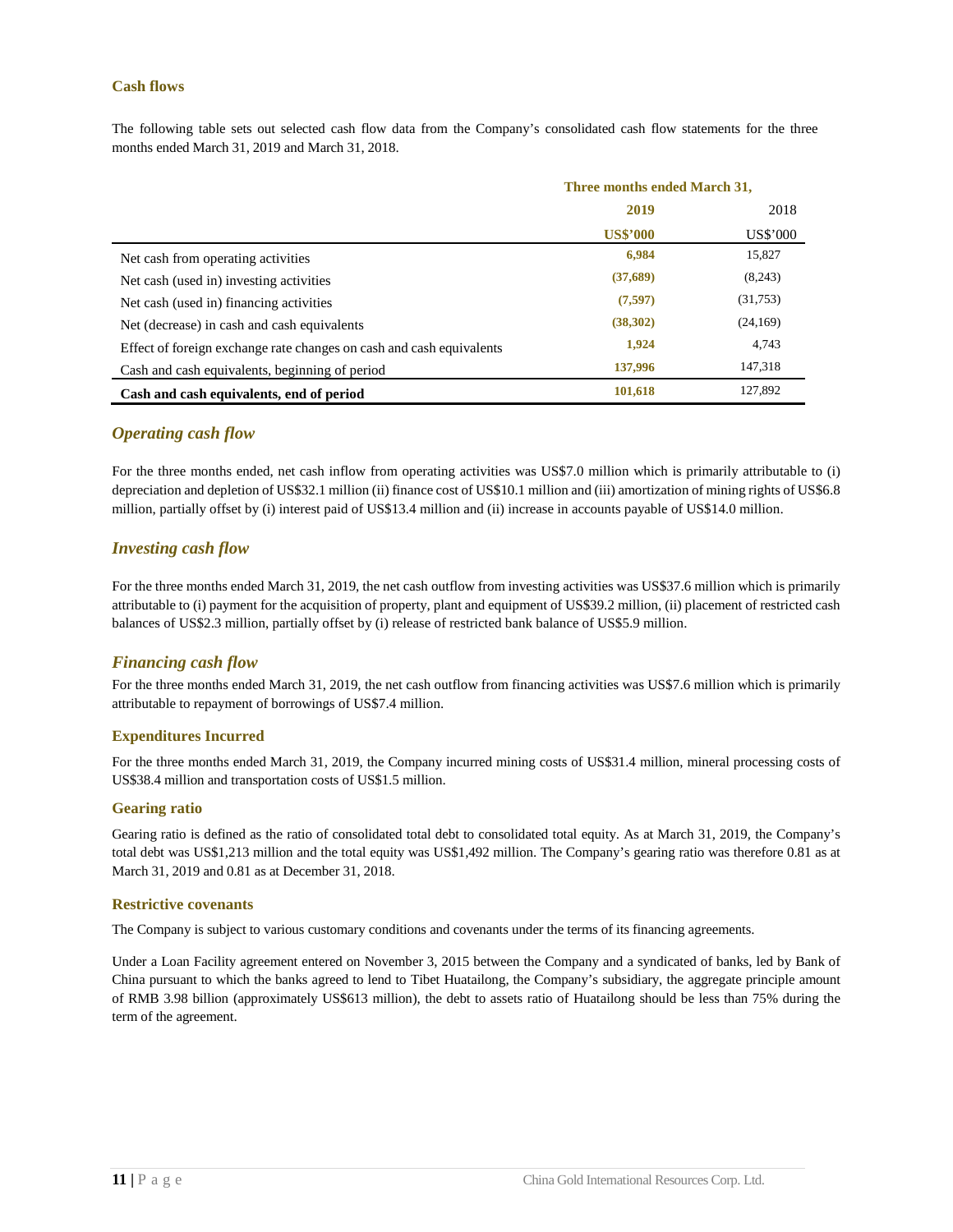### <span id="page-12-0"></span>**SIGNIFICANT INVESTMENTS, ACQUISITIONS AND DISPOSAL OF SUBSIDIARIES. ASSOCIATES AND JOINT VENTURES, AND FUTURE PLAN FOR MATERIAL INVESTMENTS OF CAPITAL ASSETS**

Other than as disclosed elsewhere in this MD&A or in the unaudited condensed consolidated financial statements for the three months ended March 31, 2019, there were no significant investments held by the Company, nor were there any material acquisitions or disposals of subsidiaries, associates and joint ventures during the three months ended March 31, 2019. Other than as disclosed in this MD&A, there was no plan authorized by the Board for other material investments or additions of capital assets at the date of this MD&A.

### <span id="page-12-1"></span>**CHARGE ON ASSETS**

Other than as disclosed elsewhere in this MD&A and annual consolidated financial statements, none of the Group's assets were pledged as at March 31, 2019.

### <span id="page-12-2"></span>**EXPOSURE TO FLUCTUATIONS IN EXCHANGE RATES AND RELATED HEDGES**

The Company is exposed to the financial risk related to the fluctuation of foreign exchange rates for the monetary assets and liabilities denominated in the currencies other than the functional currencies to which they relate. The Company has not hedged its exposure to currency fluctuation. However, the Management monitors foreign exchange exposure and will consider hedging significant foreign currency exposure should the need arise. Refer to Note 32, Financial Instruments, in the annual consolidated financial statements for the year ended December 31, 2018.

### <span id="page-12-3"></span>**COMMITMENTS AND CONTINGENCIES**

Commitments and contingencies include principal payments on the Company's bank loans and syndicated loan facility, material future aggregate minimum operating lease payments required under operating leases and capital commitments in respect of the future acquisition of property, plant and equipment and construction for both the CSH Mine and the Jiama Mine.

The Company has leased certain properties in China and Canada, which are all under operating lease arrangements and are negotiated for terms of between one and seventeen years. The Company is required to pay a fixed rental amount under the terms of these leases.

The Company's capital commitments relate primarily to the payments for purchase of equipment and machinery for both mines and payments to third-party contractors for the provision of mining and exploration engineering work and mine construction work for both mines. The Company has entered into contracts that prescribe such capital commitments; however, liabilities relating to them have not yet been incurred. Refer to Note 33, Commitments and Contingencies, in the annual consolidated financial statements for the year ended December 31, 2018.

On July 7, 2017, the Company, through its wholly owned subsidiary Skyland Mining (BVI) Limited, issued bonds on the HKSE, denominated U.S. dollar, with an aggregate principal amount of US\$500 million. The Bonds were issued at a price of 99.663%, bearing a coupon of 3.25% per annum with a maturity date of July 6, 2020. Interest is payable in semi-annual installments on January 6 and July 6 of each year.

The following table outlines payments for commitments for the periods indicated:

|                                       | <b>Total</b>    | Within<br>One year | Within<br>Two to five years | Over 5 years             |
|---------------------------------------|-----------------|--------------------|-----------------------------|--------------------------|
|                                       | <b>US\$'000</b> | <b>US\$'000</b>    | <b>US\$'000</b>             | <b>US\$'000</b>          |
| Principal repayment of bank loans     | 710,626         | 102.472            | 317.815                     | 290,339                  |
| Repayment of bonds including interest | 501,879         | 15.959             | 485,920                     | $\overline{\phantom{a}}$ |
| <b>Total</b>                          | 1,212,505       | 118,431            | 803,735                     | 290,339                  |

In addition to the table set forth above, the Company has entered into service agreements with third-party contractors such as China Railway for the provision of mining and exploration engineering work and mine construction work for the CSH Mine. The fees for such work performed and to be performed each year varies depending on the amount of work performed. The Company has similar agreements with third party contractors for the Jiama Mine.

### <span id="page-12-4"></span>**RELATED PARTY TRANSACTIONS**

CNG owned 39.3 percent of the outstanding common shares of the Company as at March 31, 2019 and March 31, 2018.

The Company had major related party transactions with the following companies related by way of shareholders and shareholder in common: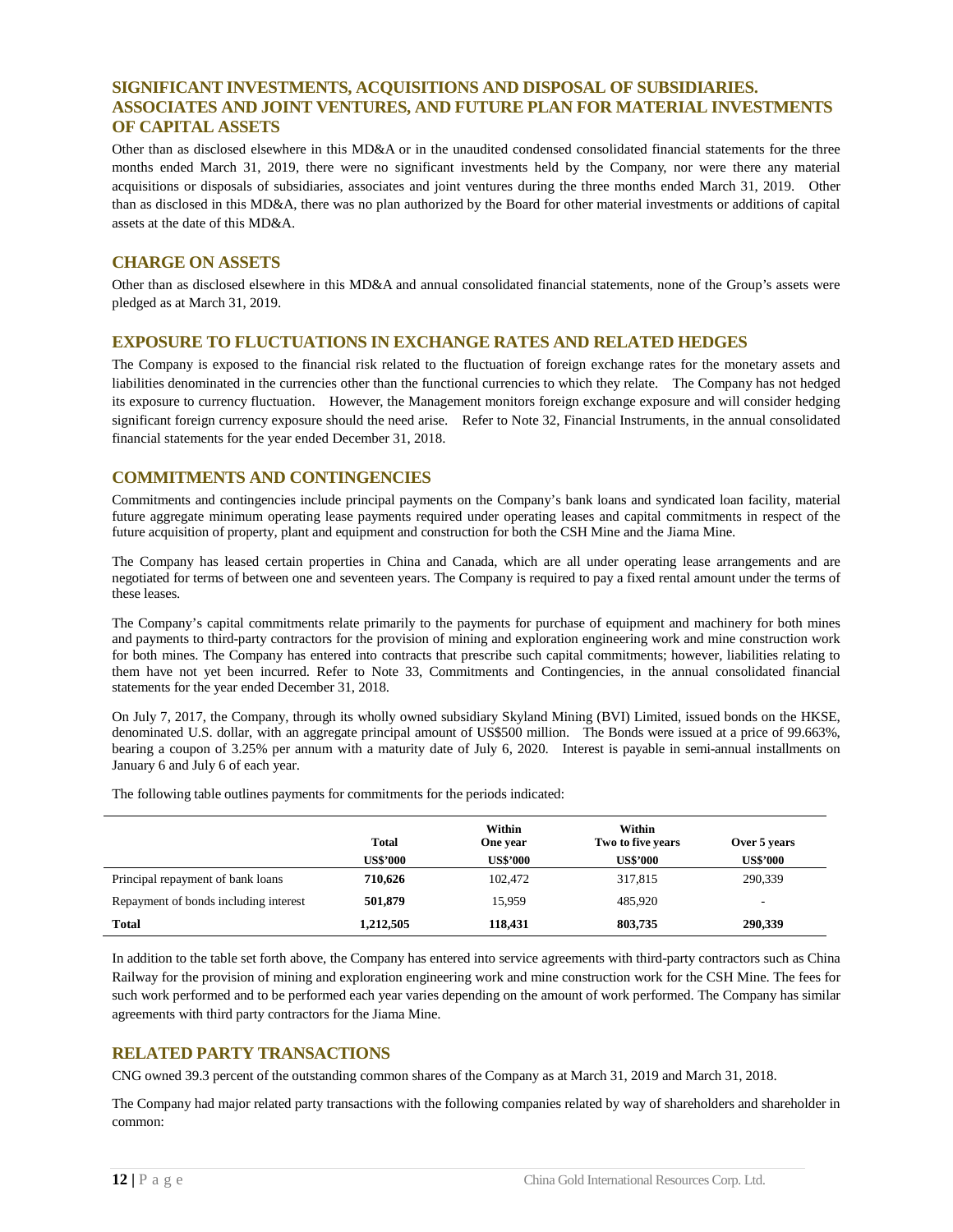The Company's subsidiary, Inner Mongolia Pacific is a party to a non-exclusive contract for the purchase and sale of doré with CNG (the "Dore Sales Contract") pursuant to which Inner Mongolia Pacific sells gold doré bars to CNG. The pricing is based on the monthly average price of gold ingot as quoted on the Shanghai Gold Exchange and the daily average price of silver as quoted on the Shanghai Huatong Platinum & Silver Exchange prevailing at the time of each relevant purchase order during the contract period. The Dore Sales Contract has been in effect since October 24, 2008 and has been renewed for a current term that commenced on January 1, 2018 and expires on December 31, 2020, which renewal was approved by the Company's shareholders on June 28, 2017.

Revenue from sales of gold doré bars to CNG of US\$37.7 million for the three months ended March 31, 2019 decreased from US\$49.7 million for the three months ended March 31, 2018.

The Company is also a party to a Product and Service Framework Agreement with CNG, pursuant to which CNG provides construction, procurement and equipment financing services to the Company and also purchases the copper concentrates produced at the Jiama Mine. The quantity of copper concentrates, pricing terms and payment terms may be established from time to time by the parties with reference to the pricing principles for connected transactions set out under the Product and Service Framework Agreement. On June 28, 2017, the Supplemental Product and Service Framework Agreement was approved and extended to expire on December 31, 2020. For the three months ended March 31, 2019, revenue from sales of copper concentrate and other products to CNG was US\$23.0 million, compared to US\$33.4 million for the same period in 2018.

For the three months ended March 31, 2019, construction services of US\$1.6 million were provided to the Company by subsidiaries of CNG (US\$0.98 million for the three months ended March 31, 2018).

In addition to the two aforementioned major related party transactions, the Company also obtains additional services from related parties in its normal course of business, including a Deposit Services Agreement and Loan Agreement entered into on December 18, 2017 and renewed on December 18, 2018 among the Company and China Gold Finance.

### <span id="page-13-0"></span>**PROPOSED TRANSACTIONS**

The Board of Directors has given the Company approval to conduct reviews of a number of projects that may qualify as acquisition targets through joint venture, merger and/or outright acquisitions. The Group did not have any material acquisition and disposal of subsidiaries and associated companies in the three months ended March 31, 2019. The Company continues to review possible acquisition targets.

### <span id="page-13-1"></span>**CRITICAL ACCOUNTING ESTIMATES**

In the process of applying the Company's accounting policies, the Directors of the Company have identified accounting judgments and key sources of estimation uncertainty that have a significant effect on the amounts recognized in the audited annual consolidated financial statements.

Key assumptions concerning the future and other key sources of estimation uncertainty at the end of each reporting period that have a risk of causing a material adjustment to the carrying amounts of assets and liabilities within the next twelve months are described in Note 4 of the audited annual consolidated financial statements for the year ended December 31, 2018.

### <span id="page-13-2"></span>**CHANGE IN ACCOUNTING POLICIES**

A summary of new and revised IFRS standards and interpretations are outlined in Note 2 of the audited annual consolidated financial statements as at December 31, 2018.

### <span id="page-13-3"></span>**FINANCIAL INSTRUMENTS AND OTHER INSTRUMENTS**

The Company holds a number of financial instruments, the most significant of which are equity securities, accounts receivables, accounts payables, cash and loans. The financial instruments are recorded at either fair values or amortized amount on the balance sheet.

The Company did not have any financial derivatives or outstanding hedging contracts as at March 31, 2019.

### <span id="page-13-4"></span>**OFF-BALANCE SHEET ARRANGEMENTS**

As at March 31, 2019, the Company had not entered into any off-balance sheet arrangements.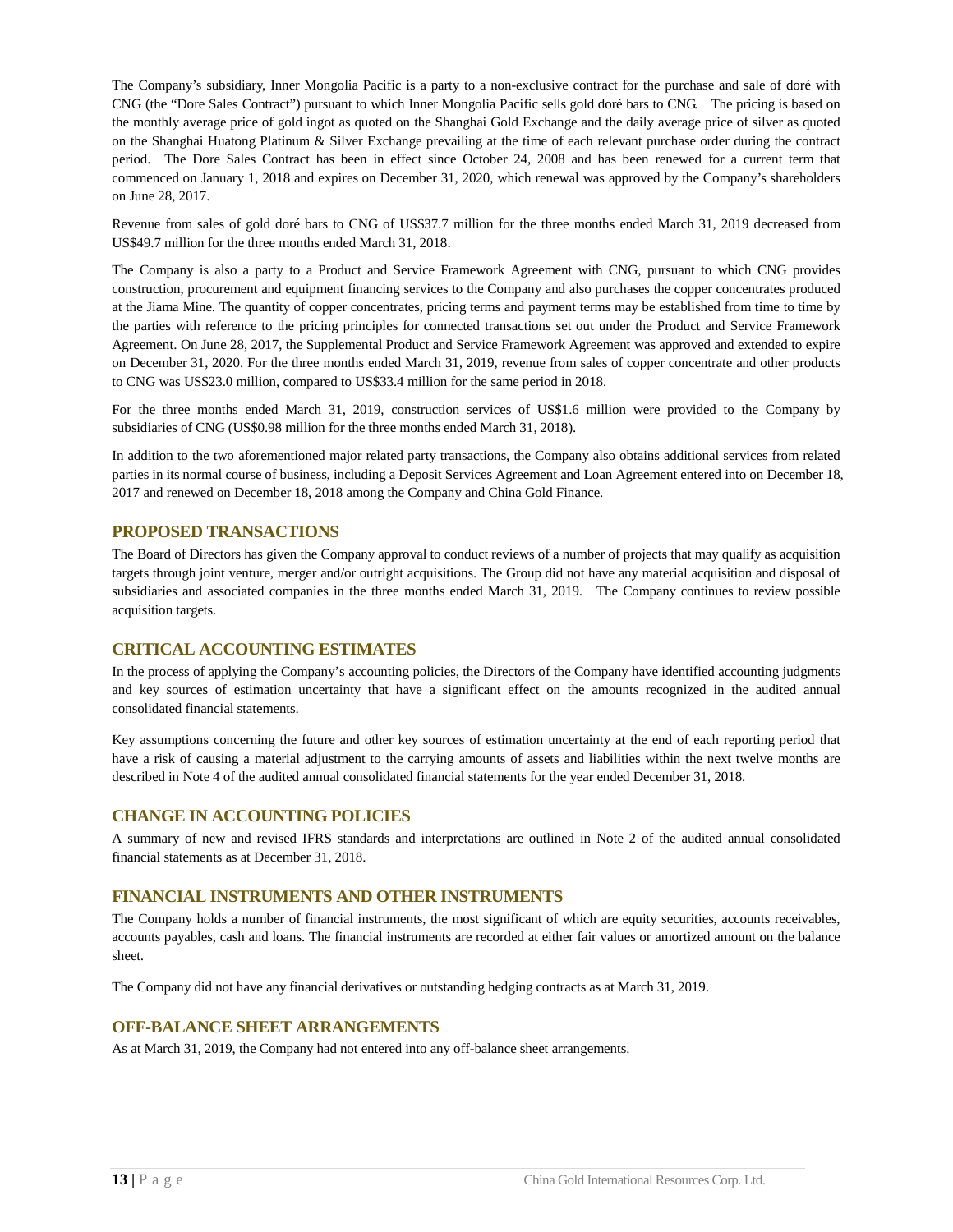### <span id="page-14-0"></span>**DIVIDEND AND DIVIDEND POLICY**

The Company has not paid any dividends since incorporation and does not currently have a fixed dividend policy. The Board of Directors will determine any future dividend policy on the basis of, among others things, the results of operations, cash flows and financial conditions, operating and capital requirements, the rules promulgated by the regulators affecting dividends in both Canada and Hong Kong and at both the TSX and HKSE, and the amount of distributable profits and other relevant factors.

Subject to the British Columbia Business Corporations Act, the Directors may from time to time declare and authorize payment of such dividends as they may deem advisable, including the amount thereof and the time and method of payment provided that the record date for the purpose of determining shareholders entitled to receive payment of the dividend must not precede the date on which the dividend is to be paid by more than two months.

A dividend may be paid wholly or partly by the distribution of cash, specific assets or of fully paid shares or of bonds, debentures or other securities of the Company, or in any one or more of those ways. No dividend may be declared or paid in money or assets if there are reasonable grounds for believing that the Company is insolvent or the payment of the dividend would render the Company insolvent.

### <span id="page-14-1"></span>**OUTSTANDING SHARES**

As of March 31, 2019 the Company had 396,413,753 common shares issued and outstanding.

### <span id="page-14-2"></span>**DISCLOSURE CONTROLS AND PROCEDURES AND INTERNAL CONTROL OVER FINANCIAL REPORTING**

Management is responsible for the design of disclosure controls and procedures ("DC&P") and the design of internal control over financial reporting ("ICFR") to provide reasonable assurance that material information relating to the Company, including its consolidated subsidiaries, is made known to the Company's certifying officers. The Company's Chief Executive Officer and Chief Financial Officer have each evaluated the Company's DC&P and ICFR as of March 31, 2019 and, in accordance with the requirements established under Canadian National Instrument 52-109 – Certification of Disclosure in Issuer's Annual and Interim Filings, the Chief Executive Officer and Chief Financial Officer have concluded that these controls and procedures were effective as of March 31, 2019, and provide reasonable assurance that material information relating to the Company is made known to them by others within the Company and that the information required to be disclosed in reports that are filed or submitted under Canadian securities legislation are recorded, processed, summarized and reported within the time period specified in those rules.

The Company's Chief Executive Officer and Chief Financial Officer have used the Committee of Sponsoring Organizations of the Treadway Commission (COSO) 2013 framework to evaluate the Company's ICFR as of March 31, 2019 and have concluded that these controls and procedures were effective as of March 31, 2019 and provide reasonable assurance that financial information is recorded, processed, summarized and reported in a timely manner. Management is required to apply its judgment in evaluating the cost-benefit relationship of possible controls and procedures. The result of the inherent limitations in all control systems means design of controls cannot provide absolute assurance that all control issues and instances of fraud will be detected. During the three months ended March 31, 2019, there were no changes in the Company's DC&P or ICFR that materially affected, or are reasonably likely to materially affect, the Company's internal control over financial reporting.

### <span id="page-14-3"></span>**RISK FACTORS**

There are certain risks involved in the Company's operations, some of which are beyond the Company's control. Aside from risks relating to business and industry, the Company's principal operations are located within the People's Republic of China and are governed by a legal and regulatory environment that in some respects differs from that which prevails in other countries. Readers of this MD&A should give careful consideration to the information included in this document and the Company's audited annual consolidated financial statements and related notes. Significant risk factors for the Company are metal prices, government regulations, foreign operations, environmental compliance, the ability to obtain additional financing, risk relating to recent acquisitions, dependence on management, title to the Company's mineral properties, and litigation. China Gold International's business, financial condition or results of operations could be materially and adversely affected by any of these risks. For details of risk factors, please refer to the Company's annual audited consolidated financial statements, and Annual Information Form filed from time to time on SEDAR a[t www.sedar.com.](http://www.sedar.com/)

### <span id="page-14-4"></span>**QUALIFIED PERSON**

Disclosure of scientific or technical information in this MD&A was approved by Mr. Zhongxin Guo, P.Eng. the Company's Chief Engineer and a Qualified Person ("QP") for the purposes of NI 43-101.

May 15, 2019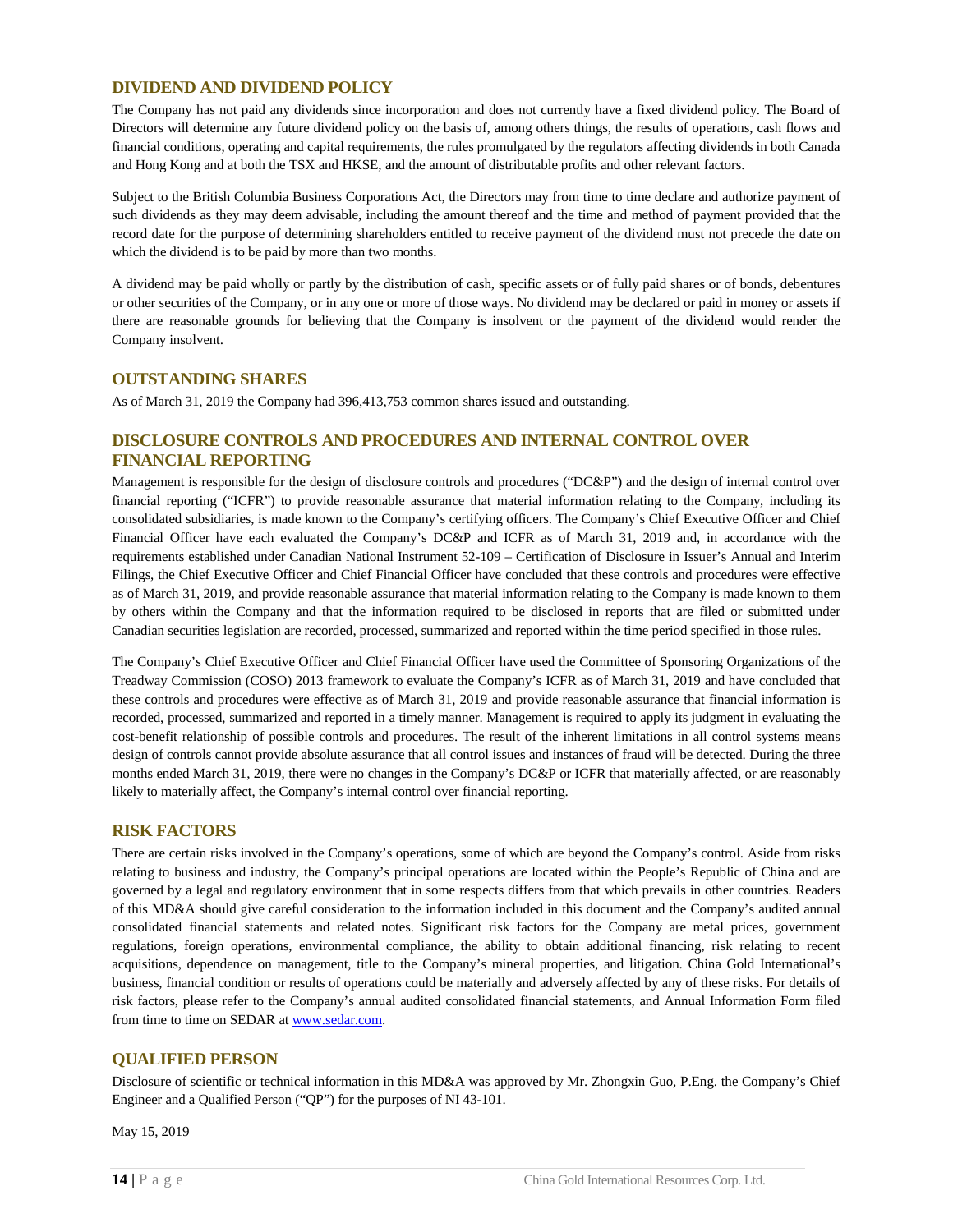(incorporated in British Columbia, Canada with limited liability)

Condensed Consolidated Financial Statements For the three months ended March 31, 2019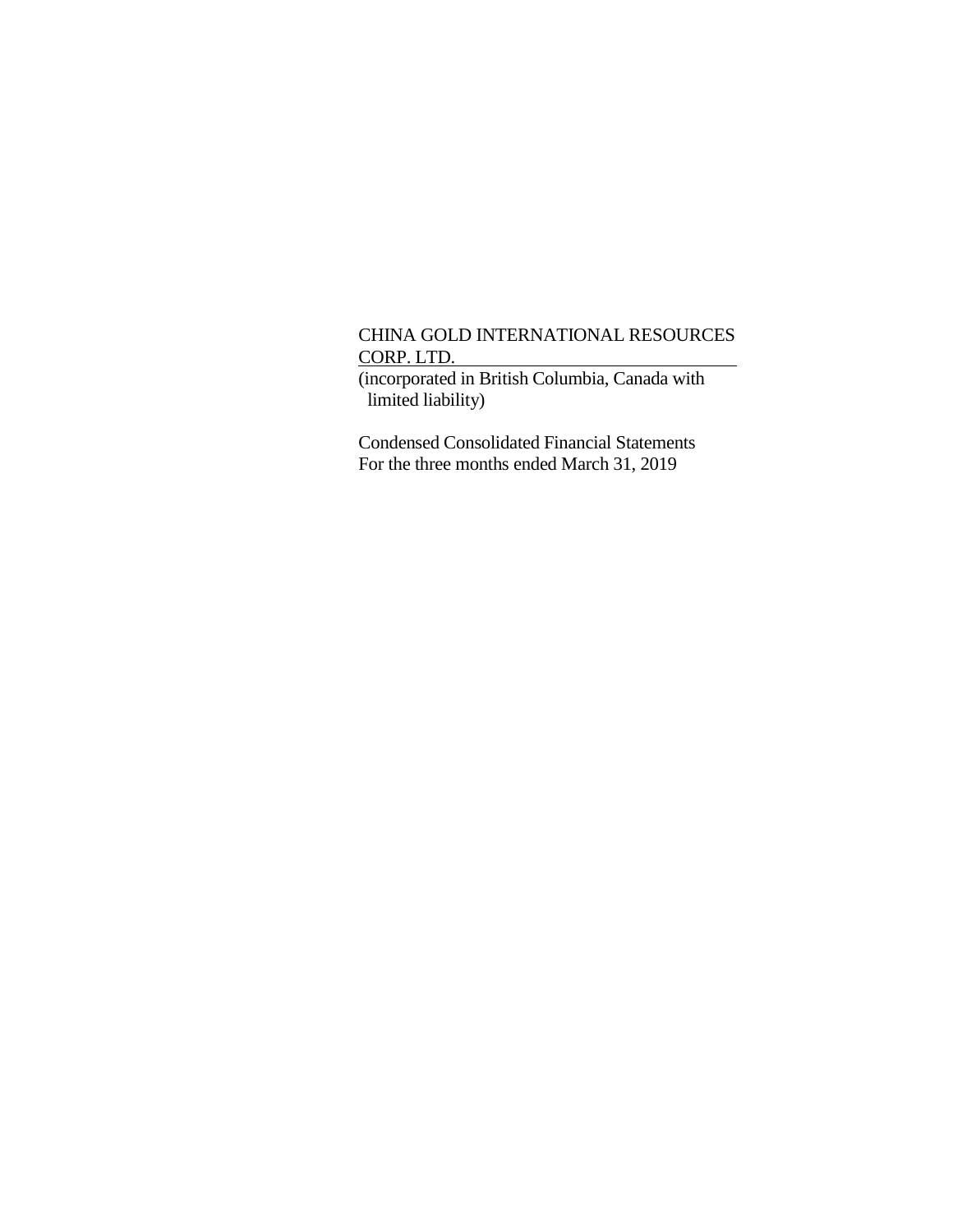## REPORT AND CONDENSED CONSOLIDATED FINANCIAL STATEMENTS FOR THE THREE MONTHS ENDED MARCH 31, 2019

| CONTENTS                                                                             | PAGE(S) |
|--------------------------------------------------------------------------------------|---------|
| CONDENSED CONSOLIDATED STATEMENT OF PROFIT OR LOSS<br>AND OTHER COMPREHENSIVE INCOME | 1 & 2   |
| CONDENSED CONSOLIDATED STATEMENT OF FINANCIAL POSITION                               | 3 & 4   |
| CONDENSED CONSOLIDATED STATEMENT OF CHANGES IN EQUITY                                |         |
| CONDENSED CONSOLIDATED STATEMENT OF CASH FLOWS                                       | 6       |
| NOTES TO THE CONDENSED CONSOLIDATED FINANCIAL STATEMENTS                             | 7 - 20  |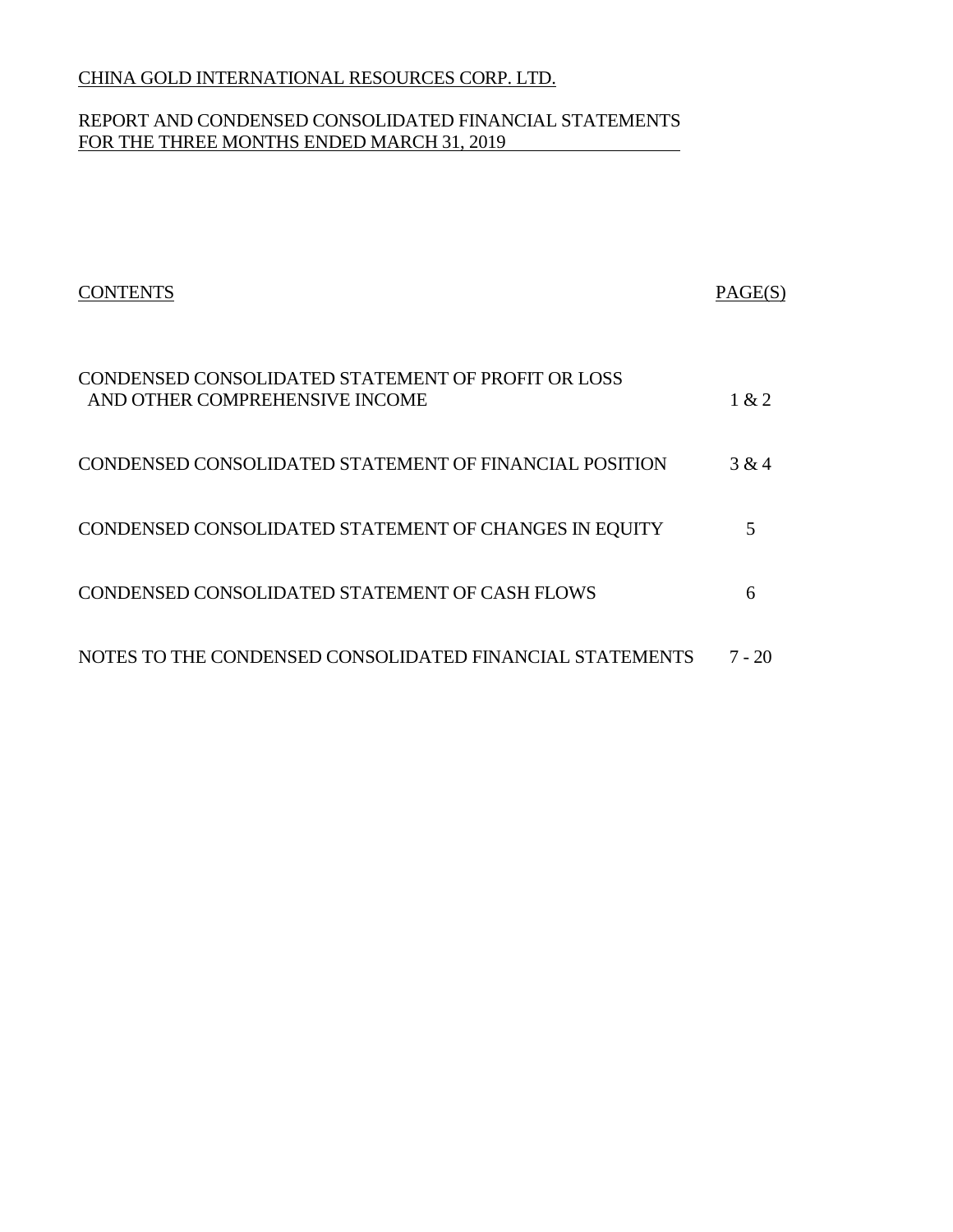## CONDENSED CONSOLIDATED STATEMENT OF PROFIT OR LOSS AND OTHER COMPREHENSIVE INCOME FOR THE THREE MONTHS ENDED MARCH 31, 2019

|                                                                                                                                                                         |                |                                        | Three months ended<br>March 31,                 |
|-------------------------------------------------------------------------------------------------------------------------------------------------------------------------|----------------|----------------------------------------|-------------------------------------------------|
|                                                                                                                                                                         | <b>NOTES</b>   | 2019<br><b>US\$'000</b><br>(unaudited) | <u> 2018 </u><br><b>US\$'000</b><br>(unaudited) |
| Revenues<br>Cost of sales                                                                                                                                               | 3              | 145,592<br>(130, 324)                  | 106,685<br>(100, 131)                           |
| Mine operating earnings                                                                                                                                                 |                | 15,268                                 | 6,554                                           |
| Expenses<br>General and administrative expenses<br>Exploration and evaluation expenditure<br>Research and development expenses                                          | $\overline{4}$ | (13, 495)<br>(115)<br>(4,856)          | (9,383)<br>(78)<br>(2,553)                      |
|                                                                                                                                                                         |                | (18, 466)                              | (12,014)                                        |
| Loss from operations                                                                                                                                                    |                | (3,198)                                | (5,460)                                         |
| Other income (expenses)<br>Foreign exchange gain, net<br>Interest and other income<br>Finance costs                                                                     | 5              | 5,288<br>861<br>(10,088)               | 4,463<br>11,660<br>(11, 128)                    |
|                                                                                                                                                                         |                | (3,939)                                | 4,995                                           |
| (Loss) profit before income tax<br>Income tax credit                                                                                                                    | 6              | (7,137)<br>2,563                       | (465)<br>2,469                                  |
| (Loss) profit for the period                                                                                                                                            |                | (4,574)                                | 2,004                                           |
| Other comprehensive income for the period<br>Item that will not be reclassified to profit or loss:<br>Fair value gain on equity instruments at                          |                |                                        |                                                 |
| fair value through other comprehensive income<br>Items that may be reclassified subsequently to<br><i>profit or loss:</i><br>Exchange difference arising on translation |                | 1,577<br>5,923                         | 545<br>17,507                                   |
| Total comprehensive income for the period                                                                                                                               |                | 2,926                                  | 20,056                                          |
|                                                                                                                                                                         |                |                                        |                                                 |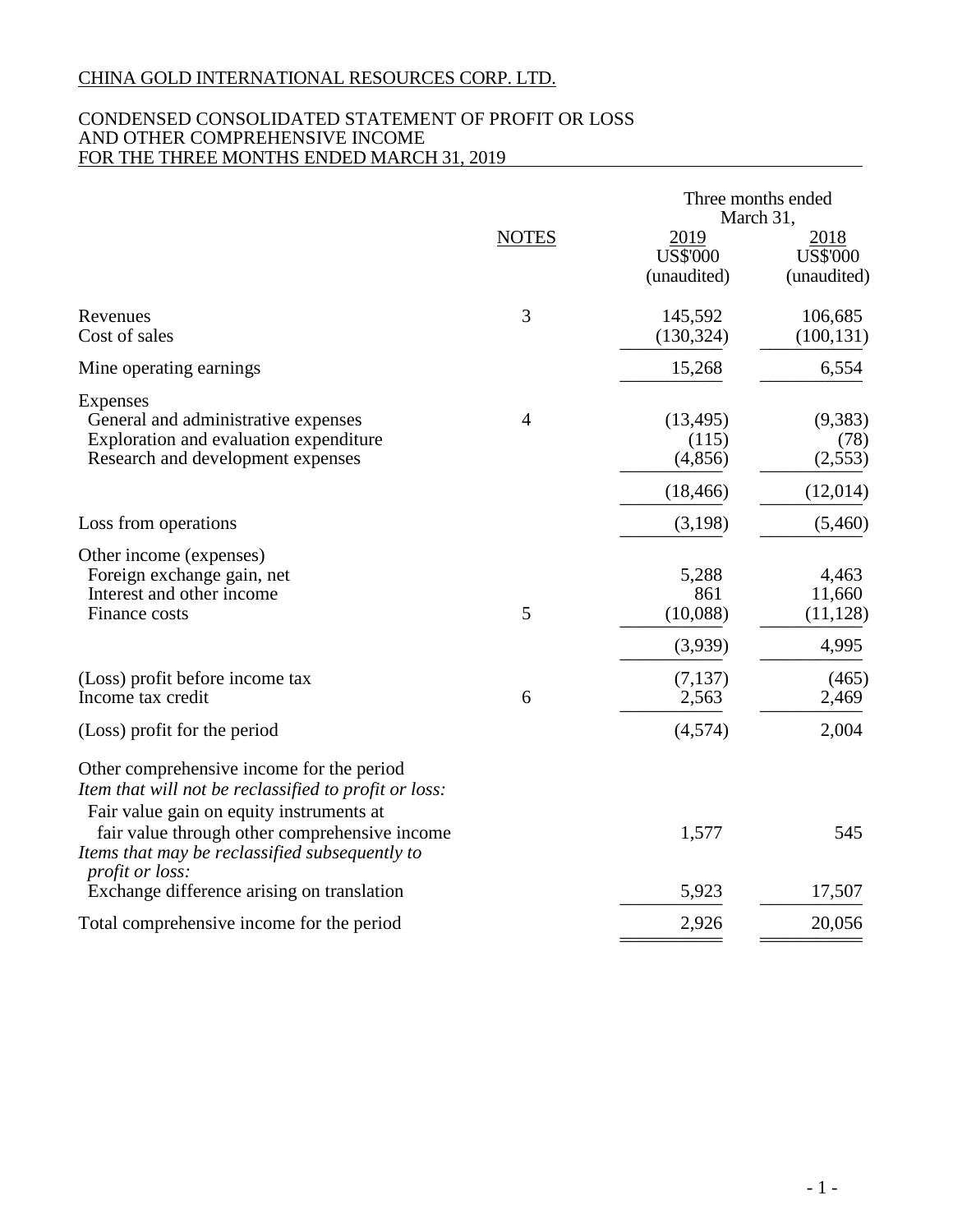|                                                                                                                              |              |                                        | Three months ended<br>March 31,        |
|------------------------------------------------------------------------------------------------------------------------------|--------------|----------------------------------------|----------------------------------------|
|                                                                                                                              | <b>NOTES</b> | 2019<br><b>US\$'000</b><br>(unaudited) | 2018<br><b>US\$'000</b><br>(unaudited) |
| (Loss) profit for the period attributable to<br>Non-controlling interests<br>Owners of the Company                           |              | (89)<br>(4, 485)<br>(4,574)            | 222<br>1,782<br>2,004                  |
| Total comprehensive (expense) income for the period<br>attributable to<br>Non-controlling interests<br>Owners of the Company |              | (89)<br>3,015<br>2,926                 | 223<br>19,833<br>20,056                |
| (Loss) earnings per share - Basic (US)                                                                                       | 7            | $(1.13)$ cents                         | $0.45$ cents                           |
| Weighted average number of common shares<br>- Basic                                                                          | 7            | 396,413,753                            | 396,413,753                            |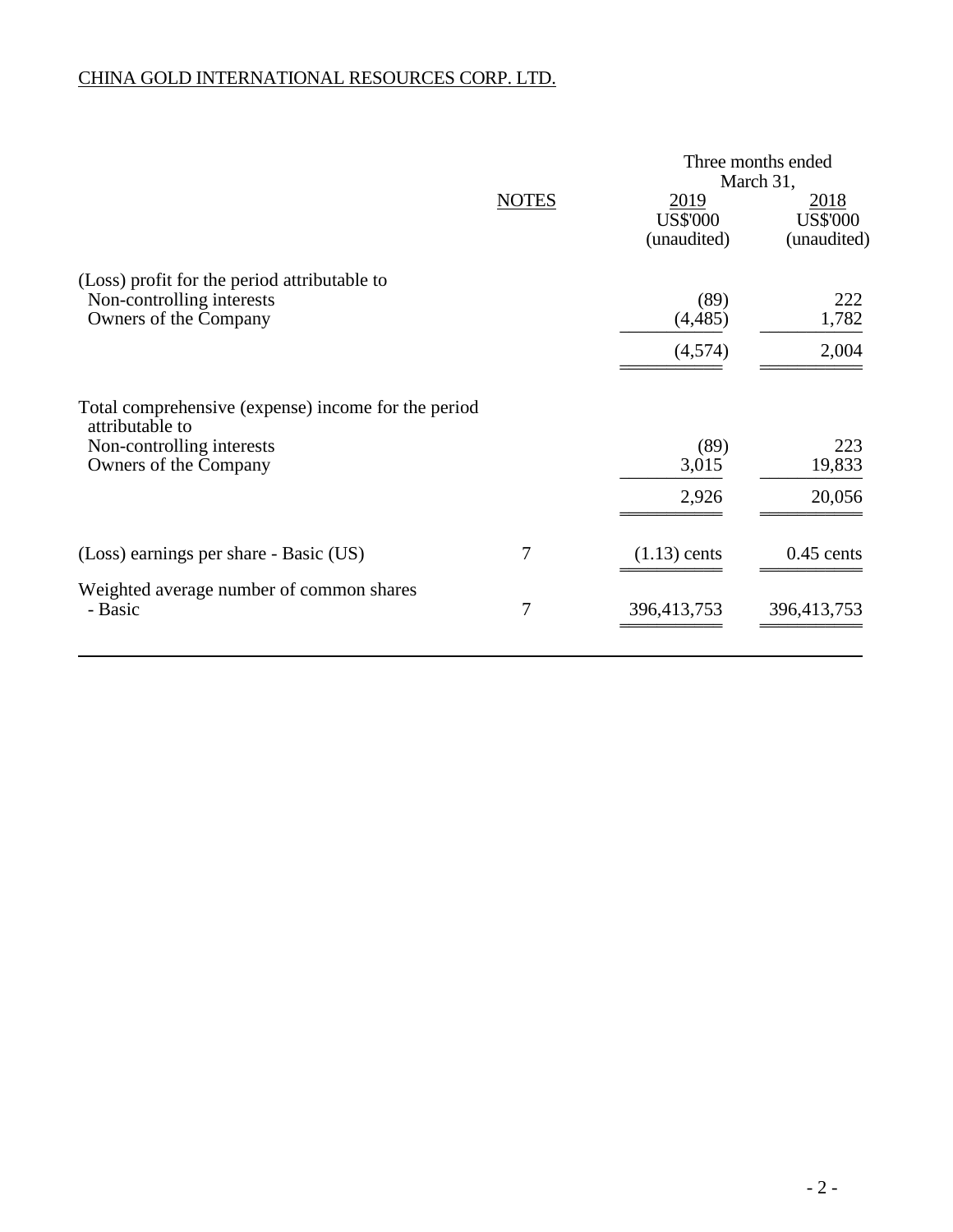## CONDENSED CONSOLIDATED STATEMENT OF FINANCIAL POSITION AT MARCH 31, 2019

| <b>NOTES</b>                                           | March 31,<br>2019<br><b>US\$'000</b><br>(unaudited) | December 31,<br>2018<br><b>US\$'000</b><br>(audited) |
|--------------------------------------------------------|-----------------------------------------------------|------------------------------------------------------|
| <b>Current assets</b>                                  |                                                     |                                                      |
| Cash and cash equivalents                              | 101,618                                             | 137,996                                              |
| Restricted bank balance                                | 12,805                                              | 16,100                                               |
| 8<br>Trade and other receivables                       | 25,380                                              | 23,303                                               |
| Prepaid expenses and deposits                          | 7,289                                               | 4,107                                                |
| Prepaid lease payments                                 | 529                                                 | 446                                                  |
| Inventories<br>9                                       | 283,197                                             | 282,958                                              |
| Right-of-use assets                                    | 81                                                  |                                                      |
|                                                        | 430,899                                             | 464,910                                              |
| <b>Non-current assets</b>                              |                                                     |                                                      |
| Prepaid expenses and deposits                          | 30,103                                              | 30,813                                               |
| Prepaid lease payments                                 | 14,603                                              | 14,515                                               |
| Equity instruments at fair value through               |                                                     |                                                      |
| 15<br>other comprehensive income                       | 21,846                                              | 20,230                                               |
| 10<br>Property, plant and equipment                    | 1,777,548                                           | 1,765,360                                            |
| 10<br>Mining rights                                    | 925,669                                             | 920,067                                              |
|                                                        | 2,769,769                                           | 2,750,985                                            |
| <b>Total assets</b>                                    | 3,200,668                                           | 3,215,895                                            |
| <b>Current liabilities</b>                             |                                                     |                                                      |
| 11<br>Accounts and other payables and accrued expenses | 270,348                                             | 292,013                                              |
| <b>Contract liabilities</b>                            | 7,306                                               | 4,593                                                |
| 12<br><b>Borrowings</b>                                | 118,431                                             | 123,921                                              |
| Entrusted loan payable                                 | 29,702                                              |                                                      |
| Tax liabilities                                        | 4,720                                               | 5,074                                                |
| Lease liabilities                                      | 81                                                  |                                                      |
|                                                        | 430,588                                             | 425,601                                              |
| Net current assets                                     | 311                                                 | 39,309                                               |
| Total assets less current liabilities                  | 2,770,080                                           | 2,790,294                                            |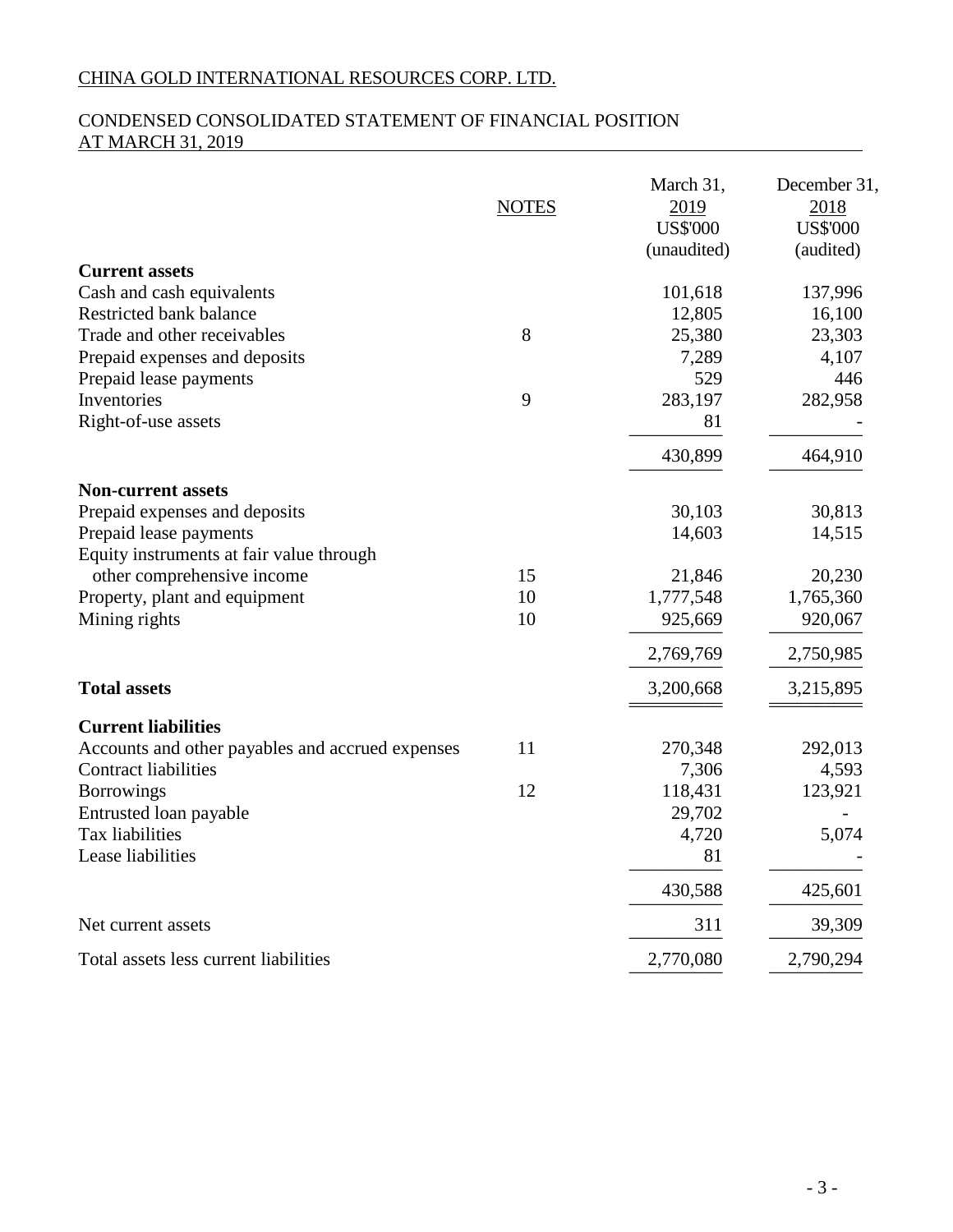|                                      |             | March 31,       | December 31,    |
|--------------------------------------|-------------|-----------------|-----------------|
|                                      | <b>NOTE</b> | 2019            | 2018            |
|                                      |             | <b>US\$'000</b> | <b>US\$'000</b> |
|                                      |             | (unaudited)     | (audited)       |
| <b>Non-current liabilities</b>       |             |                 |                 |
| <b>Borrowings</b>                    | 12          | 1,094,074       | 1,086,237       |
| Deferred tax liabilities             |             | 119,457         | 122,732         |
| Deferred income                      |             | 3,368           | 3,478           |
| Entrusted loan payable               |             |                 | 29,140          |
| Environmental rehabilitation         |             | 61,182          | 59,469          |
|                                      |             | 1,278,081       | 1,301,056       |
| <b>Total liabilities</b>             |             | 1,708,669       | 1,726,657       |
| <b>Owners' equity</b>                |             |                 |                 |
| Share capital                        | 13          | 1,229,061       | 1,229,061       |
| Reserves                             |             | 24,000          | 15,570          |
| Retained profits                     |             | 224,387         | 229,802         |
|                                      |             | 1,477,448       | 1,474,433       |
| Non-controlling interests            |             | 14,551          | 14,805          |
| <b>Total owners' equity</b>          |             | 1,491,999       | 1,489,238       |
| Total liabilities and owners' equity |             | 3,200,668       | 3,215,895       |
|                                      |             |                 |                 |

The condensed consolidated financial statements were approved and authorized for issue by the Board of Directors on May 15, 2019 and are signed on its behalf by:

(Signed by) Xin Song (Signed by) Liangyou Jiang

\_\_\_\_\_\_\_\_\_\_\_\_\_\_\_\_\_\_\_\_\_\_\_\_\_\_\_\_\_\_ \_\_\_\_\_\_\_\_\_\_\_\_\_\_\_\_\_\_\_\_\_\_\_\_\_\_\_\_\_\_

Xin Song Liangyou Jiang Director Director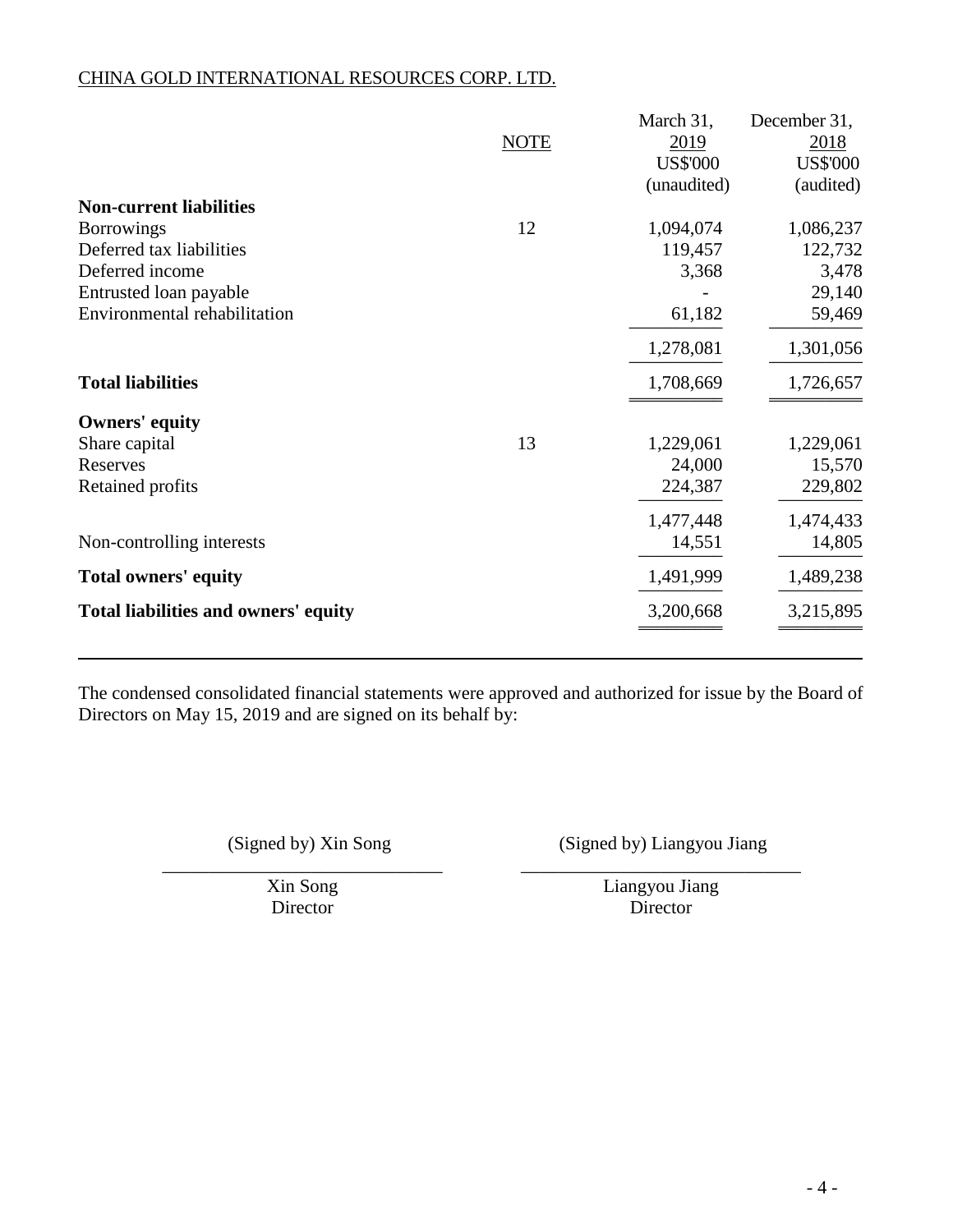## CONDENSED CONSOLIDATED STATEMENT OF CHANGES IN EQUITY FOR THE THREE MONTHS ENDED MARCH 31, 2019

|                                                                                               | Number<br>of shares | Share<br>capital<br><b>US\$'000</b> | Equity<br>reserve<br><b>US\$'000</b> | Investment<br>revaluation<br>reserve<br><b>US\$'000</b> | Exchange<br>reserve<br><b>US\$'000</b> | Statutory<br>reserve<br><b>US\$'000</b> | Retained<br>profits<br><b>US\$'000</b> | Subtotal<br><b>US\$'000</b> | Non-<br>controlling<br>interests<br><b>US\$'000</b> | Total<br>owners'<br>equity<br><b>US\$'000</b> |
|-----------------------------------------------------------------------------------------------|---------------------|-------------------------------------|--------------------------------------|---------------------------------------------------------|----------------------------------------|-----------------------------------------|----------------------------------------|-----------------------------|-----------------------------------------------------|-----------------------------------------------|
| At January 1, 2018                                                                            | 396,413,753         | 1,229,061                           | 11,179                               | 8,221                                                   | (639)                                  | 18,415                                  | 229,099                                | 1,495,336                   | 14,648                                              | 1,509,984                                     |
| Impact of adopting IFRS 9<br>on January 1, 2018                                               |                     |                                     |                                      | (8, 551)                                                |                                        |                                         | 8,551                                  |                             |                                                     |                                               |
| At January 1, 2018 (restated)                                                                 | 396,413,753         | 1,229,061                           | 11,179                               | (330)                                                   | (639)                                  | 18,415                                  | 237,650                                | 1,495,336                   | 14,648                                              | 1,509,984                                     |
| Profit for the period<br>Fair value gain on equity instruments<br>at fair value through other |                     |                                     |                                      |                                                         |                                        |                                         | 1,782                                  | 1,782                       | 222                                                 | 2,004                                         |
| comprehensive income<br>Exchange difference arising                                           |                     |                                     |                                      | 545                                                     |                                        |                                         |                                        | 545                         |                                                     | 545                                           |
| on translation                                                                                |                     |                                     |                                      |                                                         | 17,506                                 |                                         |                                        | 17,506                      | 1                                                   | 17,507                                        |
| Total comprehensive income<br>for the period                                                  |                     |                                     |                                      | 545                                                     | 17,506                                 |                                         | 1,782                                  | 19,833                      | 223                                                 | 20,056                                        |
| Transfer to statutory reserve<br>- safety production fund                                     |                     |                                     |                                      |                                                         |                                        | 1,673                                   | (1,673)                                |                             |                                                     |                                               |
| Dividend paid to a non-controlling<br>shareholder                                             |                     |                                     |                                      |                                                         |                                        |                                         |                                        |                             | (324)                                               | (324)                                         |
| At March 31, 2018 (unaudited)                                                                 | 396,413,753         | 1,229,061                           | 11.179                               | 215                                                     | 16,867                                 | 20,088                                  | 237,759                                | 1,515,169                   | 14,547                                              | 1,529,716                                     |
| At January 1, 2019                                                                            | 396,413,753         | 1,229,061                           | 11,179                               | (1,791)                                                 | (15,244)                               | 21,426                                  | 229,802                                | 1,474,433                   | 14,805                                              | 1,489,238                                     |
| Loss for the period<br>Fair value gain on equity instruments                                  |                     |                                     |                                      |                                                         |                                        |                                         | (4, 485)                               | (4, 485)                    | (89)                                                | (4, 574)                                      |
| at fair value through other<br>comprehensive income<br>Exchange difference arising            |                     |                                     |                                      | 1,577                                                   |                                        |                                         |                                        | 1,577                       |                                                     | 1,577                                         |
| on translation                                                                                |                     |                                     |                                      |                                                         | 5,923                                  |                                         |                                        | 5,923                       |                                                     | 5,923                                         |
| Total comprehensive income (expense)<br>for the period<br>Transfer to statutory reserve       |                     |                                     |                                      | 1,577                                                   | 5,923                                  |                                         | (4, 485)                               | 3,015                       | (89)                                                | 2,926                                         |
| - safety production fund<br>Dividend paid to a non-controlling                                |                     |                                     |                                      |                                                         |                                        | 930                                     | (930)                                  |                             |                                                     |                                               |
| shareholder                                                                                   |                     |                                     |                                      |                                                         |                                        |                                         |                                        |                             | (165)                                               | (165)                                         |
| At March 31, 2019 (unaudited)                                                                 | 396,413,753         | 1,229,061                           | 11,179                               | (214)                                                   | (9, 321)                               | 22,356                                  | 224,387<br>$=$                         | 1,477,448                   | 14,551                                              | 1,491,999                                     |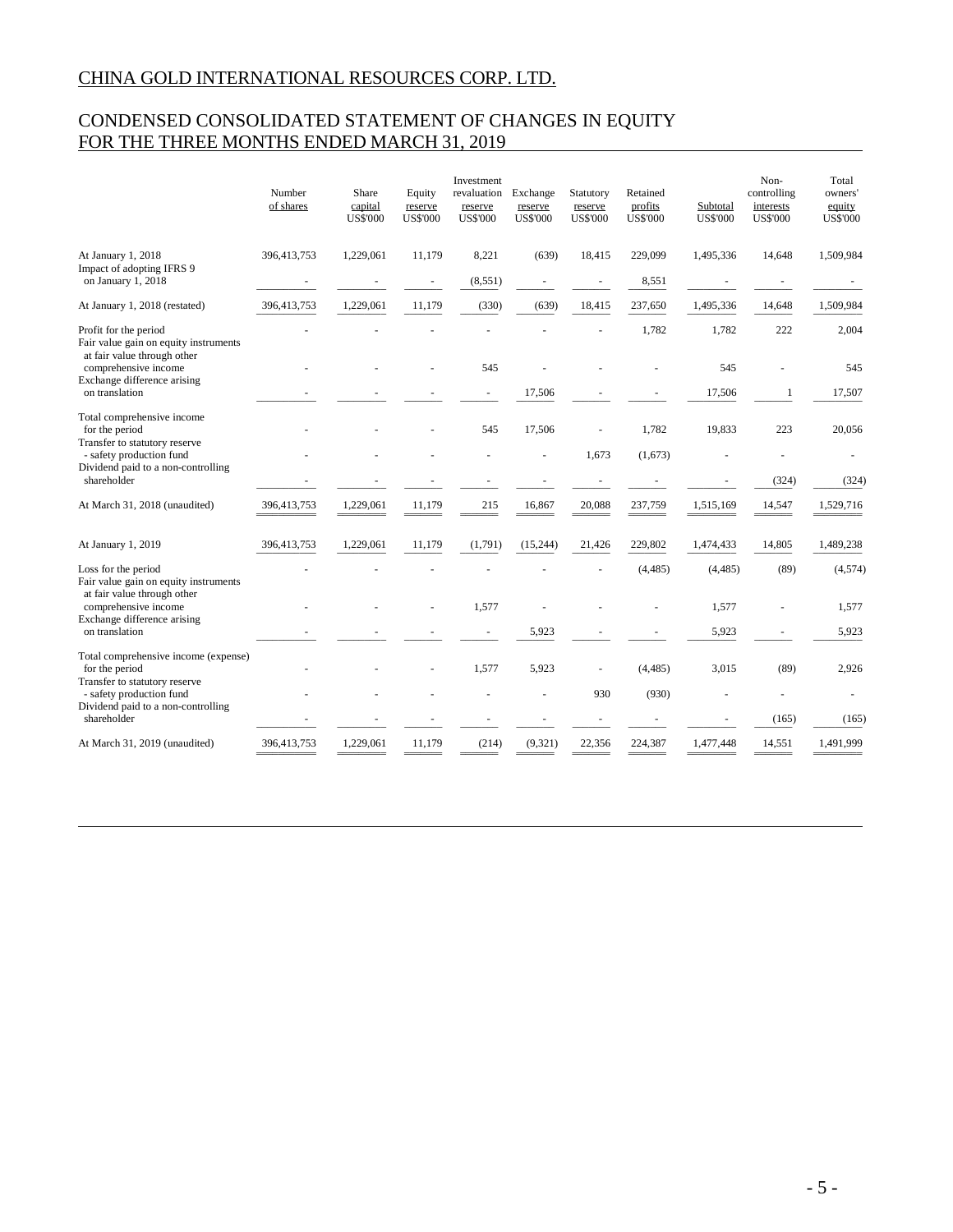## CONDENSED CONSOLIDATED STATEMENT OF CASH FLOWS FOR THE THREE MONTHS ENDED MARCH 31, 2019

|                                                                | Three months ended<br>March 31,        |                                        |  |
|----------------------------------------------------------------|----------------------------------------|----------------------------------------|--|
|                                                                | 2019<br><b>US\$'000</b><br>(unaudited) | 2018<br><b>US\$'000</b><br>(unaudited) |  |
| Net cash from operating activities                             | 6,984                                  | 15,827                                 |  |
| <b>Investing Activities</b>                                    |                                        |                                        |  |
| Interest income received                                       | 316                                    | 650                                    |  |
| Payment for acquisition of property, plant and equipment       | (39, 178)                              | (11, 934)                              |  |
| Deposit paid for acquisition of property, plant and equipment  | (195)                                  | (8)                                    |  |
| Payment for acquisition of a mining right                      | (2,230)                                |                                        |  |
| Placement of restricted bank deposits                          | (2,331)                                | (29, 858)                              |  |
| Release of restricted bank deposits                            | 5,929                                  | 32,907                                 |  |
| Net cash used in investing activities                          | (37,689)                               | (8,243)                                |  |
| <b>Financing Activities</b>                                    |                                        |                                        |  |
| Proceeds from borrowings                                       |                                        | 31,430                                 |  |
| Repayment of borrowings                                        | (7, 411)                               | (62, 859)                              |  |
| Dividend paid to a non-controlling shareholder of a subsidiary | (165)                                  | (324)                                  |  |
| Payment for lease                                              | (21)                                   |                                        |  |
| Net cash used in financing activities                          | (7,597)                                | (31,753)                               |  |
| Net decrease in cash and cash equivalents                      | (38, 302)                              | (24, 169)                              |  |
| Cash and cash equivalents, beginning of period                 | 137,996                                | 147,318                                |  |
| Effect of foreign exchange rate changes on                     |                                        |                                        |  |
| cash and cash equivalents                                      | 1,924                                  | 4,743                                  |  |
| Cash and cash equivalents, end of period                       | 101,618                                | 127,892                                |  |
| Cash and cash equivalents are comprised of                     |                                        |                                        |  |
| Cash and bank deposits                                         | 101,618                                | 127,892                                |  |
|                                                                |                                        |                                        |  |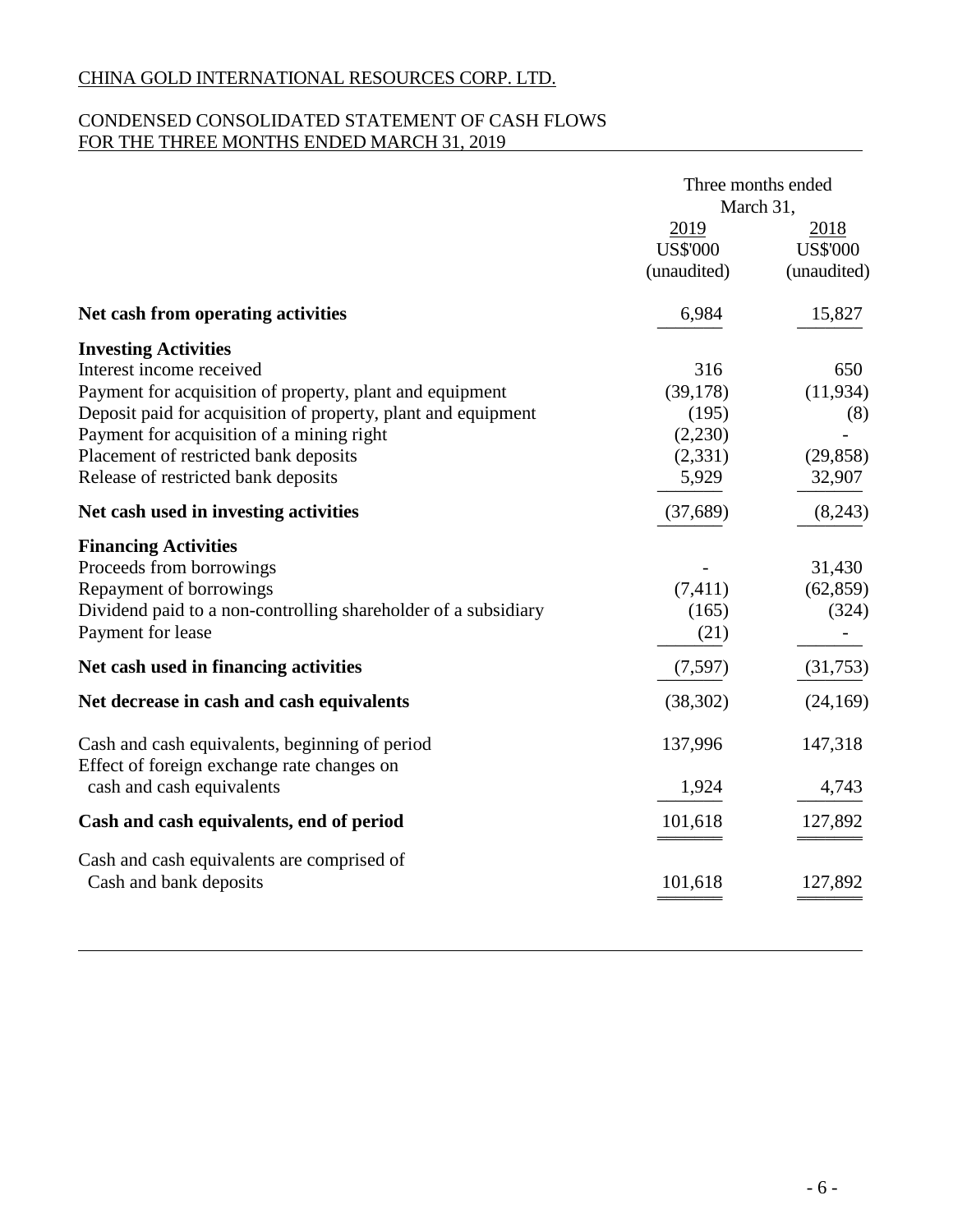## NOTES TO THE CONDENSED CONSOLIDATED FINANCIAL STATEMENTS FOR THE THREE MONTHS ENDED MARCH 31, 2019

## 1. GENERAL AND BASIS OF PREPARATION

China Gold International Resources Corp. Ltd. (the "Company") is a publicly listed company incorporated in British Columbia, Canada on May 31, 2000 with limited liability under the legislation of the Province of British Columbia and its shares are listed on the Toronto Stock Exchange ("TSX") and The Stock Exchange of Hong Kong Limited (the "Stock Exchange"). The Company together with its subsidiaries (collectively referred to as the "Group") is principally engaged in the acquisition, exploration, development and mining of mineral reserves in the PRC. The Group considers that China National Gold Group Co., Ltd. ("CNG"), a state owned company registered in Beijing, the PRC which is controlled by State-owned Assets Supervision and Administration Commission of the State Council of the PRC, is able to exercise significant influence over the Company.

The head office, principal address and registered and records office of the Company are located at Suite 660, One Bentall Centre, 505 Burrard Street, Vancouver, British Columbia, Canada, V7X 1M4.

The condensed consolidated financial statements have been prepared in accordance with International Accounting Standard 34 ("IAS 34") *Interim Financial Reporting* issued by the International Accounting Standards Board.

The condensed consolidated financial statements are presented in United States Dollars ("US\$"), which is the functional currency of the Company.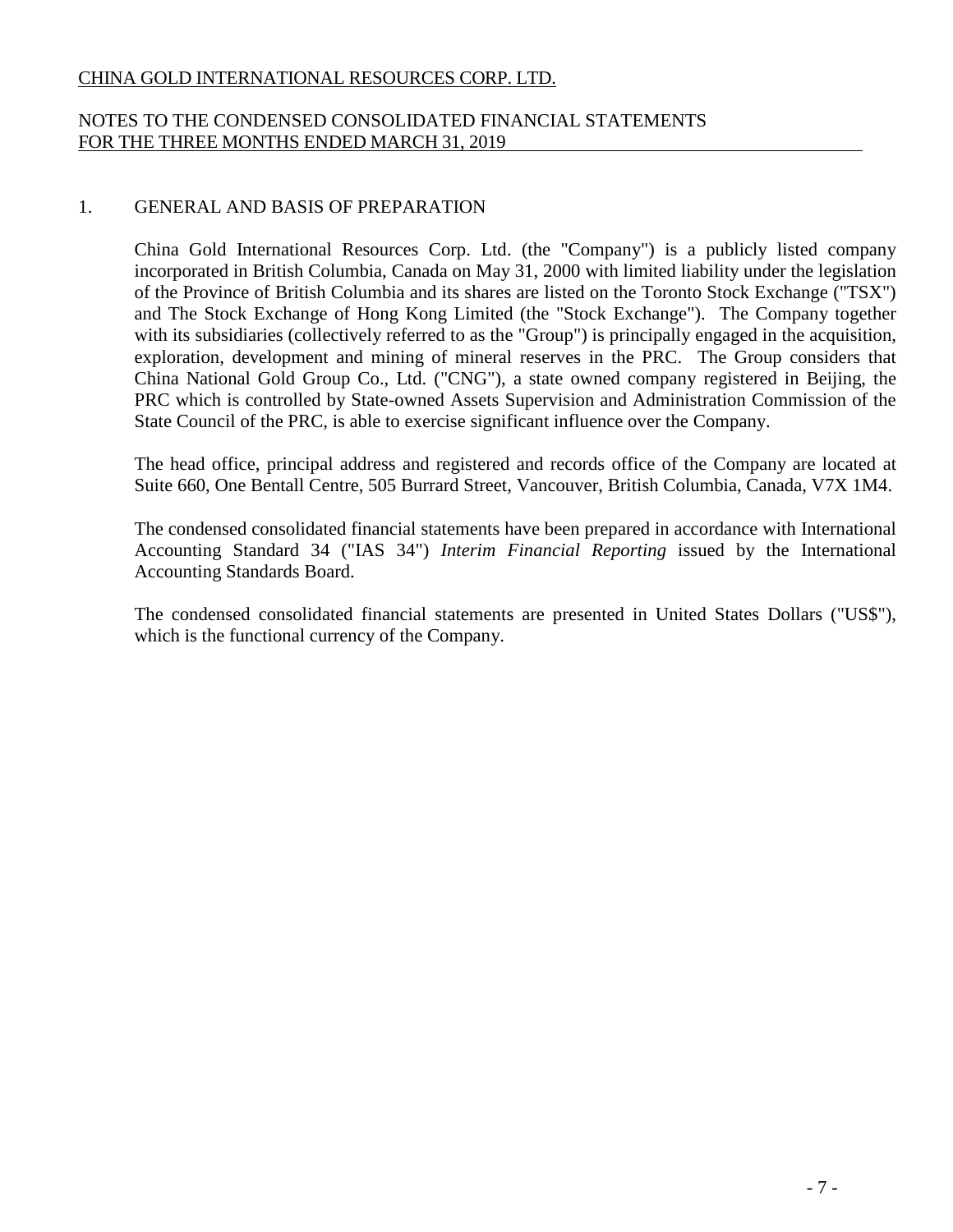## 2. PRINCIPAL ACCOUNTING POLICIES

The condensed consolidated financial statements have been prepared on the historical cost basis except for certain financial instruments, which are measured at fair values.

Except as described below, the accounting policies and methods of computation used in the condensed consolidated financial statements for the three months ended March 31, 2019 are the same as those followed in the preparation of the Group's annual consolidated financial statements for the year ended December 31, 2018.

In the current interim period, the Group has applied the following new and revised International Financial Reporting Standards ("IFRSs") which are mandatorily effective for the current interim period:

| IFRS 16              | Leases                                               |
|----------------------|------------------------------------------------------|
| <b>IFRIC 23</b>      | Uncertainty over Income Tax Treatments               |
| Amendments to IFRS 9 | Prepayment Features with Negative Compensation       |
| Amendments to IAS 19 | Plan Amendment, Curtailment or Settlement            |
| Amendments to IAS 28 | Long-term Interests in Associates and Joint Ventures |
| Amendments to IFRSs  | Annual Improvements to IFRS Standards                |
|                      | 2015 - 2017 Cycle                                    |

## **IFRS 16** *Leases*

The Group has adopted IFRS 16 for the annual period beginning January 1, 2019 using the modified retrospective approach and therefore the comparative information has not been restated and the cumulative effect of initially applying IFRS 16 has been recorded on January 1, 2019.

On transition to IFRS 16, the Group recognised lease liabilities for leases which were previously classified as operating leases under IAS 17. These liabilities were measured at the present value of the remaining lease payments, discounted using the rate that reflects the asset's applicable incremental borrowing rate as of January 1, 2019.

The Group has made use of the following practical expedients available on transition to IFRS 16:

- Measure the right-of-use assets equal to the lease liability calculated;
- Apply the recognition exemptions for low value leases and leases that end within 12 months of the date of initial application, and account for them as low value and short-term leases, respectively; and
- The exclusion of initial direct costs from the measurement of the right-of-use asset at the date of initial application.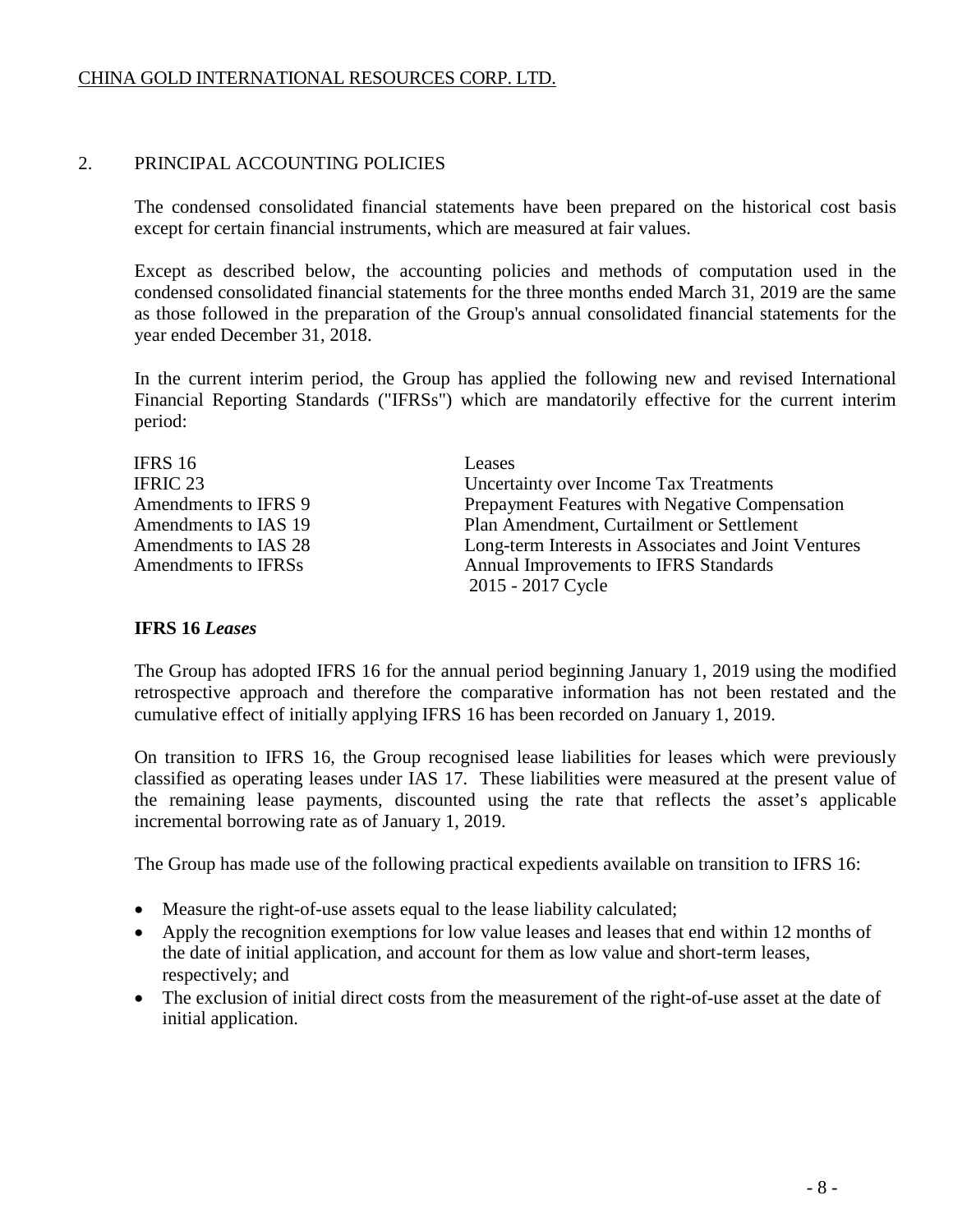## 2. PRINCIPAL ACCOUNTING POLICIES - continued

## **IFRS 16** *Leases* - continued

The impact to the Group's condensed consolidated financial statements at January 1, 2019 was as follows:

|                                               | At January 1,<br>2019<br><b>US\$'000</b> |
|-----------------------------------------------|------------------------------------------|
| Lease obligation as at December 31, 2018      | 364                                      |
| Effect from discounting at the incremental    |                                          |
| borrowing rate as at January 1, 2019          | (2)                                      |
| Recognition exemption for:                    |                                          |
| Short-term leases and low-value items         | (261)                                    |
| Lease liability due to initial application of |                                          |
| IFRS 16 as at January 1, 2019                 | 101                                      |
| Less: Current-portion                         | (83)                                     |
| Non-current portion                           | 18                                       |
|                                               |                                          |

The following is the accounting policy for leases as of January 1, 2019 upon adoption of IFRS 16.

## **Leases**

The Group assesses whether a contract is or contains a lease, at inception of a contract. The Group recognises a right-of-use asset and a corresponding lease liability with respect to all lease agreements in which it is the lessee, except for short-term leases (defined as leases with a lease term of 12 months or less) and leases of low value assets. For these leases, the Group recognises the lease payments as an operating expense included in general and administrative expenses on a straight-line basis over the term of the lease unless another systematic basis is more representative of the time pattern in which economic benefits from the leased asset are consumed.

The lease liability is initially measured at the present value of the lease payments that are not paid at the commencement date, discounted by using the rate implicit in the lease. If this rate cannot be readily determined, the Group uses its incremental borrowing rate. The lease liability is subsequently measured by increasing the carrying amount to reflect interest on the lease liability (using the effective interest method) and by reducing the carrying amount to reflect the lease payments made. The lease liability is presented under current liabilities as a separate line in the consolidated statement of financial position. Furthermore, lease payments in relation to lease liability are presented as financing cash flows by the Group.

The right-of-use assets comprise the initial measurement of the corresponding lease liability, lease payments made at or before the commencement day and any initial direct costs. They are subsequently measured at cost less accumulated depreciation and impairment losses. Right-of-use assets are depreciated over the shorter period of lease term and useful life of the underlying asset. The right-of-use assets are presented as a separate line in the consolidated statement of financial position.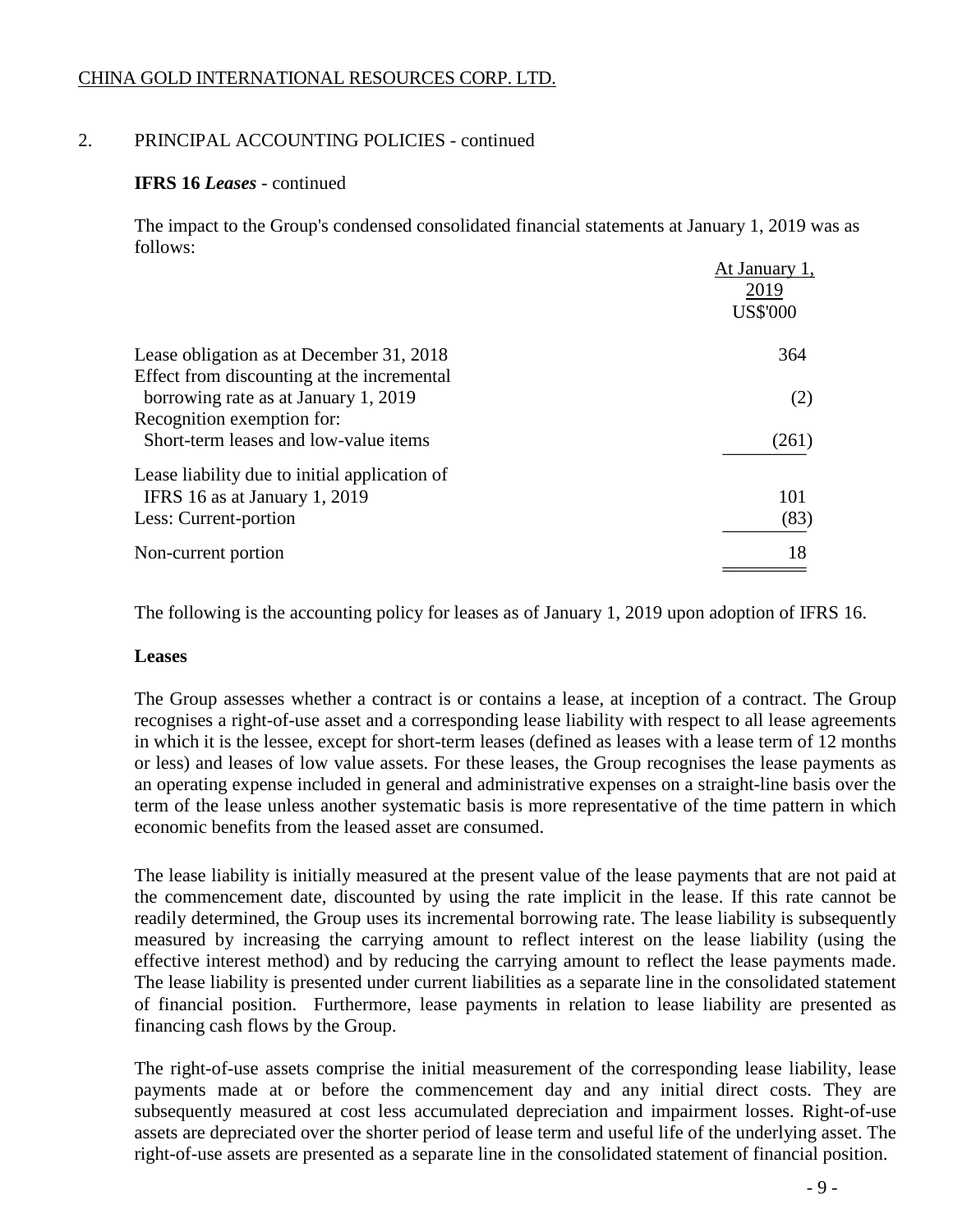## 3. REVENUE AND SEGMENT INFORMATION

## **(i) Disaggregation of revenue from contracts with customers**

The following is an analysis of the Group's revenue from its major products and services:

|                    | Three months ended |                 |
|--------------------|--------------------|-----------------|
|                    | March 31,          |                 |
|                    | 2019               | 2018            |
|                    | <b>US\$'000</b>    | <b>US\$'000</b> |
|                    |                    |                 |
| At a point in time |                    |                 |
| Gold bullion       | 37,675             | 49,658          |
| Copper concentrate | 69,353             | 38,212          |
| Other by-products  | 38,564             | 18,815          |
| Total revenue      | 145,592            | 106,685         |
|                    |                    |                 |

## **(ii) Performance obligations for contracts with customers**

The Group sells gold bullion, copper concentrate and other by-products directly to customers.

For sales of gold bullion, copper concentrate and other by-products directly to customers, revenue is recognised at a point in time when control of the gold doré bars, copper concentrate and other by-products is passed to customers, i.e. when the products are delivered and titles have passed to customers. A contract liability represents the Group's obligation to transfer goods or services to a customer for which the Group has received consideration (or an amount of consideration is due) from the customer.

IFRS 8 requires operating segments to be identified on the basis of internal reports that are regularly reviewed by the chief operating decision-maker ("CODM") to allocate resources to the segments and to assess their performance.

The chief operating decision-maker, which is responsible for allocating resources and assessing performance of the operating segments, has been defined as the executive directors of the Company. The chief operating decision-maker has identified two operating and reportable segments as follows:

- (i) The mine-produced gold segment the production of gold bullion through the Group's integrated processes, i.e., mining, metallurgical processing, production and selling of gold doré bars to external clients.
- (ii) The mine-produced copper segment the production of copper concentrate and other byproducts through the Group's integrated processes, i.e., mining, metallurgical processing, production and selling copper concentrate and other by-products to external clients.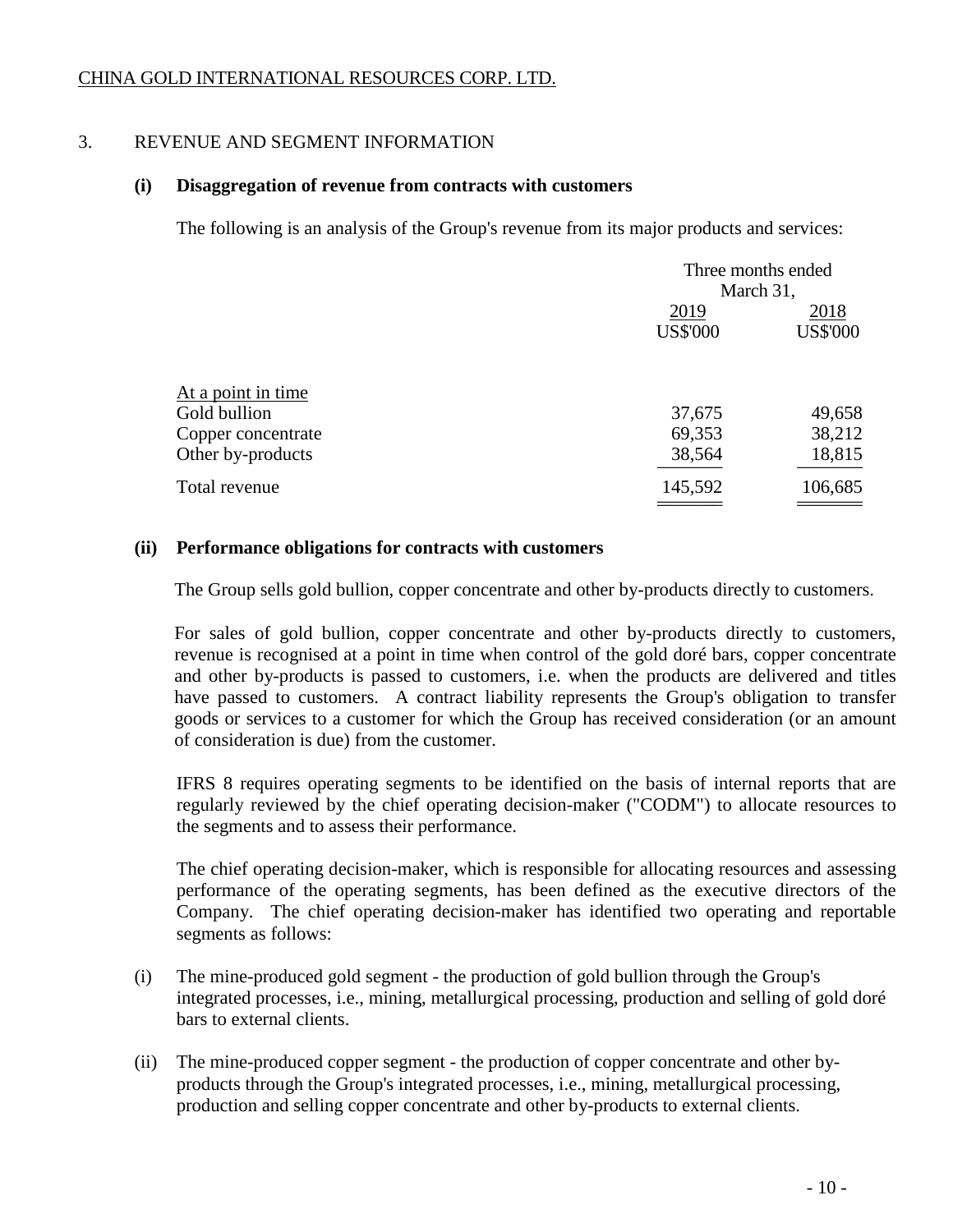## 3. REVENUE AND SEGMENT INFORMATION - continued

Information regarding the above segments is reported below:

(a) Segment revenues and results

The following is an analysis of the Group's revenue and results by reportable and operating segments.

### For the three months ended March 31, 2019

|                                   | Mine -<br>produced<br>gold<br><b>US\$'000</b> | Mine -<br>produced<br>copper<br><b>US\$'000</b> | Segment<br>total<br>US\$'000 | Unallocated<br><b>US\$'000</b> | Consolidated<br><b>US\$'000</b> |
|-----------------------------------|-----------------------------------------------|-------------------------------------------------|------------------------------|--------------------------------|---------------------------------|
| Revenue - external and            |                                               |                                                 |                              |                                |                                 |
| segment revenue                   | 37.675                                        | 107.917                                         | 145.592                      |                                | 145.592                         |
| Cost of sales                     | (43, 774)                                     | (86, 550)                                       | (130, 324)                   |                                | (130, 324)                      |
| Mining operating (loss) earnings  | (6,099)                                       | 21,367                                          | 15,268                       |                                | 15,268                          |
| Income (expenses) from operations | (6.214)                                       | 5,215                                           | (999)                        | (2,199)                        | (3,198)                         |
| Foreign exchange (loss) gain, net | (2.953)                                       | 8.241                                           | 5.288                        |                                | 5,288                           |
| Interest and other income         | 222                                           | 638                                             | 860                          |                                | 861                             |
| Finance costs                     | (1,258)                                       | (4,501)                                         | (5,759)                      | (4,329)                        | (10,088)                        |
| (Loss) profit before income tax   | (10,203)                                      | 9,593                                           | (610)                        | (6,527)                        | (7, 137)                        |

### For the three months ended March 31, 2018

|                                   | Mine -<br>produced<br>gold<br><b>US\$'000</b> | Mine -<br>produced<br>copper<br><b>US\$'000</b> | Segment<br>total<br><b>US\$'000</b> | Unallocated<br>US\$'000 | Consolidated<br><b>US\$'000</b> |
|-----------------------------------|-----------------------------------------------|-------------------------------------------------|-------------------------------------|-------------------------|---------------------------------|
| Revenue - external and            |                                               |                                                 |                                     |                         |                                 |
| segment revenue                   | 49,658                                        | 57.027                                          | 106.685                             |                         | 106.685                         |
| Cost of sales                     | (38, 893)                                     | (61, 238)                                       | (100, 131)                          |                         | (100, 131)                      |
| Mining operating earnings         | 10,765                                        | (4,211)                                         | 6,554                               |                         | 6,554                           |
| Income (expenses) from operations | 10.688                                        | (13, 728)                                       | (3,040)                             | (2,420)                 | (5,460)                         |
| Foreign exchange (loss) gain, net | (5,623)                                       | 10.086                                          | 4.463                               |                         | 4.463                           |
| Interest and other income         | 190                                           | 11.396                                          | 11,586                              | 74                      | 11,660                          |
| Finance costs                     | (1,281)                                       | (5,519)                                         | (6,800)                             | (4,328)                 | (11, 128)                       |
| Profit (loss) before income tax   | 3,974                                         | 2,235                                           | 6,209                               | (6,674)                 | (465)                           |

The accounting policies of the operating segments are the same as the Group's accounting policies. Segment result represents the (loss) profit before income tax attributable to the respective segments. This is the measure reported to the CODM for the purposes of resource allocation and performance assessment.

There were no inter-segment sales for the three months ended March 31, 2019 and 2018.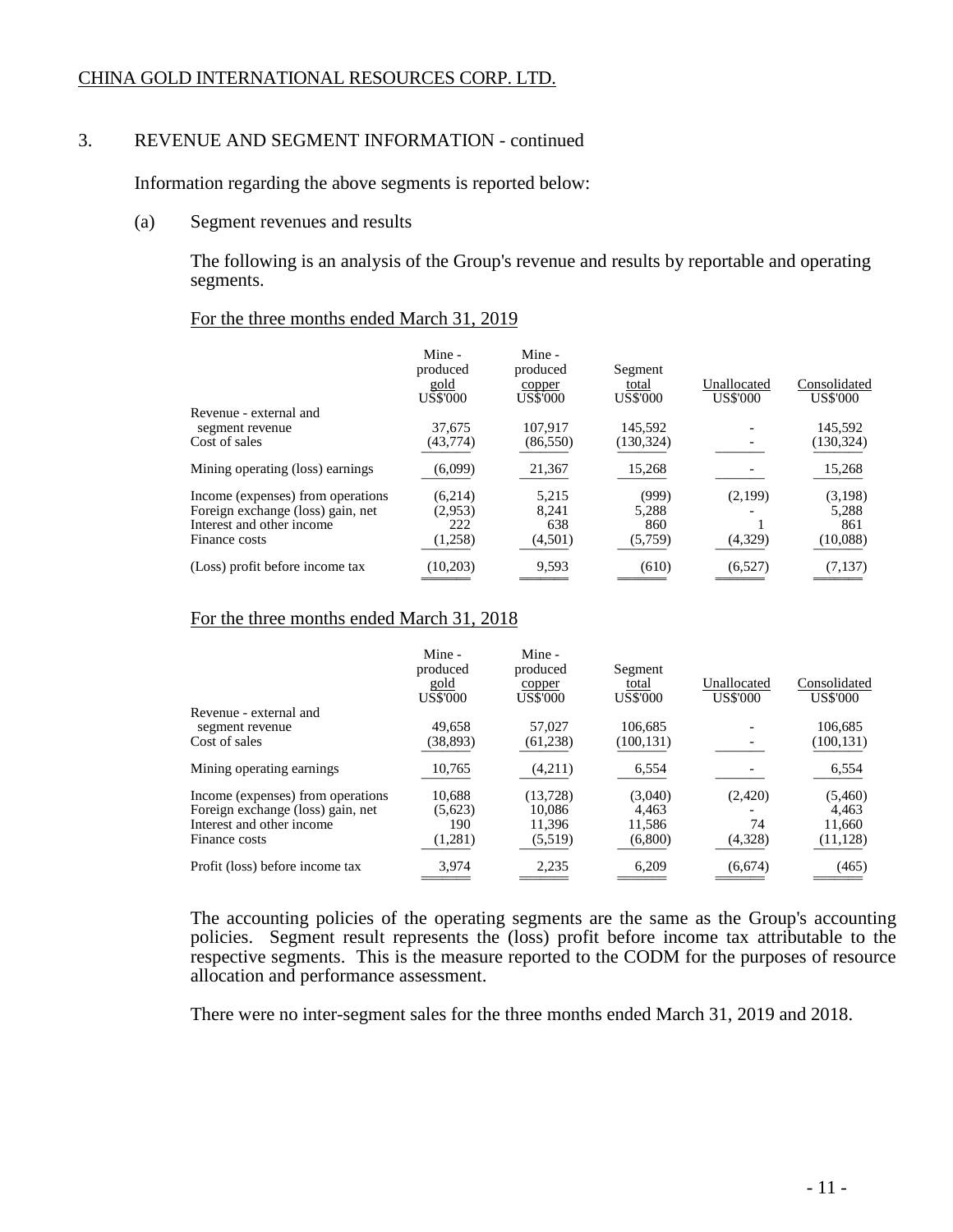### 3. REVENUE AND SEGMENT INFORMATION - continued

## (b) Segment assets and liabilities

The following is an analysis of the Group's assets and liabilities by segment representing assets/liabilities directly attributable to the respective segments:

|                          | Mine -<br>produced<br>gold<br>US\$'000 | Mine -<br>produced<br>copper<br>US\$'000 | Segment<br>total<br>US\$'000 | Unallocated<br>US\$'000 | Consolidated<br>US\$'000 |
|--------------------------|----------------------------------------|------------------------------------------|------------------------------|-------------------------|--------------------------|
| As of March 31, 2019     |                                        |                                          |                              |                         |                          |
| Total assets             | 731,883                                | 2.441.123                                | 3,173,006                    | 27,662                  | 3,200,668                |
| <b>Total liabilities</b> | 200.815                                | 1,003,595                                | 1.204.410                    | 504,259                 | 1,708,669                |
| As of December 31, 2018  |                                        |                                          |                              |                         |                          |
| Total assets             | 745.729                                | 2.435,072                                | 3,180,801                    | 35,094                  | 3,215,895                |
| Total liabilities        | 203,455                                | 1,013,025                                | 1,216,480                    | 510,177                 | 1,726,657                |

## 4. GENERAL AND ADMINISTRATIVE EXPENSES

|                                                                             | Three months ended<br>March 31, |                         |
|-----------------------------------------------------------------------------|---------------------------------|-------------------------|
|                                                                             | 2019<br><b>US\$'000</b>         | 2018<br><b>US\$'000</b> |
| Administration and office.<br>Depreciation of property, plant and equipment | 5,176<br>1,909                  | 3,923<br>920            |
| Professional fees<br>Salaries and benefits<br><b>Others</b>                 | 574<br>4,117<br>1,719           | 449<br>3,313<br>778     |
| Total general and administrative expenses                                   | 13,495                          | 9,383                   |

## 5. FINANCE COSTS

|                                                           | Three months ended |                 |
|-----------------------------------------------------------|--------------------|-----------------|
|                                                           | March 31,          |                 |
|                                                           | 2019               | 2018            |
|                                                           | <b>US\$'000</b>    | <b>US\$'000</b> |
| Effective interests on borrowings                         | 9,934              | 10,365          |
| Accretion on environmental rehabilitation                 | 566                | 763             |
|                                                           | 10,500             | 11,128          |
| Less: Amount capitalized to property, plant and equipment | (412)              |                 |
| Total finance costs                                       | 10,088             | 11,128          |
|                                                           |                    |                 |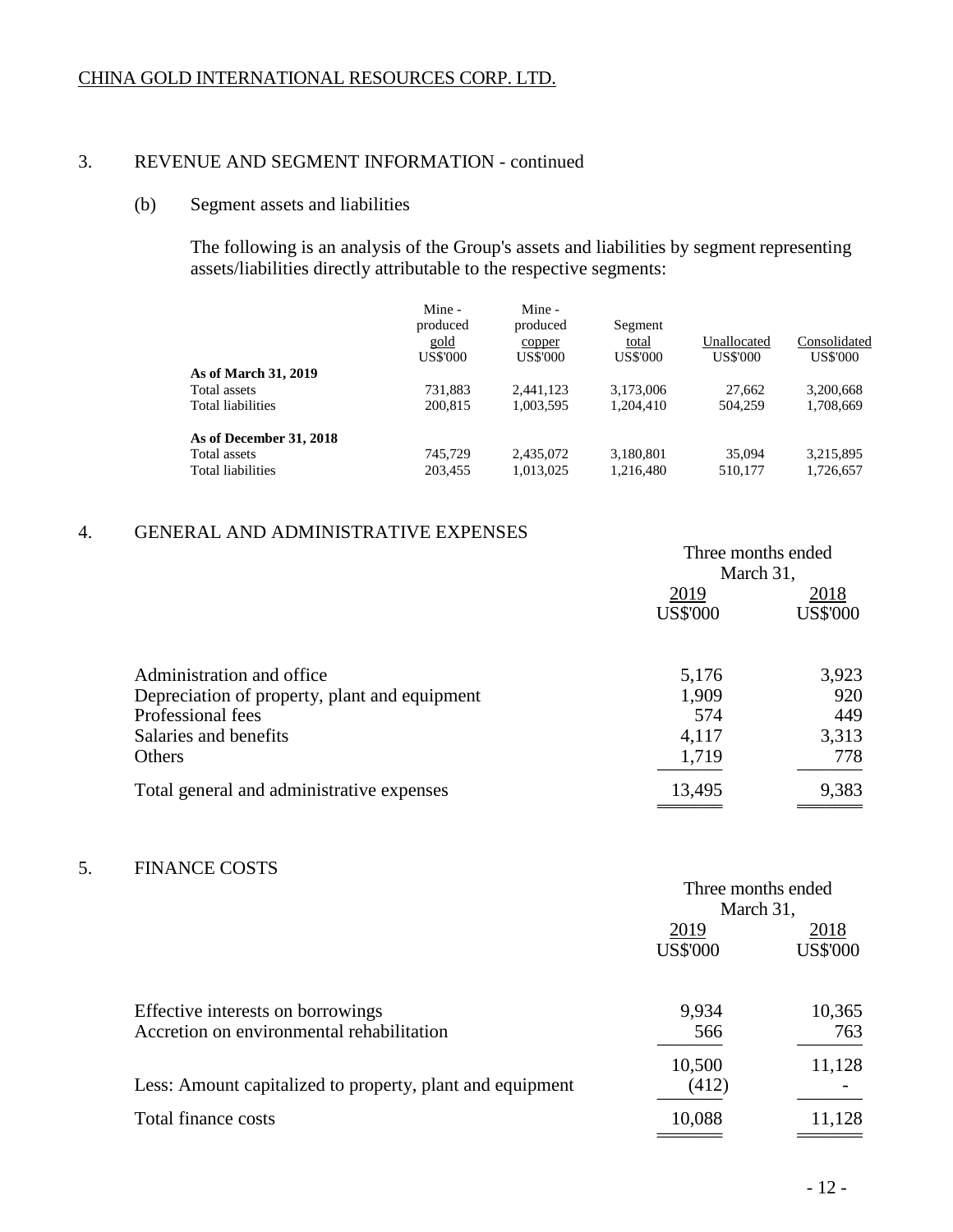## 6. INCOME TAX CREDIT

|                           | Three months ended |                 |
|---------------------------|--------------------|-----------------|
|                           | March 31,          |                 |
|                           | 2019               | 2018            |
|                           | <b>US\$'000</b>    | <b>US\$'000</b> |
|                           |                    |                 |
| PRC Enterprise Income Tax | 623                | 1,909           |
| Deferred tax credit       | (3,186)            | (4,378)         |
| Total income tax credit   | (2, 563)           | (2,469)         |
|                           |                    |                 |

## 7. (LOSS) EARNINGS PER SHARE

(Loss) profits used in determining (loss) earnings per share are presented below:

|                                                                                                                 | Three months ended<br>March 31, |              |
|-----------------------------------------------------------------------------------------------------------------|---------------------------------|--------------|
|                                                                                                                 | 2019                            | 2018         |
| (Loss) profit for the period attributable to owners<br>of the Company for the purposes of basic (loss) earnings |                                 |              |
| per share (US\$'000)                                                                                            | (4, 485)                        | 1,782        |
| Weighted average number of shares, basic                                                                        | 396,413,753                     | 396,413,753  |
| Basic (loss) earnings per share (US)                                                                            | $(1.13)$ cents                  | $0.45$ cents |

The Group has no outstanding potential dilutive instruments issued as at March 31, 2019 and 2018 and during the period ended March 31, 2019 and 2018. Therefore, no diluted earnings per share is presented.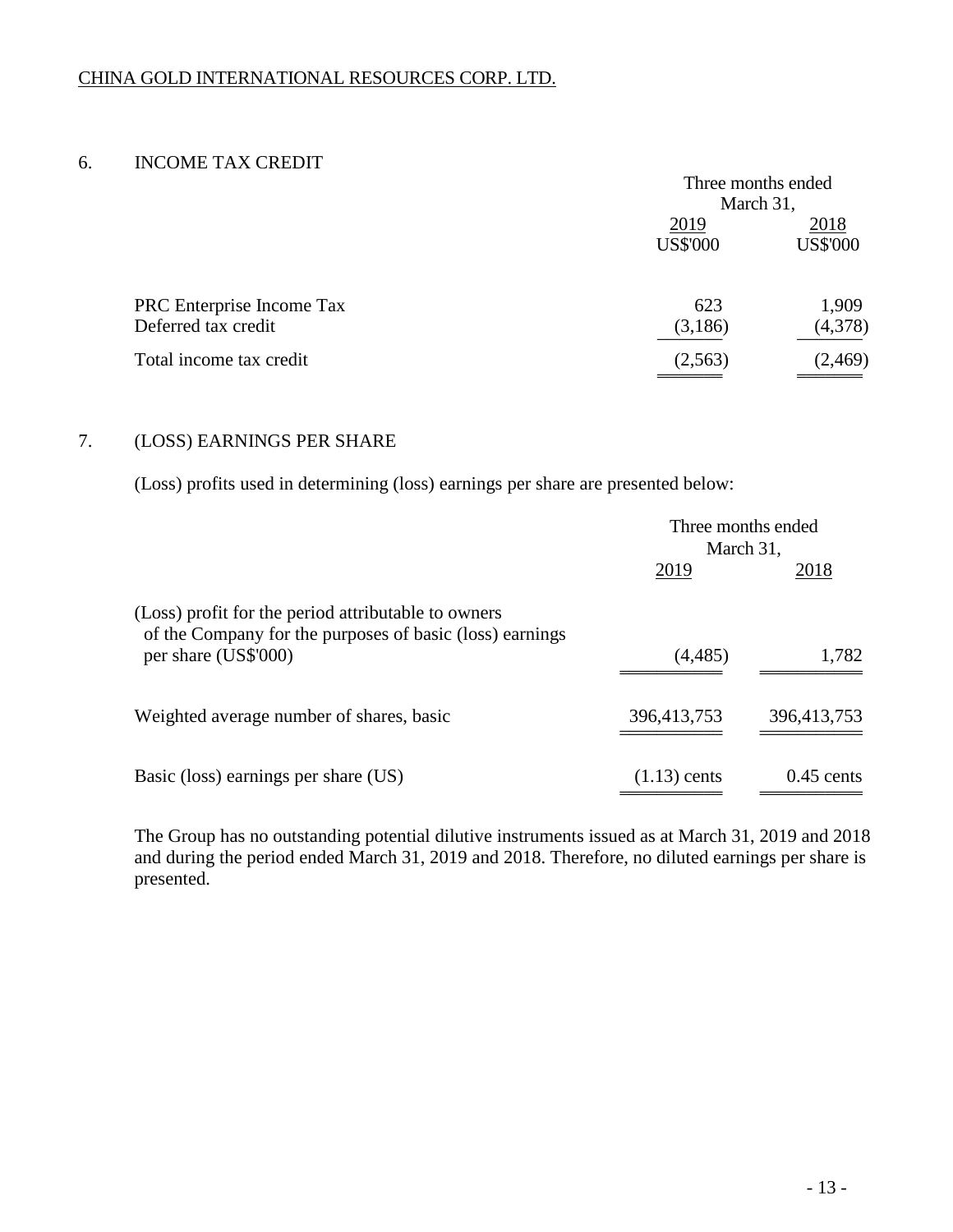## 8. TRADE AND OTHER RECEIVABLES

|                                                                                        | March 31,<br>2019      | December 31,<br>2018 |
|----------------------------------------------------------------------------------------|------------------------|----------------------|
|                                                                                        | <b>US\$'000</b>        | <b>US\$'000</b>      |
| Trade receivables<br>Less: allowance for credit losses                                 | 8,978<br>(47)          | 570<br>(46)          |
| Amounts due from related companies (note $14(a)$ ) <sup>(1)</sup><br>Other receivables | 8,931<br>599<br>15,850 | 524<br>725<br>22,054 |
| Total trade and other receivables                                                      | 25,380                 | 23,303               |

(1) The outstanding balances represent related service fee receivables arising from provision of transportation services to the subsidiaries of CNG during the period/year ended March 31, 2019 and December 31, 2018. The amounts are unsecured, interest free and repayable on demand.

The Group allows an average credit period of 90 days and 180 days to its external trade customers including CNG for gold doŕe bars sales and copper sales, respectively.

Below is an aged analysis of trade receivables (net of allowance for credit losses) presented based on invoice dates, which approximated the respective revenue recognition dates, at the end of the reporting period.

| March 31,<br>2019<br><b>US\$'000</b> | December 31,<br>2018<br><b>US\$'000</b> |
|--------------------------------------|-----------------------------------------|
| 8,219                                | 227                                     |
| 503                                  | 119                                     |
| 26                                   | 60                                      |
| 183                                  | 118                                     |
| 8,931                                | 524                                     |
|                                      |                                         |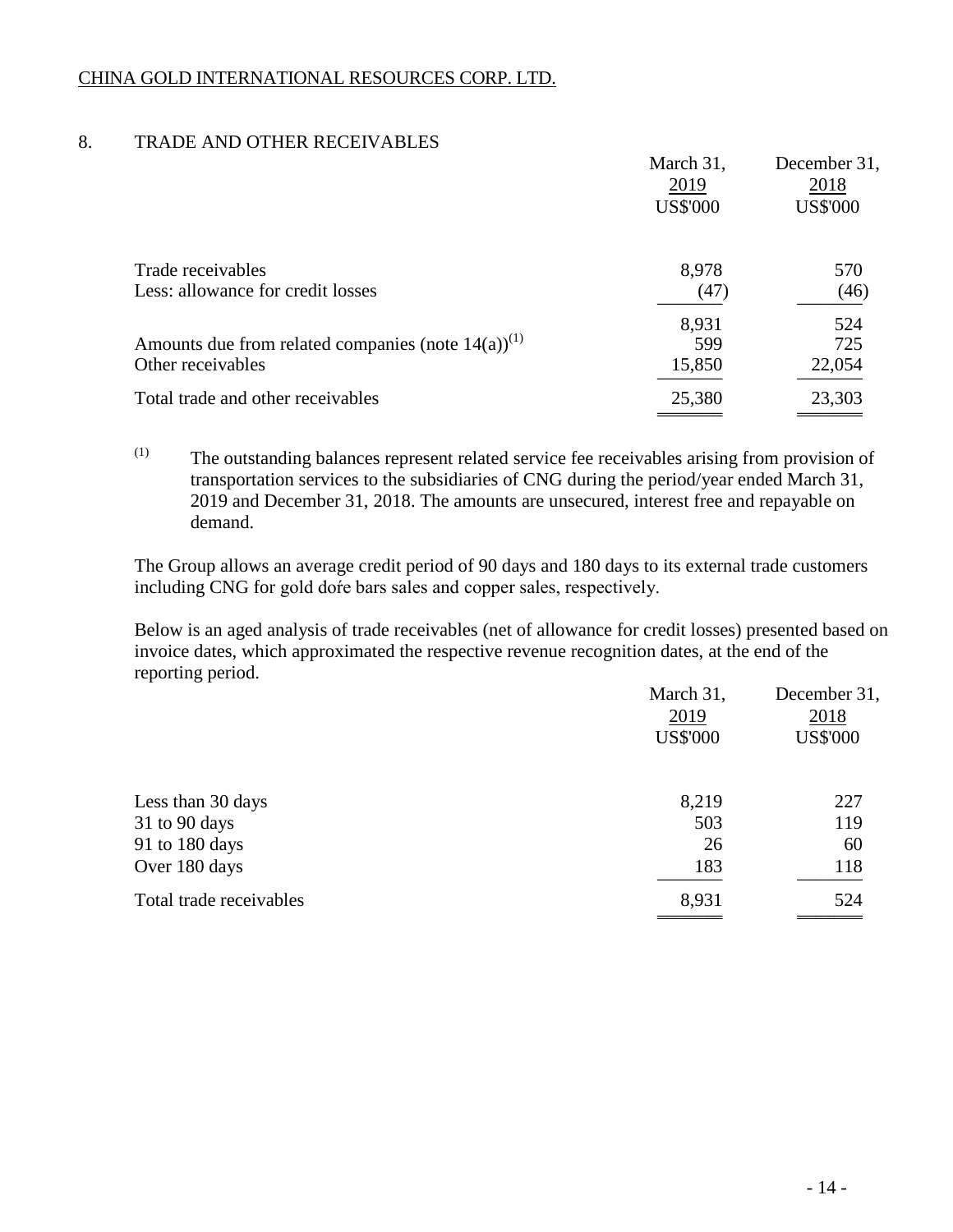## 9. INVENTORIES

|                   | March 31,       | December 31,    |
|-------------------|-----------------|-----------------|
|                   | 2019            | 2018            |
|                   | <b>US\$'000</b> | <b>US\$'000</b> |
| Gold in process   | 200,892         | 203,067         |
| Gold doré bars    | 19,084          | 19,021          |
| Consumables       | 25,149          | 29,794          |
| Copper            | 24,246          | 17,251          |
| Spare parts       | 13,826          | 13,825          |
| Total inventories | 283,197         | 282,958         |
|                   |                 |                 |

Inventory write down was provided in cost of sales for the three months ended March 31, 2019 totalling US\$4.3 million (three months ended March 31, 2018: nil).

Inventories totalling US\$124 million for the three months ended March 31, 2019 (three months ended March 31, 2018: US\$96 million) was recognized in cost of sales.

## 10. PROPERTY, PLANT AND EQUIPMENT/ MINING RIGHTS

During the three months ended March 31, 2019, the Group incurred US\$6.1 million on construction in progress (for the three months ended March 31, 2018: US\$6.1 million) and US\$11.9 million on mineral assets (for the period ended March 31, 2018: US\$33.4 million), respectively.

Depreciation of property, plant and equipment was US\$32.1 million for the period ended March 31, 2019 (for the period ended March 31, 2018: US\$33.8 million). The depreciation amount were partly recognized in cost of sales and general and administrative expenses and partly capitalized in inventory.

During the three months ended March 31, 2019, the Group incurred US\$11.1 million on mining rights (three months ended March 31, 2018: Nil). Amortisation of mining rights was US\$6.8 million for the three months ended March 31, 2019 (three months ended March 31, 2018: US\$5.0 million). The amortisation amounts were recognised in cost of sales.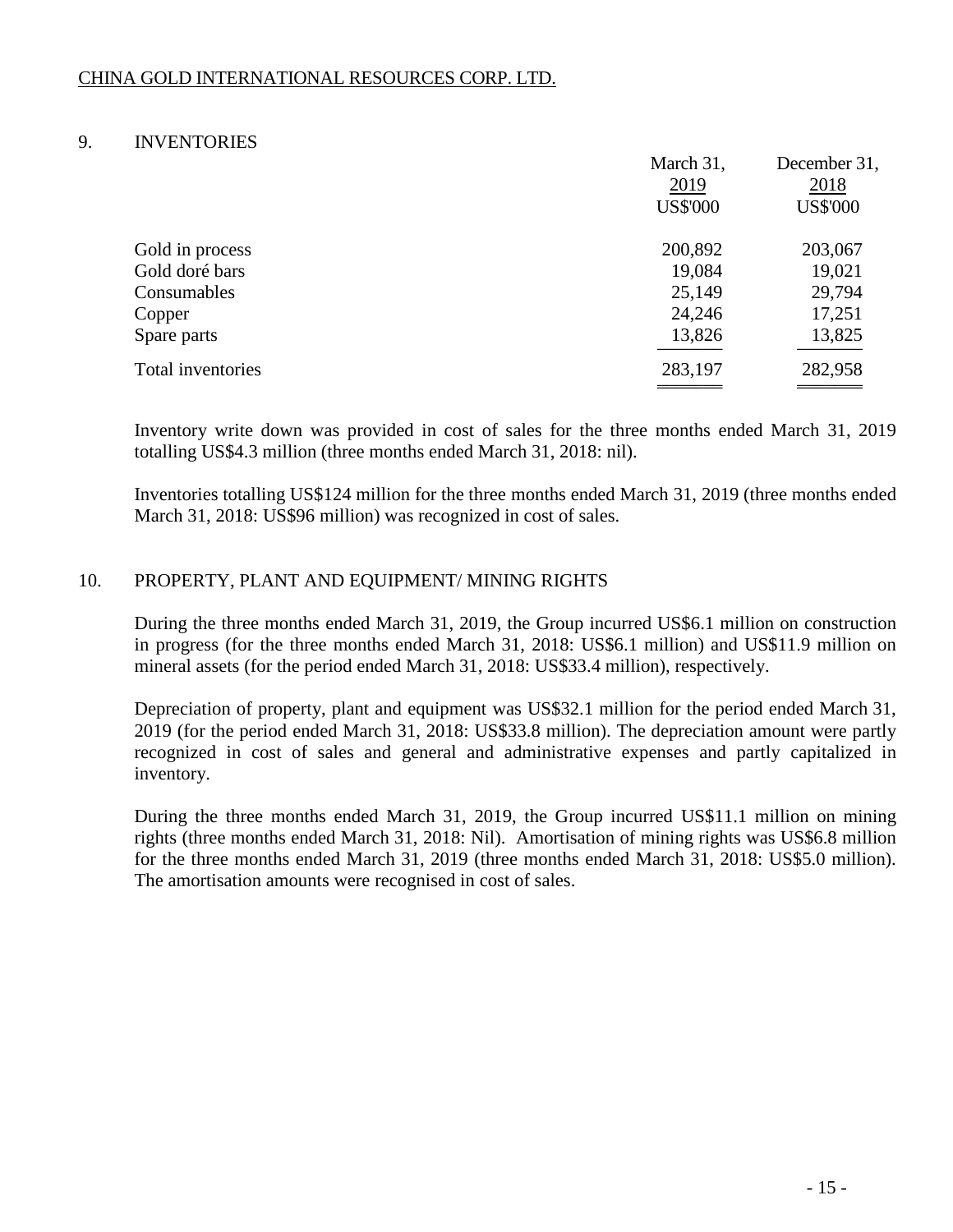## 11. ACCOUNTS AND OTHER PAYABLES AND ACCRUED EXPENSES

Accounts and other payables and accrued expenses comprise the following:

|                                                        | March 31,       | December 31,    |
|--------------------------------------------------------|-----------------|-----------------|
|                                                        | 2019            | 2018            |
|                                                        | <b>US\$'000</b> | <b>US\$'000</b> |
| Accounts payable                                       | 34,151          | 44,670          |
| Bills payable                                          | 69,372          | 83,263          |
| Construction cost payables                             | 118,128         | 138,838         |
| Mining cost accrual                                    | 21,688          | 3,578           |
| Payroll and benefit payables                           | 4,094           | 4,863           |
| Other accruals                                         | 3,228           | 5,018           |
| Other tax payable                                      | 4,029           | 5,185           |
| Other payables                                         | 6,747           | 6,598           |
| Payable for acquisition of a mining right              | 8,911           |                 |
| Total accounts and other payables and accrued expenses | 270,348         | 292,013         |
|                                                        |                 |                 |

## 12. BORROWINGS

The borrowings are repayable as follows:

|                                                    | March 31,<br>2019 | December 31,<br>2018 |
|----------------------------------------------------|-------------------|----------------------|
|                                                    | <b>US\$'000</b>   | <b>US\$'000</b>      |
| Carrying amount repayable on demand and            |                   |                      |
| within one year                                    | 118,431           | 123,921              |
| Carrying amount repayable within one to two years  | 534,931           | 537,659              |
| Carrying amount repayable within two to five years | 268,804           | 263,725              |
| Carrying amount repayable over five years          | 290,339           | 284,853              |
|                                                    | 1,212,505         | 1,210,158            |
| Less: Amounts due within one year (shown under     |                   |                      |
| current liabilities)                               | (118, 431)        | (123, 921)           |
| Amounts shown under non-current liabilities        | 1,094,074         | 1,086,237            |
|                                                    |                   |                      |

The carrying value of the pledged asset to secure borrowing by the Group are as follows:

|               | March 31,       | December 31,    |
|---------------|-----------------|-----------------|
|               | 2019            | 2018            |
|               | <b>US\$'000</b> | <b>US\$'000</b> |
|               |                 |                 |
| Mining rights | 914,584         | 920,067         |
|               |                 |                 |

Borrowings carry interest at effective interest rates ranging from 2.75% to 4.35% (December 31, 2018: 2.75% to 4.35%) per annum.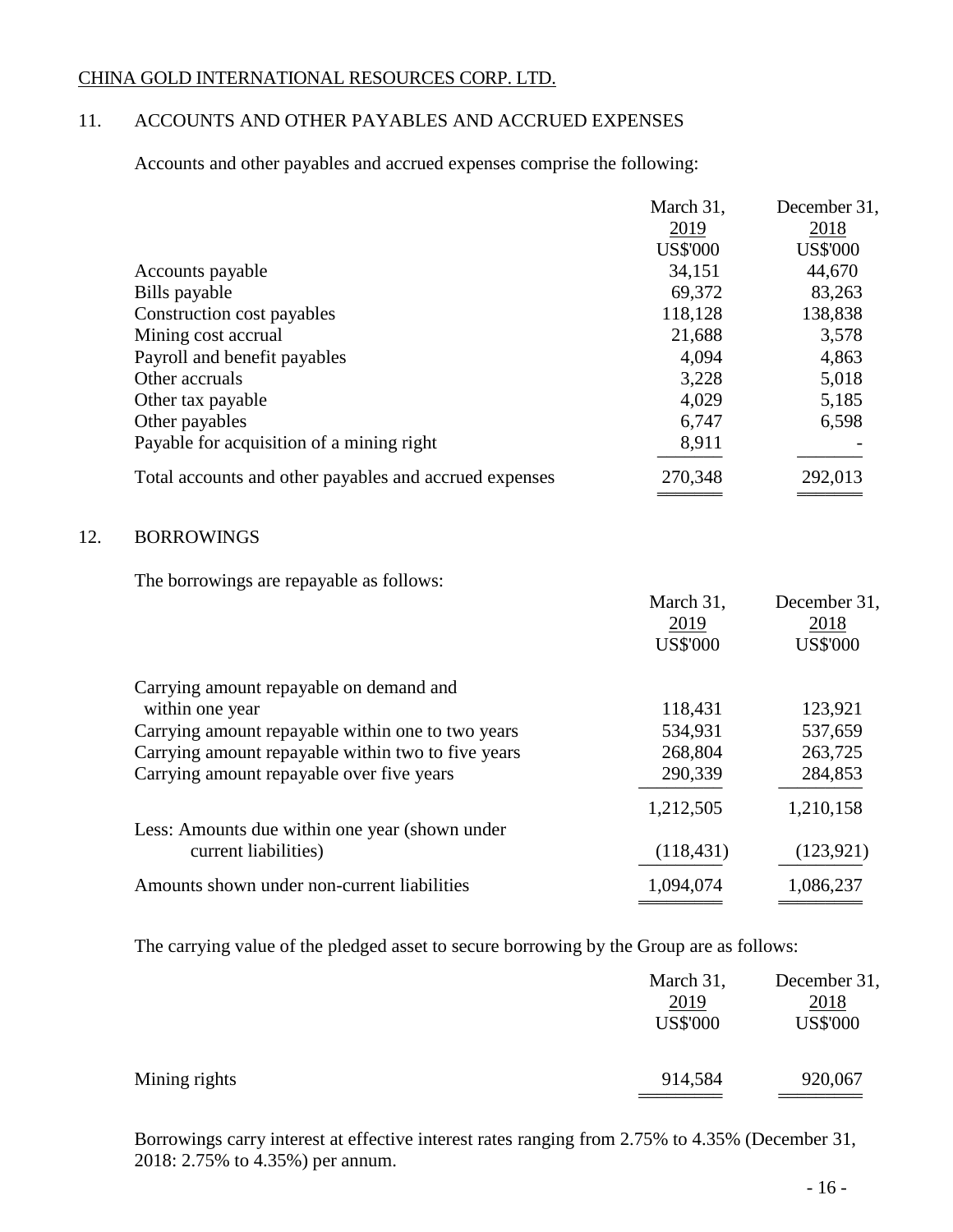## 13. SHARE CAPITAL AND OPTIONS

### Common shares

- (i) Authorized Unlimited common shares without par value
- (ii) Issued and outstanding

|                                                             | Number<br>of shares | Amount          |
|-------------------------------------------------------------|---------------------|-----------------|
| Issued and fully paid:                                      |                     | <b>US\$'000</b> |
| At January 1, 2018, December 31, 2018 and<br>March 31, 2019 | 396,413,753         | 1,229,061       |

### 14. RELATED PARTY TRANSACTIONS

The Group operates in an economic environment currently predominated by enterprises directly or indirectly owned or controlled or significantly influenced by the PRC government (hereinafter collectively referred to as "Government-related entities"). In addition, the Group itself is a Government-related entity. CNG, a substantial shareholder with significant influence over the Group, is a state owned company registered in Beijing, PRC, which is controlled by State-owned Assets Supervision and Administration Commission of the State Council of the PRC.

During the period/year, except as disclosed below, the Group did not have any individually significant transactions with other Government-related entities in its ordinary and usual course of business.

Name and relationship with related parties during the period/year are as follows:

CNG owned the following percentages of outstanding common shares of the Company:

|            | March 31,<br>2019<br>$\%$ | December 31,<br>2018<br>$\%$ |
|------------|---------------------------|------------------------------|
| <b>CNG</b> | 39.3                      | 39.3                         |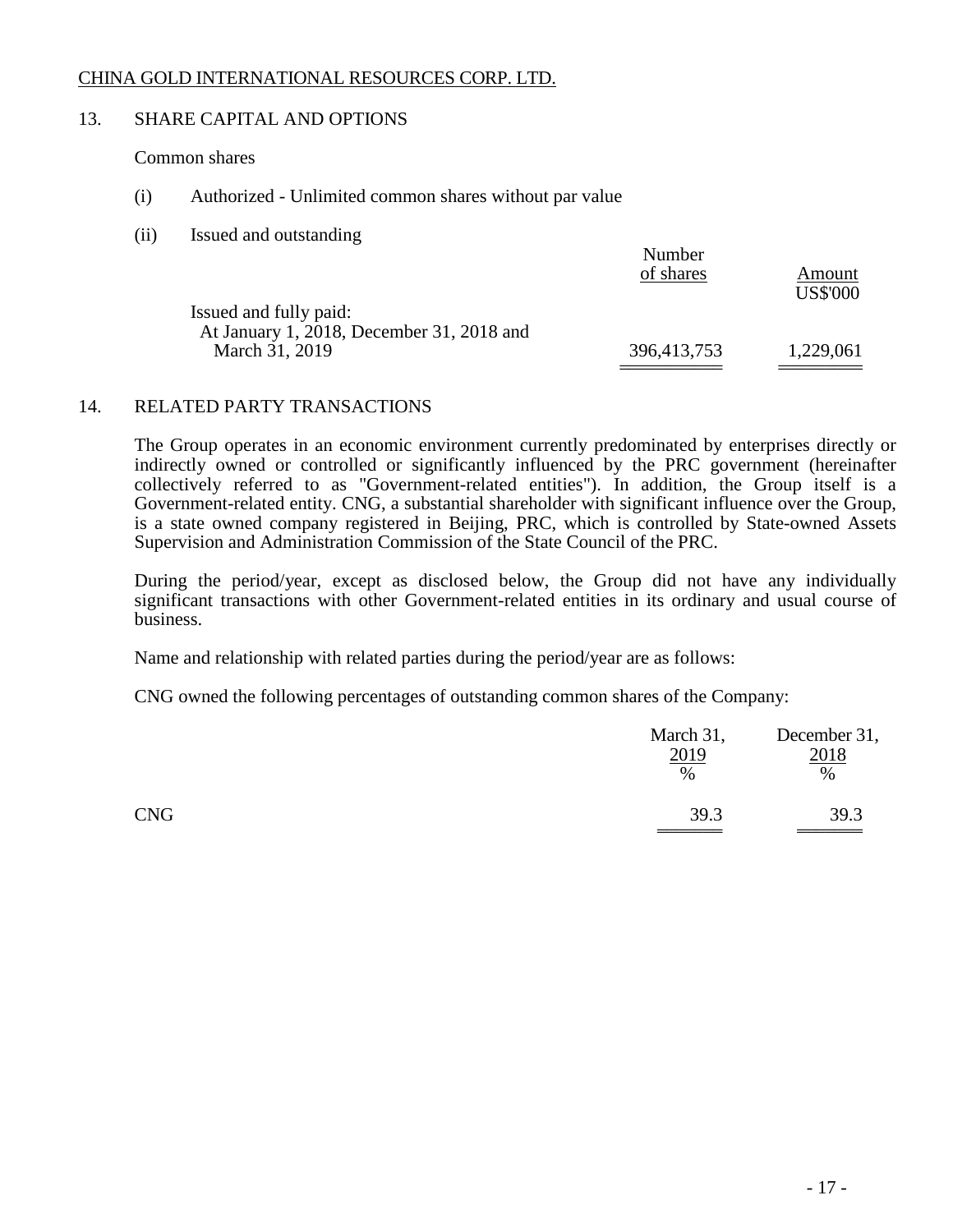## 14. RELATED PARTY TRANSACTIONS - continued

- (a) Transactions/balances with Government-related entities in the PRC
	- (i) Transactions/balances with CNG and its subsidiaries

The Group had the following significant transactions with CNG and CNG's subsidiaries:

|                                                   | Three months ended |                 |
|---------------------------------------------------|--------------------|-----------------|
|                                                   | March 31,          |                 |
|                                                   | 2019               | 2018            |
|                                                   | <b>US\$'000</b>    | <b>US\$'000</b> |
| Gold doré sales by the Group                      | 37,675             | 49,658          |
| Copper and other product sales by the Group       | 23,009             | 33,368          |
| Provision of transportation services by the Group | 232                | 483             |
| Construction, stripping and mining service        |                    |                 |
| provided to the Group                             | 1,576              | 979             |
| Office lease to the Group                         | 977                | 1,036           |
| Interest income                                   | 5                  | 36              |
| Interest expense                                  | 740                | 784             |

The Group has the following significant balances with CNG and its subsidiaries at the end of each reporting period:

|                                                    | March 31,       | December 31,    |
|----------------------------------------------------|-----------------|-----------------|
|                                                    | 2019            | 2018            |
|                                                    | <b>US\$'000</b> | <b>US\$'000</b> |
|                                                    |                 |                 |
| Assets                                             |                 |                 |
| Amounts due from related companies                 | 599             | 725             |
| Cash and cash equivalents held in a CNG subsidiary | 1,290           | 14,570          |
| Trade receivables from CNG subsidiaries            | 7,202           |                 |
| Deposits                                           | 429             | 53              |
|                                                    | 9,520           | 15,348          |
|                                                    |                 |                 |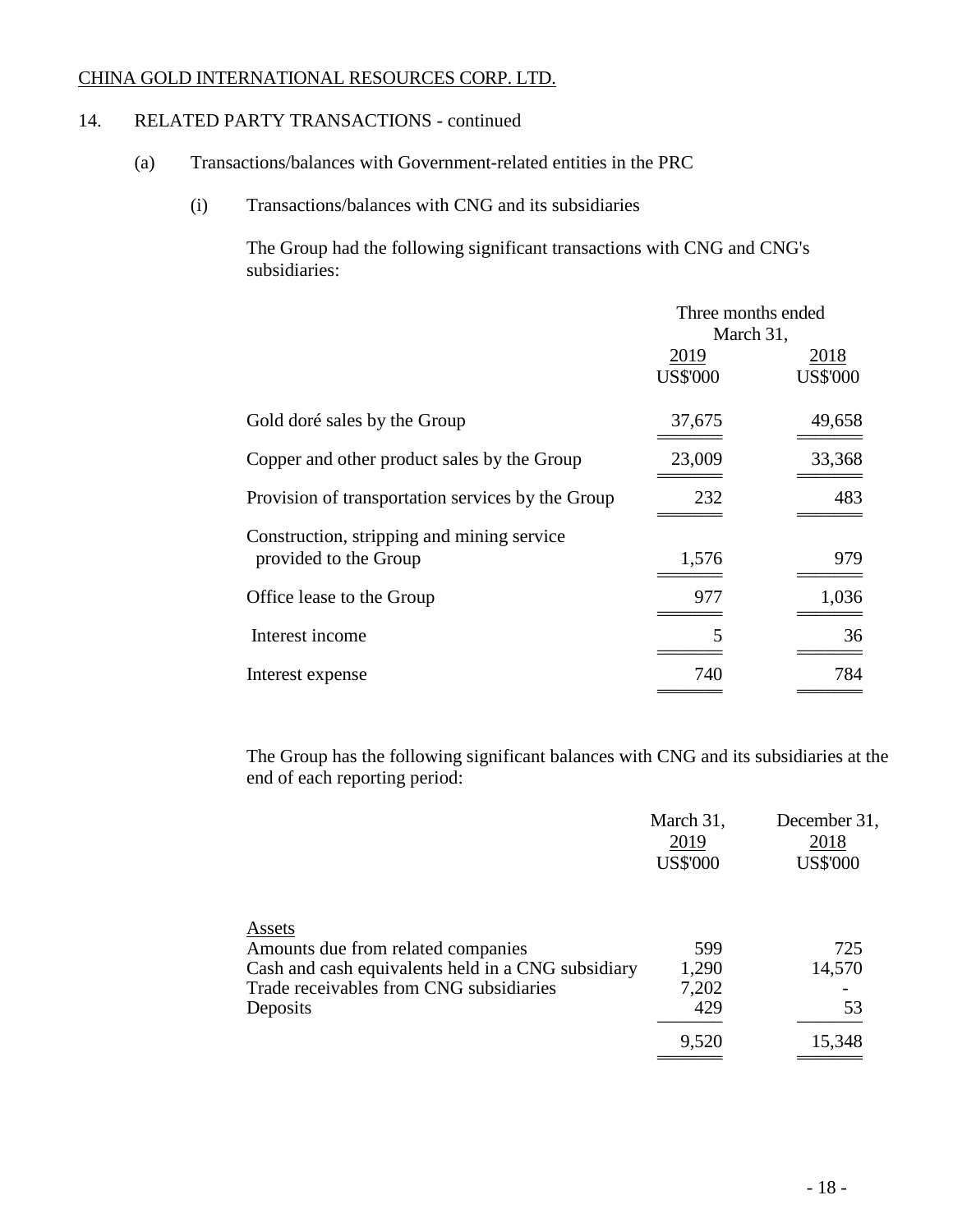## 14. RELATED PARTY TRANSACTIONS - continued

- (a) Transactions/balances with Government-related entities in the PRC continued
	- (i) Transactions/balances with CNG and its subsidiaries continued

The amounts due from CNG and its subsidiaries which are included in other receivables are non-interest bearing, unsecured and repayable on demand.

|                                                  | March 31,<br>2019<br><b>US\$'000</b> | December 31,<br>2018<br><b>US\$'000</b> |
|--------------------------------------------------|--------------------------------------|-----------------------------------------|
|                                                  |                                      |                                         |
|                                                  |                                      |                                         |
| Liabilities                                      |                                      |                                         |
| Loans payable to a CNG subsidiary                | 44,553                               | 50,997                                  |
| Entrusted loan payable                           | 29,702                               | 29,140                                  |
| Construction costs payable to CNG's subsidiaries | 25,787                               | 25,500                                  |
| Trade payable to CNG subsidiaries                | 2,281                                | 3,556                                   |
| Amount due to CNG                                | 87                                   | 86                                      |
| Contract liabilities with a CNG's subsidiary     | 923                                  | 3,263                                   |
|                                                  | 103,333                              | 112,542                                 |
|                                                  |                                      |                                         |

The loans payable to a CNG subsidiary, which are included in borrowings, carry fixed interest rates at the range from 4.35% (December 31, 2018: 4.35%) per annum and are unsecured and repayable within one year. With the exception of the entrusted loan payable to CNG and loans payable to a CNG subsidiary, the amounts due to CNG and its subsidiaries which are included in other payables and construction costs payable, are non-interest bearing, unsecured and have no fixed terms of repayments.

(ii) Transactions/balances with other government-related entities in the PRC

Apart from the transactions with CNG and its subsidiaries disclosed above, the Group has also entered into transactions of bank deposits, borrowings and other general banking facilities with other government-related entities in its ordinary course of business.